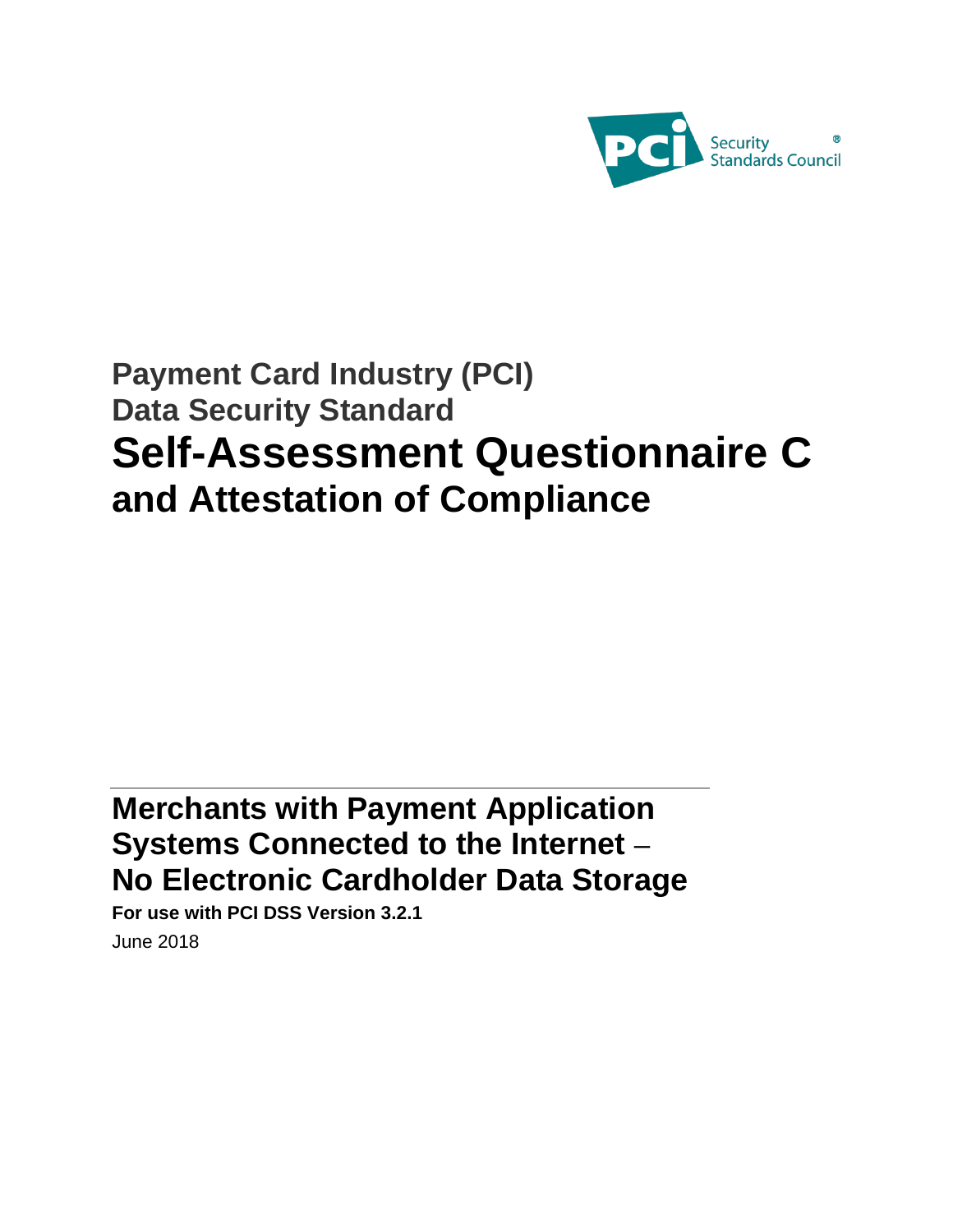

# <span id="page-1-0"></span>**Document Changes**

| <b>Date</b>      | <b>PCI DSS</b><br><b>Version</b> | <b>SAQ</b><br><b>Revision</b>                                                                                                                      | <b>Description</b>                                                                                                                              |  |
|------------------|----------------------------------|----------------------------------------------------------------------------------------------------------------------------------------------------|-------------------------------------------------------------------------------------------------------------------------------------------------|--|
| October<br>2008  | 1.2                              |                                                                                                                                                    | To align content with new PCI DSS v1.2 and to implement<br>minor changes noted since original v1.1.                                             |  |
| October<br>2010  | 2.0                              |                                                                                                                                                    | To align content with new PCI DSS v2.0 requirements and<br>testing procedures.                                                                  |  |
| February<br>2014 | 3.0                              |                                                                                                                                                    | To align content with PCI DSS v3.0 requirements and testing<br>procedures and incorporate additional response options.                          |  |
| April 2015       | 3.1                              |                                                                                                                                                    | Updated to align with PCI DSS v3.1. For details of PCI DSS<br>changes, see PCI DSS - Summary of Changes from PCI DSS<br>Version 3.0 to 3.1.     |  |
| <b>July 2015</b> | 3.1                              | 1.1                                                                                                                                                | Updated to remove references to "best practices" prior to June<br>30, 2015.                                                                     |  |
| April 2016       | 3.2                              | Updated to align with PCI DSS v3.2. For details of PCI DSS<br>1.0<br>changes, see PCI DSS - Summary of Changes from PCI DSS<br>Version 3.1 to 3.2. |                                                                                                                                                 |  |
|                  |                                  |                                                                                                                                                    | Requirements added from PCI DSS v3.2 Requirements 8, 9,<br>and Appendix A2.                                                                     |  |
| January<br>2017  | 3.2                              | 1.1                                                                                                                                                | Updated Document Changes to clarify requirements added in<br>the April 2016 update.                                                             |  |
|                  |                                  |                                                                                                                                                    | Added footnote to Before You Begin section to clarify intent of<br>permitted systems.                                                           |  |
|                  |                                  |                                                                                                                                                    | Checkboxes fixed in Requirements 8.1.6 and 11.3.4.                                                                                              |  |
| <b>June 2018</b> | 3.2.1                            | 1.0                                                                                                                                                | Updated to align with PCI DSS v3.2.1. For details of PCI DSS<br>changes, see PCI DSS - Summary of Changes from PCI DSS<br>Version 3.2 to 3.2.1. |  |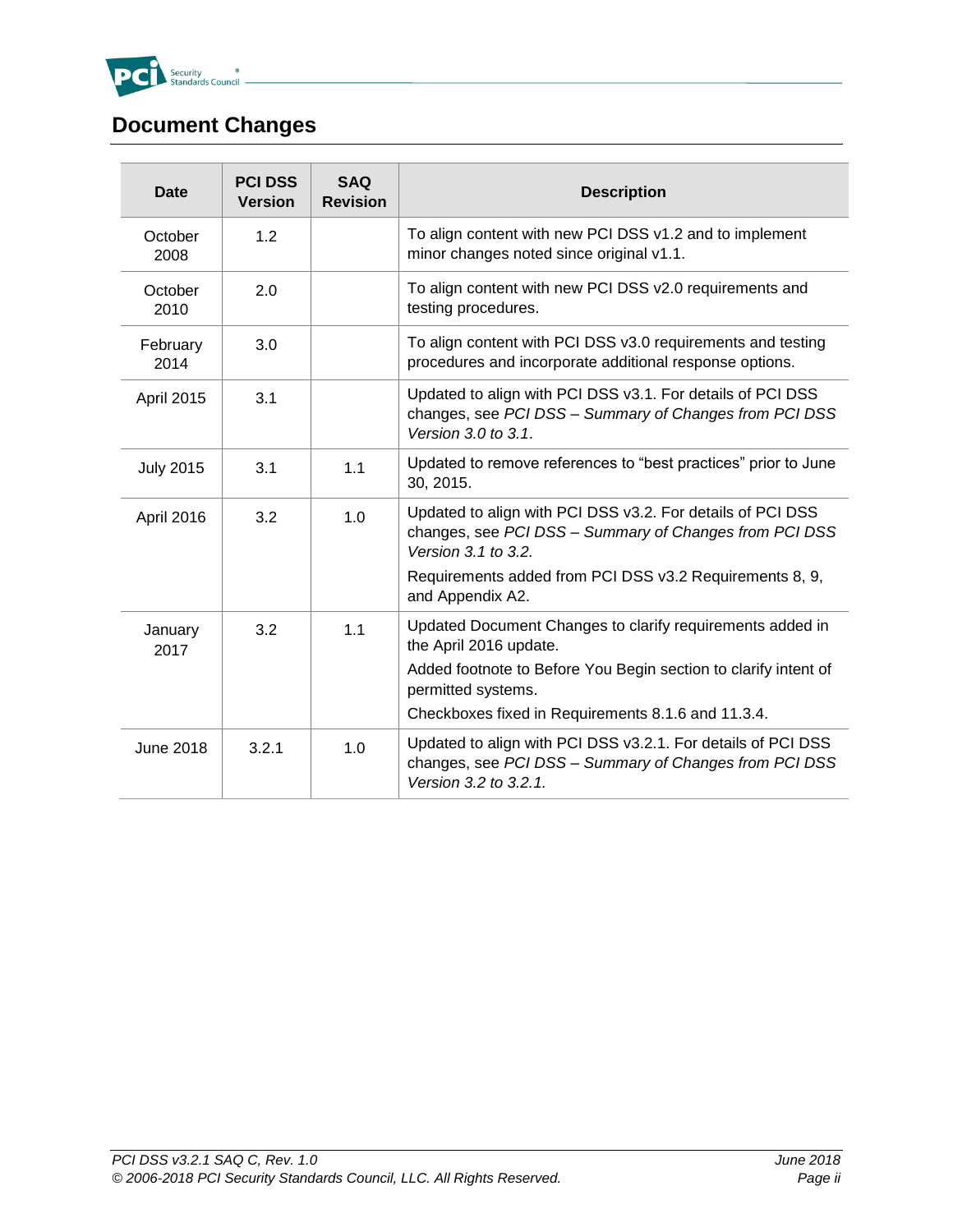

# **Table of Contents**

| <b>Section 1:</b>     |                                                                                             |  |
|-----------------------|---------------------------------------------------------------------------------------------|--|
| <b>Section 2:</b>     |                                                                                             |  |
|                       |                                                                                             |  |
| Requirement 1:        |                                                                                             |  |
| <b>Requirement 2:</b> | Do not use vendor-supplied defaults for system passwords and other security                 |  |
|                       |                                                                                             |  |
|                       |                                                                                             |  |
| Requirement 3:        |                                                                                             |  |
| <b>Requirement 4:</b> | Encrypt transmission of cardholder data across open, public networks 13                     |  |
|                       |                                                                                             |  |
| Requirement 5:        | Protect all systems against malware and regularly update anti-virus software or             |  |
| Requirement 6:        |                                                                                             |  |
|                       |                                                                                             |  |
| <b>Requirement 7:</b> | Restrict access to cardholder data by business need to know 19                              |  |
| Requirement 8:        |                                                                                             |  |
| Requirement 9:        |                                                                                             |  |
|                       |                                                                                             |  |
|                       | Requirement 10: Track and monitor all access to network resources and cardholder data 29    |  |
|                       |                                                                                             |  |
|                       |                                                                                             |  |
|                       | Requirement 12: Maintain a policy that addresses information security for all personnel  37 |  |
| <b>Appendix A:</b>    |                                                                                             |  |
| Appendix A1:          | Additional PCI DSS Requirements for Shared Hosting Providers 41                             |  |
| Appendix A2:          | Additional PCI DSS Requirements for Entities using SSL/early TLS for Card-                  |  |
| Appendix A3:          |                                                                                             |  |
| <b>Appendix B:</b>    |                                                                                             |  |
| <b>Appendix C:</b>    |                                                                                             |  |
| Section 3:            |                                                                                             |  |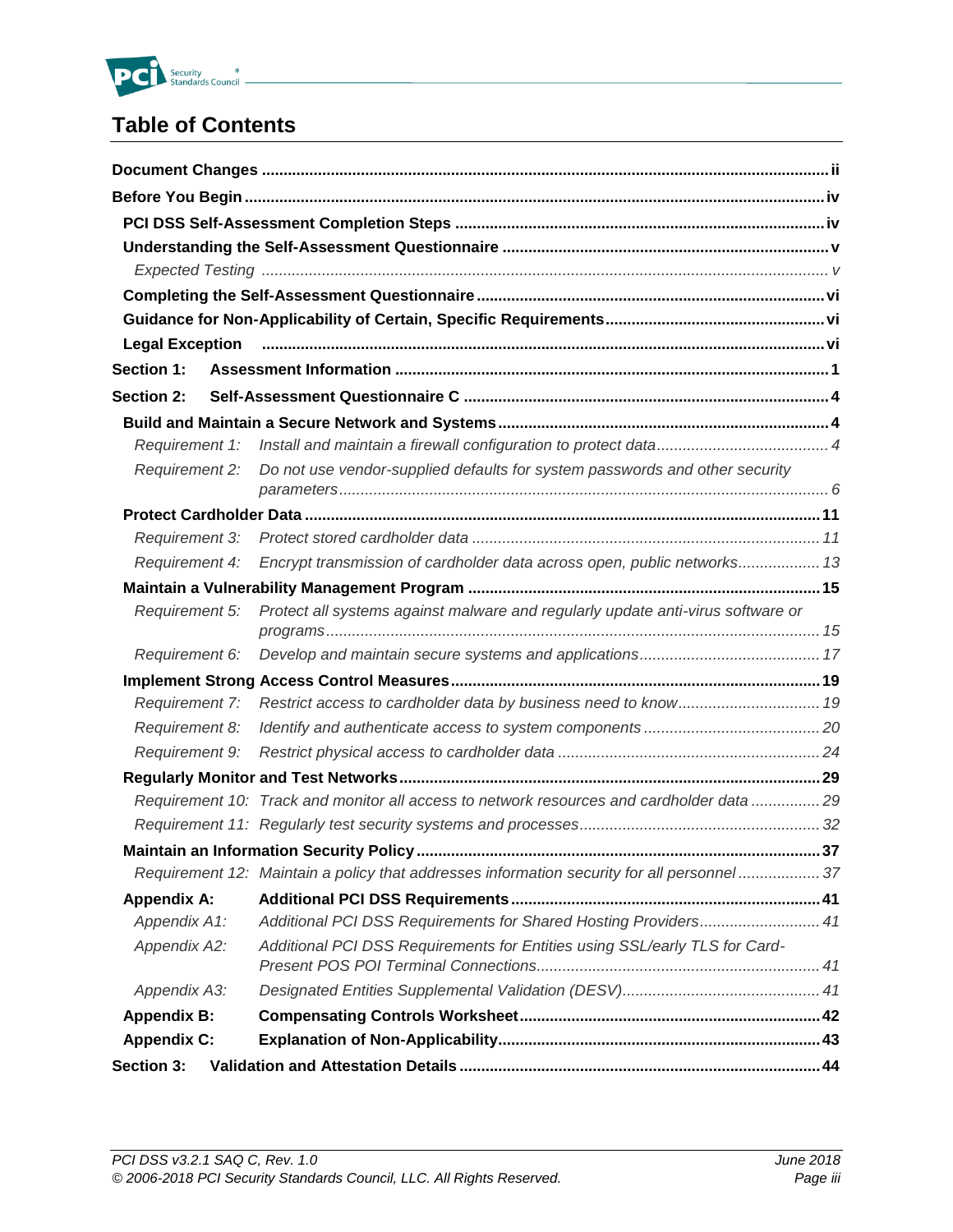

# <span id="page-3-0"></span>**Before You Begin**

SAQ C has been developed to address requirements applicable to merchants whose payment application systems (for example, point-of-sale systems) are connected to the Internet (for example, via DSL, cable modem, etc.).

SAQ C merchants process cardholder data via a point-of-sale (POS) system or other payment application systems connected to the Internet, do not store cardholder data on any computer system, and may be either brick-and-mortar (card-present) or mail/telephone-order (card-not-present) merchants.

SAQ C merchants confirm that, for this payment channel:

- Your company has a payment application system and an Internet connection on the same device and/or same local area network (LAN);
- The payment application system/Internet device is not connected to any other systems within your environment (this can be achieved via network segmentation to isolate payment application system/Internet device from all other systems) $1$ ;
- The physical location of the POS environment is not connected to other premises or locations, and any LAN is for a single location only;
- Any cardholder data your company retains is on paper (for example, printed reports or receipts), and these documents are not received electronically; and
- Your company does not store cardholder data in electronic format.

#### *This SAQ is not applicable to e-commerce channels.*

This shortened version of the SAQ includes questions that apply to a specific type of small merchant environment, as defined in the above eligibility criteria. If there are PCI DSS requirements applicable to your environment that are not covered in this SAQ, it may be an indication that this SAQ is not suitable for your environment. Additionally, you must still comply with all applicable PCI DSS requirements in order to be PCI DSS compliant.

### <span id="page-3-1"></span>**PCI DSS Self-Assessment Completion Steps**

- 1. Identify the applicable SAQ for your environment—refer to the *Self-Assessment Questionnaire Instructions and Guidelines* document on PCI SSC website for information.
- 2. Confirm that your environment is properly scoped and meets the eligibility criteria for the SAQ you are using (as defined in Part 2g of the Attestation of Compliance).
- 3. Assess your environment for compliance with applicable PCI DSS requirements.
- 4. Complete all sections of this document:

l

- Section 1 (Parts 1 & 2 of the AOC) Assessment Information and Executive Summary
- Section 2 PCI DSS Self-Assessment Questionnaire (SAQ C)

 $1$  This criteria is not intended to prohibit more than one of the permitted system type (that is, a payment application system) being on the same network zone, as long as the permitted systems are isolated from other types of systems (e.g., by implementing network segmentation). Additionally, this criteria is not intended to prevent the defined system type from being able to transmit transaction information to a third party for processing, such as an acquirer or payment processor, over a network.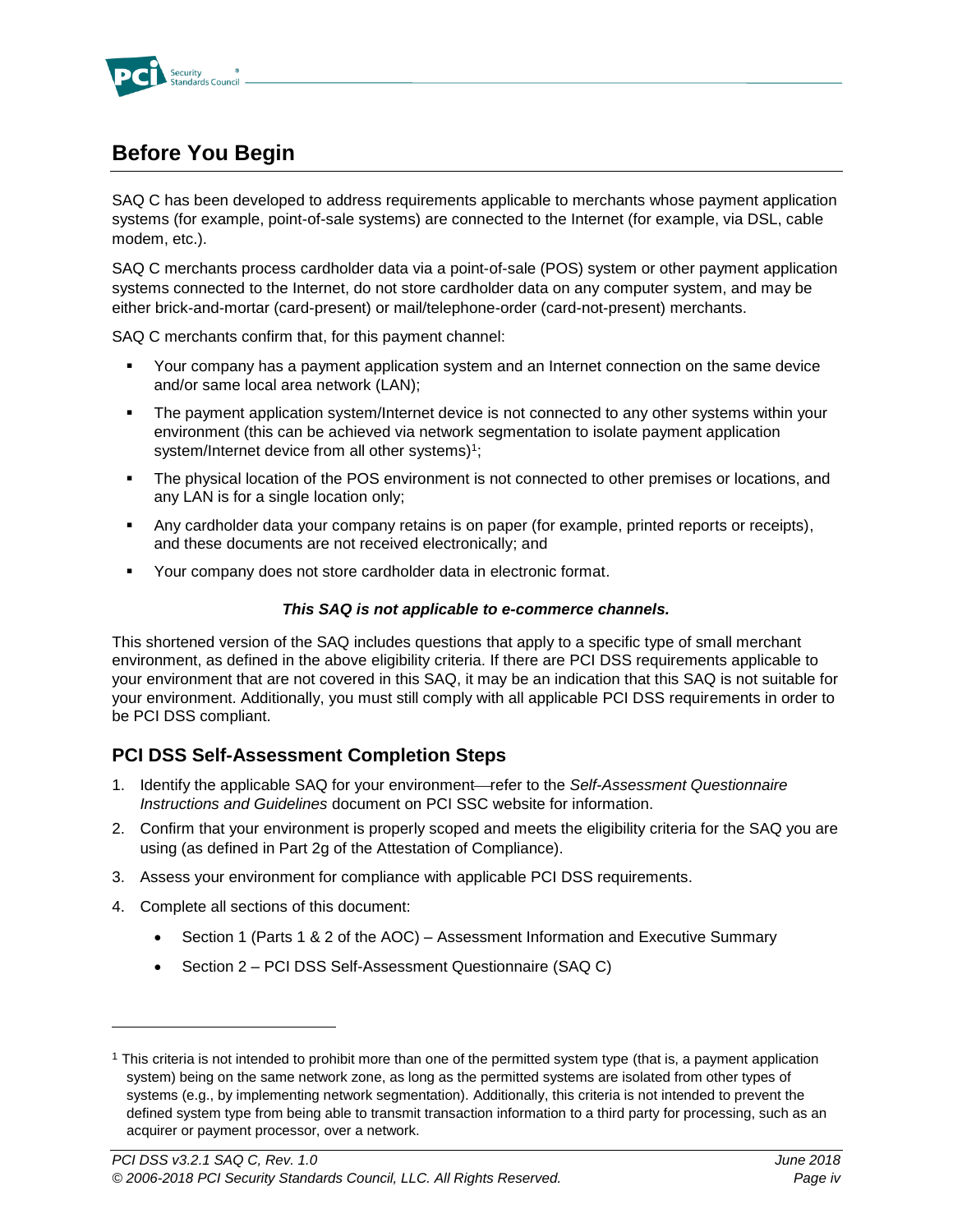

- Section 3 (Parts 3 & 4 of the AOC) Validation and Attestation Details and Action Plan for Non-Compliant Requirements (if applicable)
- 5. Submit the SAQ and Attestation of Compliance (AOC), along with any other requested documentation—such as ASV scan reports—to your acquirer, payment brand, or other requester.

## <span id="page-4-0"></span>**Understanding the Self-Assessment Questionnaire**

The questions contained in the "PCI DSS Question" column in this self-assessment questionnaire are based on the requirements in the PCI DSS.

Additional resources that provide guidance on PCI DSS requirements and how to complete the selfassessment questionnaire have been provided to assist with the assessment process. An overview of some of these resources is provided below:

| <b>Document</b>                                                      | Includes:                                                                                                                           |
|----------------------------------------------------------------------|-------------------------------------------------------------------------------------------------------------------------------------|
| <b>PCI DSS</b>                                                       | Guidance on Scoping<br>٠                                                                                                            |
| (PCI Data Security Standard                                          | Guidance on the intent of all PCI DSS Requirements<br>٠                                                                             |
| <b>Requirements and Security Assessment</b>                          | Details of testing procedures<br>Е                                                                                                  |
| Procedures)                                                          | <b>Guidance on Compensating Controls</b><br>٠                                                                                       |
| <b>SAQ Instructions and Guidelines</b><br>documents                  | Information about all SAQs and their eligibility criteria<br>Е<br>How to determine which SAQ is right for your<br>п<br>organization |
| PCI DSS and PA-DSS Glossary of<br>Terms, Abbreviations, and Acronyms | Descriptions and definitions of terms used in the PCI<br>٠<br>DSS and self-assessment questionnaires                                |

These and other resources can be found on the PCI SSC website *[\(www.pcisecuritystandards.org\)](http://www.pcisecuritystandards.org/)*. Organizations are encouraged to review the PCI DSS and other supporting documents before beginning an assessment.

### <span id="page-4-1"></span>*Expected Testing*

The instructions provided in the "Expected Testing" column are based on the testing procedures in the PCI DSS, and provide a high-level description of the types of testing activities that should be performed in order to verify that a requirement has been met. Full details of testing procedures for each requirement can be found in the PCI DSS.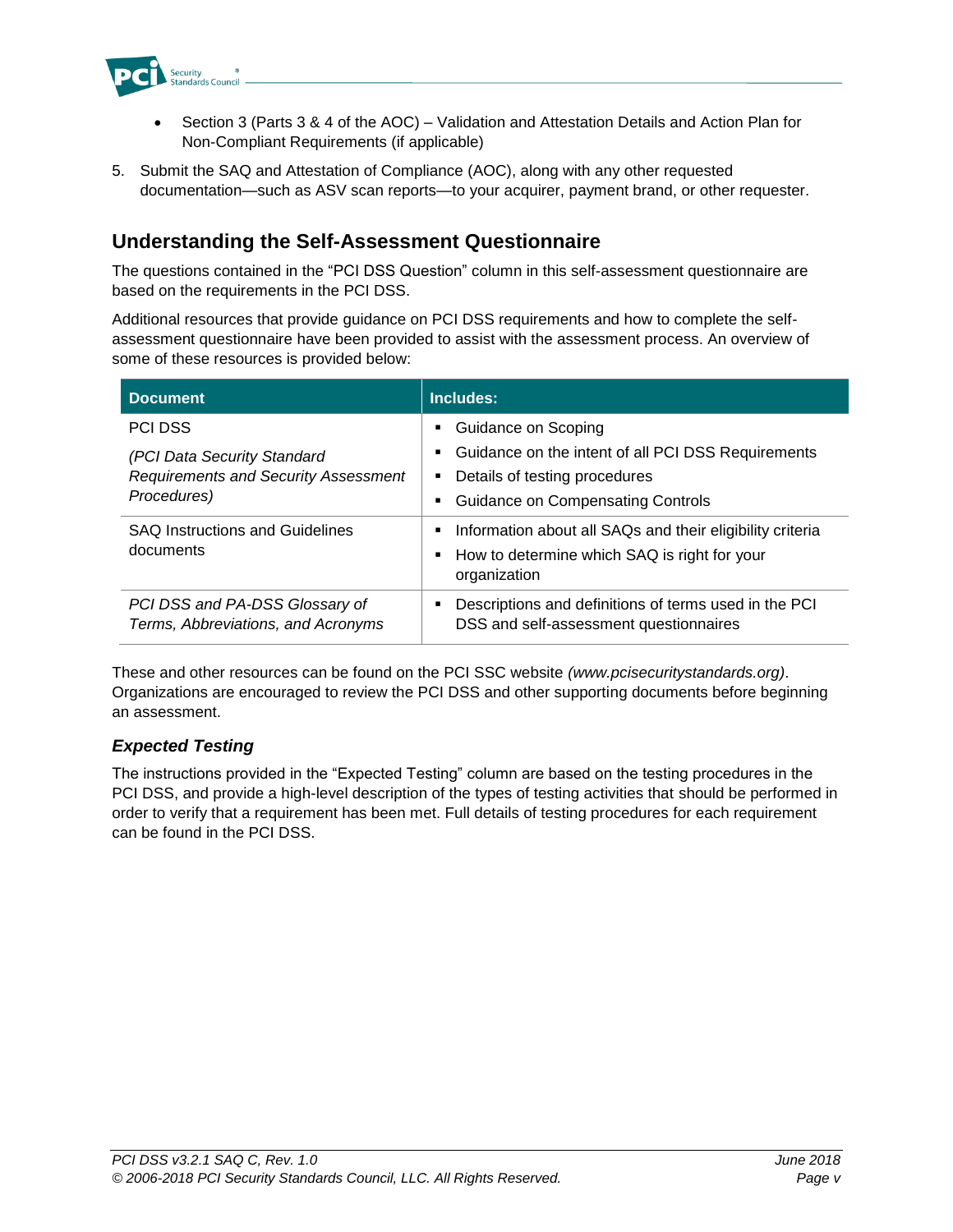

## <span id="page-5-0"></span>**Completing the Self-Assessment Questionnaire**

For each question, there is a choice of responses to indicate your company's status regarding that requirement. *Only one response should be selected for each question.*

A description of the meaning for each response is provided in the table below:

| <b>Response</b>                      | When to use this response:                                                                                                                                                            |
|--------------------------------------|---------------------------------------------------------------------------------------------------------------------------------------------------------------------------------------|
| Yes                                  | The expected testing has been performed, and all elements of the requirement<br>have been met as stated.                                                                              |
| <b>Yes with CCW</b><br>(Compensating | The expected testing has been performed, and the requirement has been met<br>with the assistance of a compensating control.                                                           |
| Control Worksheet)                   | All responses in this column require completion of a Compensating Control<br>Worksheet (CCW) in Appendix B of the SAQ.                                                                |
|                                      | Information on the use of compensating controls and guidance on how to<br>complete the worksheet is provided in the PCI DSS.                                                          |
| <b>No</b>                            | Some or all elements of the requirement have not been met, or are in the<br>process of being implemented, or require further testing before it will be known<br>if they are in place. |
| N/A                                  | The requirement does not apply to the organization's environment. (See                                                                                                                |
| (Not Applicable)                     | Guidance for Non-Applicability of Certain, Specific Requirements below for<br>examples.)                                                                                              |
|                                      | All responses in this column require a supporting explanation in Appendix C of<br>the SAQ.                                                                                            |

### <span id="page-5-1"></span>**Guidance for Non-Applicability of Certain, Specific Requirements**

While many organizations completing SAQ C will need to validate compliance with every PCI DSS requirement in this SAQ, some organizations with very specific business models may find that some requirements do not apply.

For example, a company that does not use wireless technology in any capacity would not be expected to validate compliance with the sections of PCI DSS that are specific to managing wireless technology (for example, Requirements 1.2.3, 2.1.1, and 4.1.1). Note that Requirement 11.1 (use of processes to identify unauthorized wireless access points) must still be answered even if you don't use wireless technologies in your network, since the process detects any rogue or unauthorized devices that may have been added without your knowledge.

If any requirements are deemed not applicable to your environment, select the "N/A" option for that specific requirement, and complete the "Explanation of Non-Applicability" worksheet in Appendix C for each "N/A" entry.

### <span id="page-5-2"></span>**Legal Exception**

If your organization is subject to a legal restriction that prevents the organization from meeting a PCI DSS requirement, check the "No" column for that requirement and complete the relevant attestation in Part 3.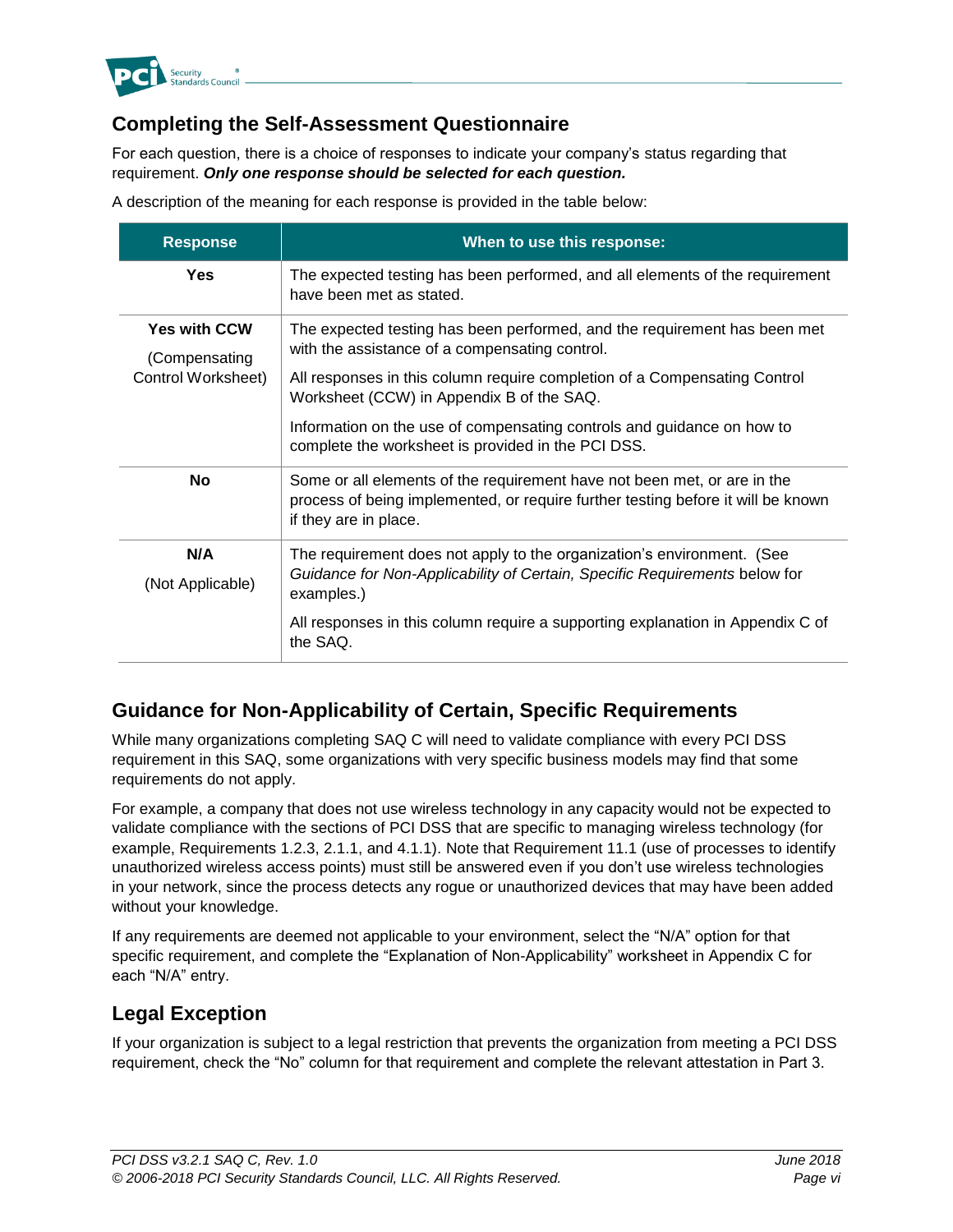

# <span id="page-6-0"></span>**Section 1: Assessment Information**

#### *Instructions for Submission*

This document must be completed as a declaration of the results of the merchant's self-assessment with the *Payment Card Industry Data Security Standard Requirements and Security Assessment Procedures (PCI DSS).* Complete all sections: The merchant is responsible for ensuring that each section is completed by the relevant parties, as applicable. Contact your acquirer (merchant bank) or the payment brands to determine reporting and submission procedures.

#### **Part 1. Merchant and Qualified Security Assessor Information**

| Part 1a. Merchant Organization Information                               |          |                     |      |  |
|--------------------------------------------------------------------------|----------|---------------------|------|--|
| Company Name:                                                            |          | DBA (doing          |      |  |
|                                                                          |          | business as):       |      |  |
| Contact Name:                                                            |          | Title:              |      |  |
| Telephone:                                                               |          | E-mail:             |      |  |
| <b>Business Address:</b>                                                 |          | City:               |      |  |
| State/Province:                                                          | Country: |                     | Zip: |  |
| URL:                                                                     |          |                     |      |  |
| Part 1b. Qualified Security Assessor Company Information (if applicable) |          |                     |      |  |
| Company Name:                                                            |          |                     |      |  |
| Lead QSA Contact Name:                                                   |          | Title:              |      |  |
| Telephone:                                                               |          | E-mail:             |      |  |
| Ducingon Address                                                         |          | $\bigcap_{i=1}^{n}$ |      |  |

| Business Address: |          | City: |      |  |
|-------------------|----------|-------|------|--|
| State/Province:   | Country: |       | Zip: |  |
| URL:              |          |       |      |  |

| <b>Part 2. Executive Summary</b>                                                                                                                                                |                   |                                                    |                                   |  |  |
|---------------------------------------------------------------------------------------------------------------------------------------------------------------------------------|-------------------|----------------------------------------------------|-----------------------------------|--|--|
| Part 2a. Type of Merchant Business (check all that apply)                                                                                                                       |                   |                                                    |                                   |  |  |
| Retailer                                                                                                                                                                        | Telecommunication |                                                    | <b>Grocery and Supermarkets</b>   |  |  |
| Petroleum                                                                                                                                                                       | E-Commerce        |                                                    | Mail order/telephone order (MOTO) |  |  |
| Others (please specify):                                                                                                                                                        |                   |                                                    |                                   |  |  |
| What types of payment channels does your business<br>serve?                                                                                                                     |                   | Which payment channels are covered by this<br>SAQ? |                                   |  |  |
| Mail order/telephone order (MOTO)                                                                                                                                               |                   | Mail order/telephone order (MOTO)                  |                                   |  |  |
| E-Commerce                                                                                                                                                                      |                   | E-Commerce                                         |                                   |  |  |
| Card-present (face-to-face)                                                                                                                                                     |                   |                                                    | Card-present (face-to-face)       |  |  |
| Note: If your organization has a payment channel or process that is not covered by this SAQ, consult your<br>acquirer or payment brand about validation for the other channels. |                   |                                                    |                                   |  |  |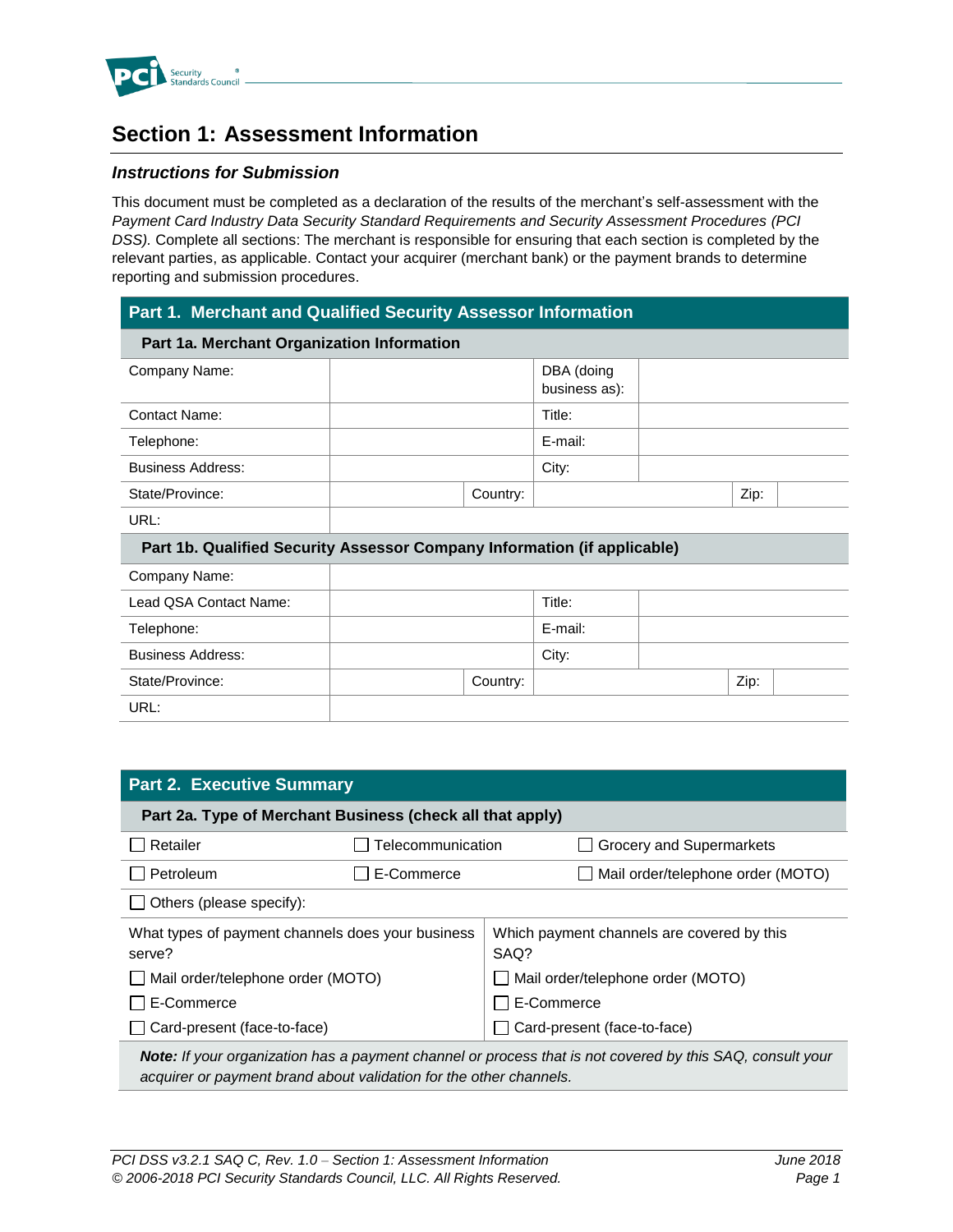

### **Part 2. Executive Summary** *(continued)*

#### **Part 2b. Description of Payment Card Business**

How and in what capacity does your business store, process and/or transmit cardholder data?

#### **Part 2c. Locations**

List types of facilities (for example, retail outlets, corporate offices, data centers, call centers, etc.) and a summary of locations included in the PCI DSS review.

| Type of facility        | <b>Number of facilities</b><br>of this type | Location(s) of facility (city, country) |
|-------------------------|---------------------------------------------|-----------------------------------------|
| Example: Retail outlets | 3                                           | Boston, MA, USA                         |
|                         |                                             |                                         |
|                         |                                             |                                         |
|                         |                                             |                                         |
|                         |                                             |                                         |
|                         |                                             |                                         |
|                         |                                             |                                         |

#### **Part 2d. Payment Applications**

Does the organization use one or more Payment Applications?  $\Box$  Yes  $\Box$  No

Provide the following information regarding the Payment Applications your organization uses:

| <b>Payment Application</b><br><b>Name</b> | <b>Version</b><br><b>Number</b> | <b>Application</b><br>Vendor | Is application<br><b>PA-DSS Listed?</b> | <b>PA-DSS Listing Expiry</b><br>date (if applicable) |
|-------------------------------------------|---------------------------------|------------------------------|-----------------------------------------|------------------------------------------------------|
|                                           |                                 |                              | $\Box$ Yes<br>$\Box$ No                 |                                                      |
|                                           |                                 |                              | l l Yes<br>l No                         |                                                      |
|                                           |                                 |                              | $\Box$ Yes<br>$\Box$ No                 |                                                      |
|                                           |                                 |                              | $\Box$ Yes<br>$\blacksquare$ No         |                                                      |
|                                           |                                 |                              | $\Box$ Yes<br>1 No                      |                                                      |

| Part 2e. Description of Environment                                                                                                                                                                   |       |    |
|-------------------------------------------------------------------------------------------------------------------------------------------------------------------------------------------------------|-------|----|
| Provide a <i>high-level</i> description of the environment<br>covered by this assessment.                                                                                                             |       |    |
| For example:<br>• Connections into and out of the cardholder data<br>environment (CDE).<br>• Critical system components within the CDE, such as<br>POS devices, databases, web servers, etc., and any |       |    |
| other necessary payment components, as applicable.                                                                                                                                                    |       |    |
| Does your business use network segmentation to affect the scope of your PCI DSS<br>environment?                                                                                                       | i Yes | N٥ |
| (Refer to "Network Segmentation" section of PCI DSS for guidance on network<br>segmentation.)                                                                                                         |       |    |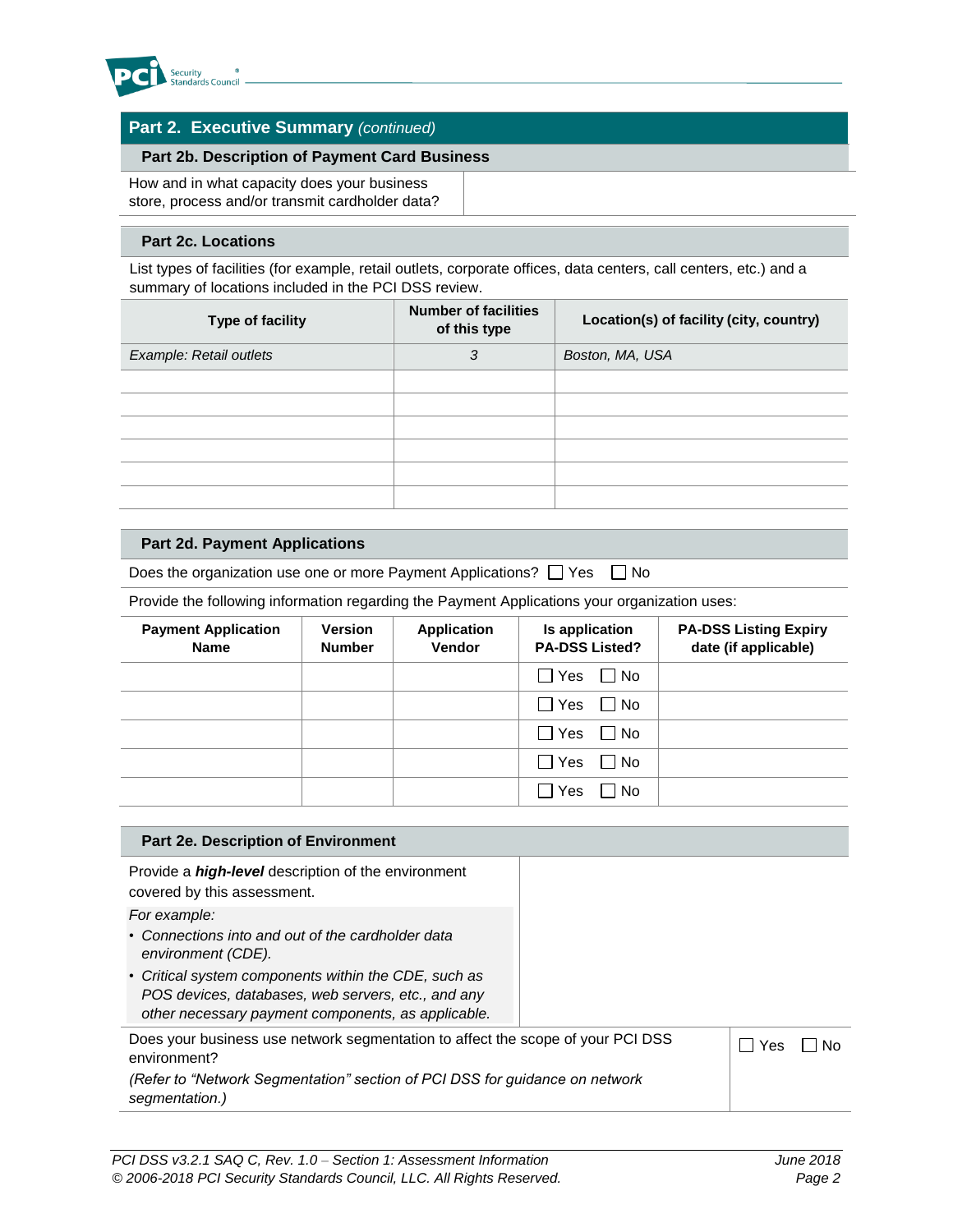

### **Part 2. Executive Summary** *(continued)*

#### **Part 2f. Third-Party Service Providers**

| Does your company use a Qualified Integrator & Reseller (QIR)? |  |  | $\Box$ No |
|----------------------------------------------------------------|--|--|-----------|
| If Yes:                                                        |  |  |           |
| Name of QIR Company:                                           |  |  |           |
| <b>QIR Individual Name:</b>                                    |  |  |           |
| Description of services provided by QIR:                       |  |  |           |

Does your company share cardholder data with any third-party service providers (for example, Qualified Integrator & Resellers (QIR), gateways, payment processors, payment service providers (PSP), web-hosting companies, airline booking agents, loyalty program agents, etc.)?

 $\Box$  Yes  $\Box$  No

#### *If Yes:*

| <b>Description of services provided:</b> |  |  |
|------------------------------------------|--|--|
|                                          |  |  |
|                                          |  |  |
|                                          |  |  |
|                                          |  |  |
|                                          |  |  |
|                                          |  |  |
|                                          |  |  |

*Note: Requirement 12.8 applies to all entities in this list.*

#### **Part 2g. Eligibility to Complete SAQ C**

Merchant certifies eligibility to complete this shortened version of the Self-Assessment Questionnaire because, for this payment channel:

| Merchant has a payment application system and an Internet connection on the same device and/or<br>same local area network (LAN);            |
|---------------------------------------------------------------------------------------------------------------------------------------------|
| The payment application system/Internet device is not connected to any other system within the<br>merchant environment;                     |
| The physical location of the POS environment is not connected to other premises or locations, and<br>any LAN is for a single location only; |
| Merchant does not store cardholder data in electronic format: and                                                                           |
| If Merchant does store cardholder data, such data is only paper reports or copies of paper receipts<br>and is not received electronically.  |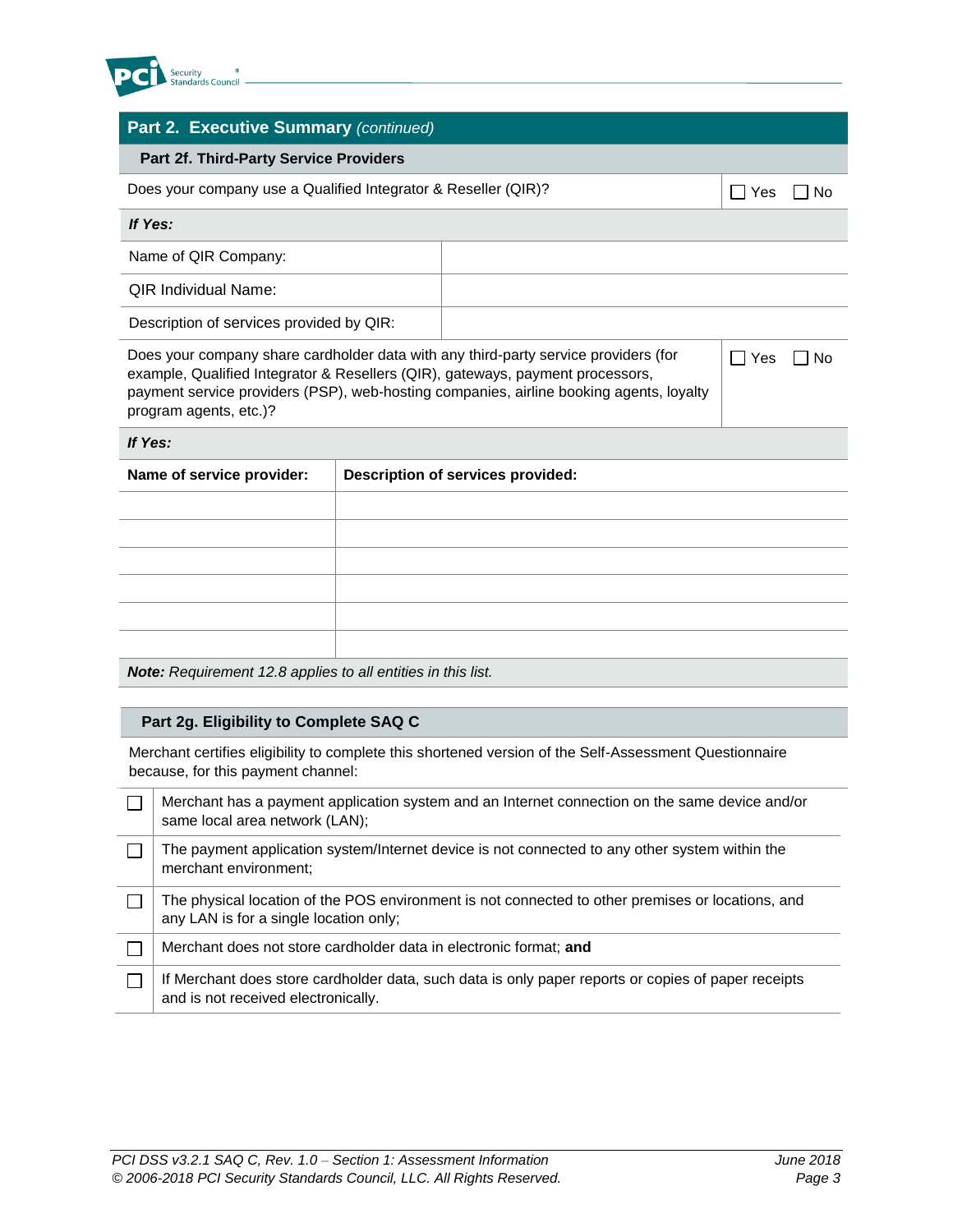

# **Section 2: Self-Assessment Questionnaire C**

*Note: The following questions are numbered according to PCI DSS requirements and testing procedures, as defined in the* PCI DSS Requirements and Security Assessment Procedures *document.* 

#### **Self-assessment completion date:**

### **Build and Maintain a Secure Network and Systems**

*Requirement 1: Install and maintain a firewall configuration to protect data*

<span id="page-9-2"></span><span id="page-9-1"></span><span id="page-9-0"></span>

|       | <b>PCI DSS Question</b>                                                                                                                                                                                                                                                                                                | <b>Expected Testing</b>                                                                                                                      | <b>Response</b><br>(Check one response for each question) |                               |           |     |  |
|-------|------------------------------------------------------------------------------------------------------------------------------------------------------------------------------------------------------------------------------------------------------------------------------------------------------------------------|----------------------------------------------------------------------------------------------------------------------------------------------|-----------------------------------------------------------|-------------------------------|-----------|-----|--|
|       |                                                                                                                                                                                                                                                                                                                        |                                                                                                                                              | <b>Yes</b>                                                | <b>Yes with</b><br><b>CCW</b> | <b>No</b> | N/A |  |
| 1.2   | Do firewall and router configurations restrict connections<br>between untrusted networks and any system in the<br>cardholder data environment as follows:                                                                                                                                                              |                                                                                                                                              |                                                           |                               |           |     |  |
|       | Note: An "untrusted network" is any network that is<br>external to the networks belonging to the entity under<br>review, and/or which is out of the entity's ability to control<br>or manage.                                                                                                                          |                                                                                                                                              |                                                           |                               |           |     |  |
| 1.2.1 | Is inbound and outbound traffic restricted to that<br>(a)<br>which is necessary for the cardholder data<br>environment?                                                                                                                                                                                                | Review firewall and router<br>$\blacksquare$<br>configuration standards.<br>Examine firewall and router<br>$\blacksquare$<br>configurations. | L                                                         | П                             |           |     |  |
|       | Is all other inbound and outbound traffic specifically<br>(b)<br>denied (for example by using an explicit "deny all" or<br>an implicit deny after allow statement)?                                                                                                                                                    | Review firewall and router<br>$\blacksquare$<br>configuration standards.<br>Examine firewall and router<br>$\blacksquare$<br>configurations. | П                                                         | П                             |           |     |  |
| 1.2.3 | Are perimeter firewalls installed between all wireless<br>networks and the cardholder data environment, and are<br>these firewalls configured to deny or, if traffic is necessary<br>for business purposes, permit only authorized traffic<br>between the wireless environment and the cardholder<br>data environment? | Review firewall and router<br>$\blacksquare$<br>configuration standards.<br>$\blacksquare$<br>Examine firewall and router<br>configurations. | $\Box$                                                    | П                             |           |     |  |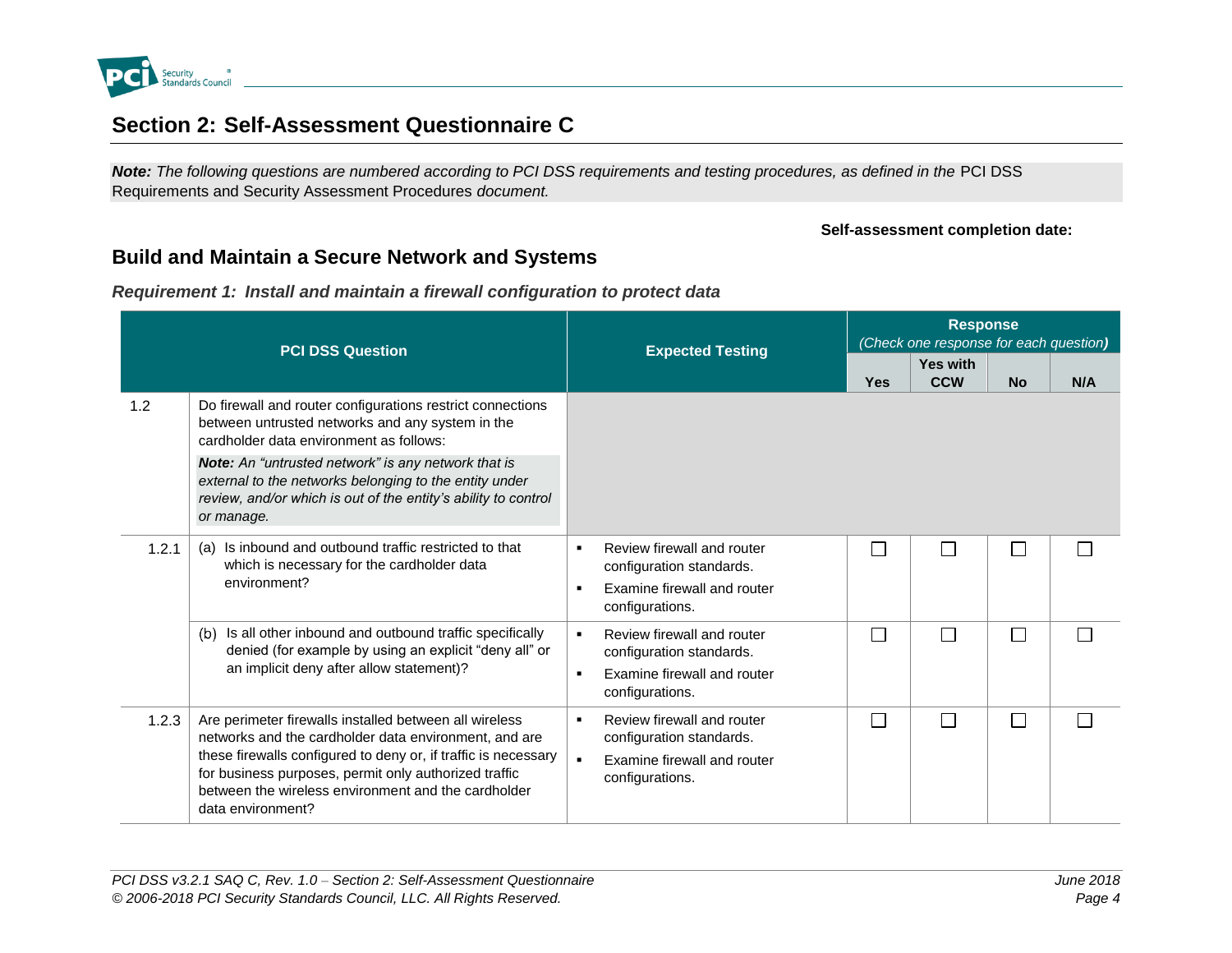

|       | <b>PCI DSS Question</b>                                                                                                                | <b>Expected Testing</b>                              | <b>Response</b><br>(Check one response for each question) |                               |           |     |
|-------|----------------------------------------------------------------------------------------------------------------------------------------|------------------------------------------------------|-----------------------------------------------------------|-------------------------------|-----------|-----|
|       |                                                                                                                                        |                                                      | <b>Yes</b>                                                | <b>Yes with</b><br><b>CCW</b> | <b>No</b> | N/A |
| 1.3   | Is direct public access prohibited between the Internet<br>and any system component in the cardholder data<br>environment, as follows: |                                                      |                                                           |                               |           |     |
| 1.3.4 | Is outbound traffic from the cardholder data environment<br>to the Internet explicitly authorized?                                     | Examine firewall and router<br>configurations.       |                                                           |                               |           |     |
| 1.3.5 | Are only established connections permitted into the<br>network?                                                                        | Examine firewall and router<br>п.<br>configurations. |                                                           |                               |           |     |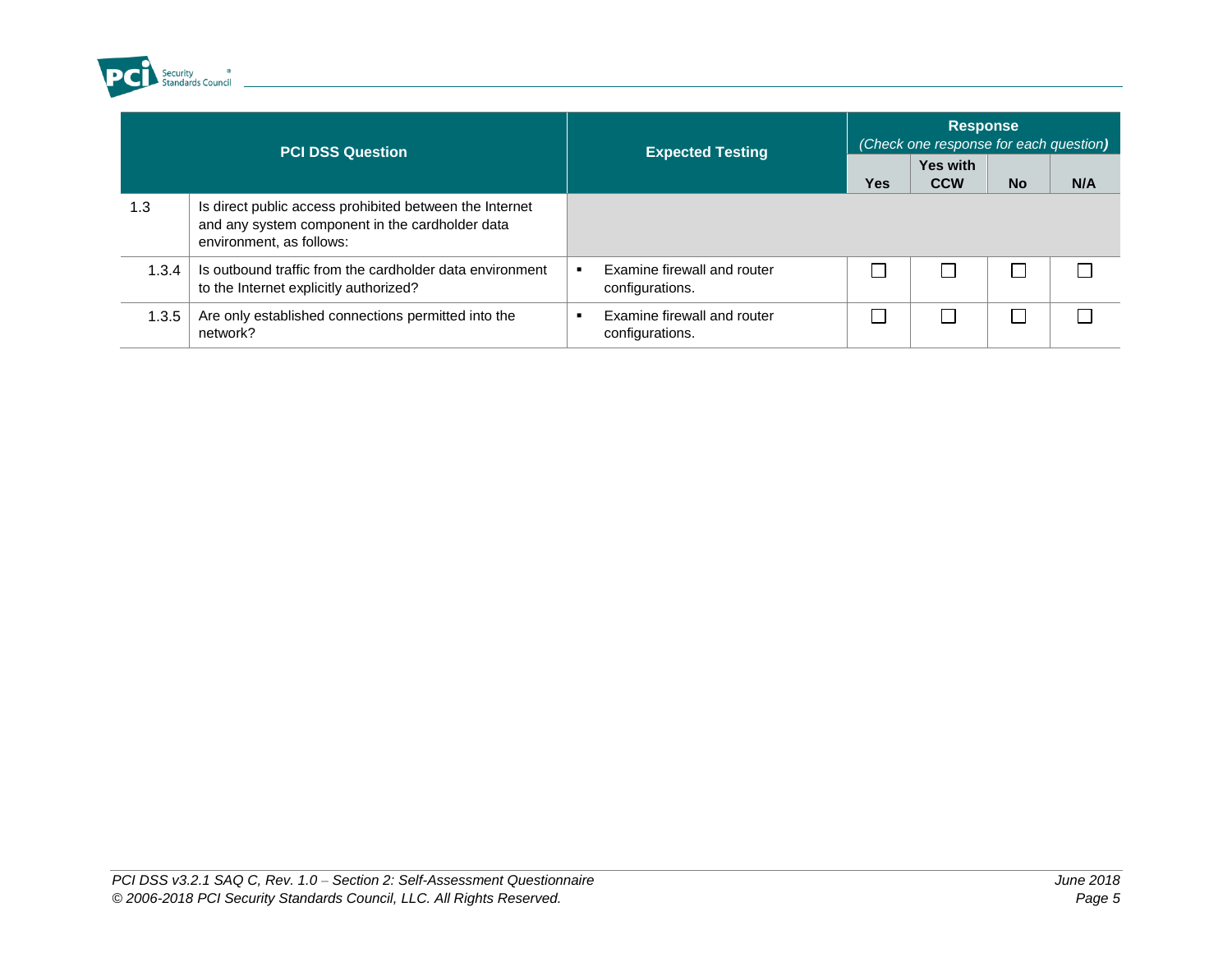

|  |  |  | Requirement 2: Do not use vendor-supplied defaults for system passwords and other security parameters |
|--|--|--|-------------------------------------------------------------------------------------------------------|
|  |  |  |                                                                                                       |

<span id="page-11-0"></span>

|       |                                                                                                                                                                                                                                                                                                                                                                                                                          |                                                                                                                                                                                                                            |            | <b>Response</b><br>(Check one response for each question) |                             |     |
|-------|--------------------------------------------------------------------------------------------------------------------------------------------------------------------------------------------------------------------------------------------------------------------------------------------------------------------------------------------------------------------------------------------------------------------------|----------------------------------------------------------------------------------------------------------------------------------------------------------------------------------------------------------------------------|------------|-----------------------------------------------------------|-----------------------------|-----|
|       | <b>PCI DSS Question</b>                                                                                                                                                                                                                                                                                                                                                                                                  | <b>Expected Testing</b>                                                                                                                                                                                                    | <b>Yes</b> | <b>Yes with</b><br><b>CCW</b>                             | <b>No</b>                   | N/A |
| 2.1   | (a) Are vendor-supplied defaults always changed before<br>installing a system on the network?<br>This applies to ALL default passwords, including but not<br>limited to those used by operating systems, software that<br>provides security services, application and system<br>accounts, point-of-sale (POS) terminals, payment<br>applications, Simple Network Management Protocol<br>(SNMP) community strings, etc.). | Review policies and procedures.<br>$\blacksquare$<br>Examine vendor documentation.<br>$\blacksquare$<br>Observe system configurations and<br>$\blacksquare$<br>account settings.<br>Interview personnel.<br>$\blacksquare$ |            |                                                           | $\mathcal{L}$               |     |
|       | Are unnecessary default accounts removed or<br>(b)<br>disabled before installing a system on the network?                                                                                                                                                                                                                                                                                                                | Review policies and procedures.<br>$\blacksquare$<br>Review vendor documentation.<br>$\blacksquare$<br>Examine system configurations and<br>٠<br>account settings.<br>Interview personnel.<br>$\blacksquare$               |            |                                                           | $\mathcal{L}$               |     |
| 2.1.1 | For wireless environments connected to the cardholder<br>data environment or transmitting cardholder data, are ALL<br>wireless vendor defaults changed at installations, as<br>follows:                                                                                                                                                                                                                                  |                                                                                                                                                                                                                            |            |                                                           |                             |     |
|       | (a) Are encryption keys changed from default at<br>installation, and changed anytime anyone with<br>knowledge of the keys leaves the company or changes<br>positions?                                                                                                                                                                                                                                                    | Review policies and procedures.<br>$\blacksquare$<br>Review vendor documentation.<br>٠<br>$\blacksquare$<br>Interview personnel.                                                                                           |            |                                                           |                             |     |
|       | Are default SNMP community strings on wireless<br>(b)<br>devices changed at installation?                                                                                                                                                                                                                                                                                                                                | Review policies and procedures.<br>٠<br>Review vendor documentation.<br>٠<br>Interview personnel.<br>٠<br>Examine system configurations.<br>٠                                                                              |            |                                                           | $\mathcal{L}$               |     |
|       | (c) Are default passwords/passphrases on access points<br>changed at installation?                                                                                                                                                                                                                                                                                                                                       | Review policies and procedures.<br>$\blacksquare$<br>Interview personnel.<br>$\blacksquare$<br>Examine system configurations.<br>п                                                                                         |            |                                                           | $\mathcal{L}_{\mathcal{A}}$ |     |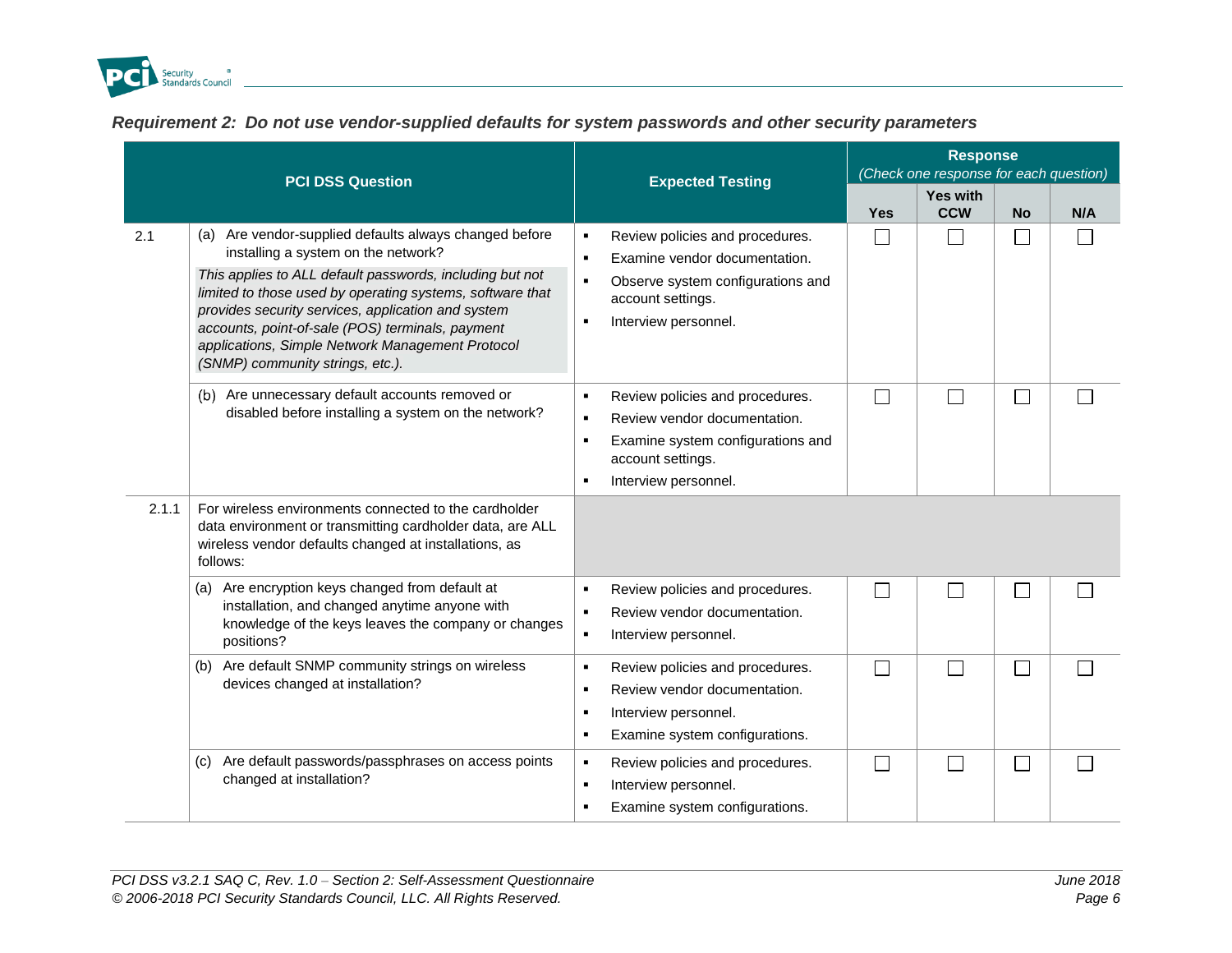

|                  | <b>PCI DSS Question</b>                                                                                                                                                                                                                                                                                           | <b>Expected Testing</b>                                                                                             | <b>Response</b><br>(Check one response for each question) |                          |                          |     |
|------------------|-------------------------------------------------------------------------------------------------------------------------------------------------------------------------------------------------------------------------------------------------------------------------------------------------------------------|---------------------------------------------------------------------------------------------------------------------|-----------------------------------------------------------|--------------------------|--------------------------|-----|
|                  |                                                                                                                                                                                                                                                                                                                   |                                                                                                                     | Yes                                                       | Yes with<br><b>CCW</b>   | <b>No</b>                | N/A |
| 2.1.1<br>(cont.) | Is firmware on wireless devices updated to support<br>(d)<br>strong encryption for authentication and transmission<br>over wireless networks?                                                                                                                                                                     | Review policies and procedures.<br>Review vendor documentation.<br>$\blacksquare$<br>Examine system configurations. |                                                           |                          |                          |     |
|                  | Are other security-related wireless vendor defaults<br>(e)<br>changed, if applicable?                                                                                                                                                                                                                             | Review policies and procedures.<br>Review vendor documentation.<br>Examine system configurations.                   | $\mathbf{I}$                                              | $\overline{\phantom{a}}$ | $\overline{\phantom{a}}$ |     |
| 2.2              | Are configuration standards developed for all system<br>(a)<br>components and are they consistent with industry-<br>accepted system hardening standards?                                                                                                                                                          | Review system configuration<br>standards.<br>Review industry-accepted hardening                                     |                                                           |                          |                          |     |
|                  | Sources of industry-accepted system hardening standards<br>may include, but are not limited to, SysAdmin Audit<br>Network Security (SANS) Institute, National Institute of<br>Standards Technology (NIST), International Organization<br>for Standardization (ISO), and Center for Internet Security<br>$(CIS)$ . | standards.<br>Review policies and procedures.<br>Interview personnel.                                               |                                                           |                          |                          |     |
|                  | Are system configuration standards updated as new<br>(b)<br>vulnerability issues are identified, as defined in<br>Requirement 6.1?                                                                                                                                                                                | Review policies and procedures.<br>Interview personnel.                                                             |                                                           | <b>Contract</b>          |                          |     |
|                  | Are system configuration standards applied when new<br>(c)<br>systems are configured?                                                                                                                                                                                                                             | Review policies and procedures.<br>Interview personnel.                                                             |                                                           |                          |                          |     |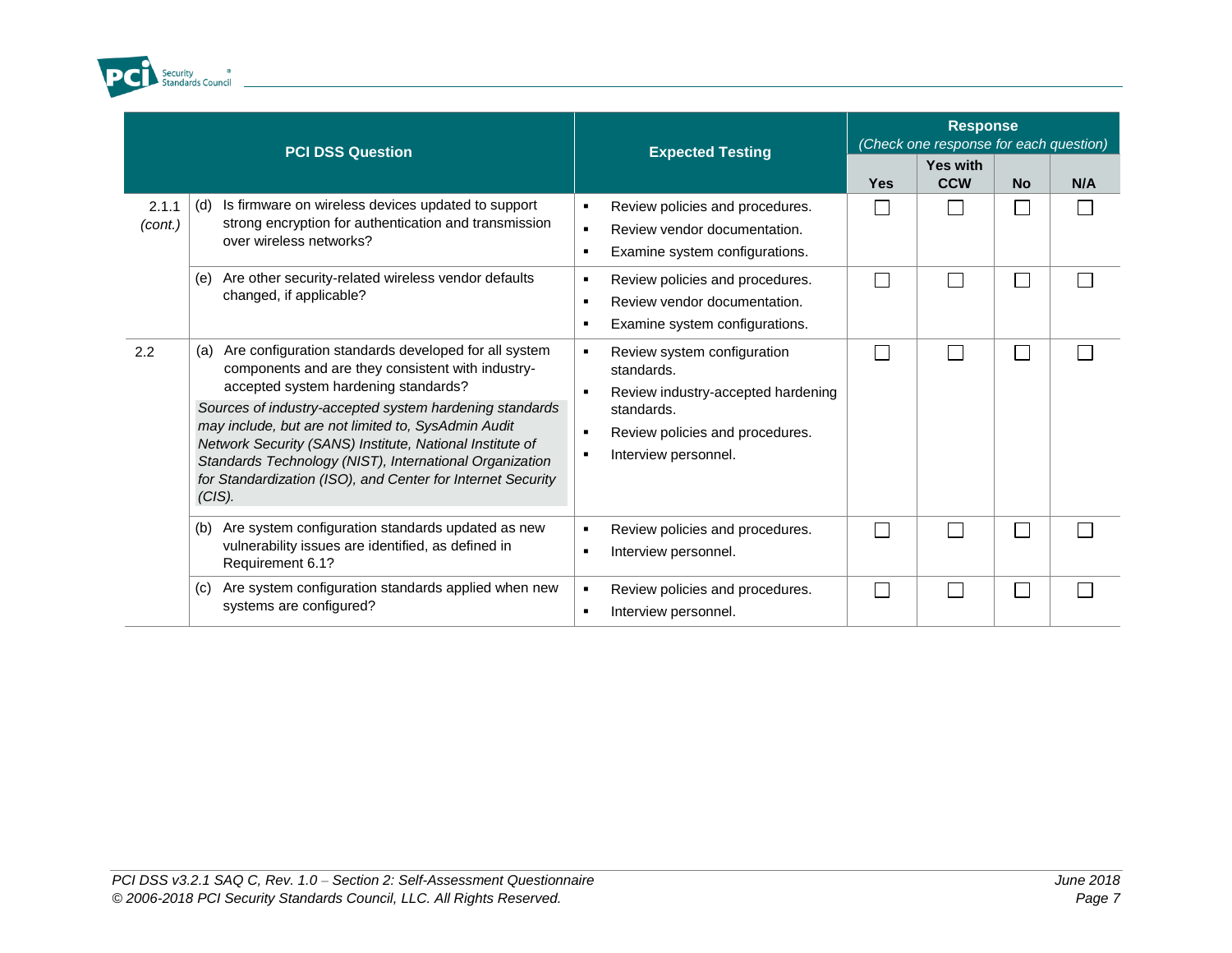

|                | <b>PCI DSS Question</b>                                                                                                                                                                                                                                                                                                                                                                                                                                                                                                                                                                                                                                                                                                                                                                                   | <b>Expected Testing</b>                   |            | <b>Response</b><br>(Check one response for each question) |              |     |
|----------------|-----------------------------------------------------------------------------------------------------------------------------------------------------------------------------------------------------------------------------------------------------------------------------------------------------------------------------------------------------------------------------------------------------------------------------------------------------------------------------------------------------------------------------------------------------------------------------------------------------------------------------------------------------------------------------------------------------------------------------------------------------------------------------------------------------------|-------------------------------------------|------------|-----------------------------------------------------------|--------------|-----|
|                |                                                                                                                                                                                                                                                                                                                                                                                                                                                                                                                                                                                                                                                                                                                                                                                                           |                                           | <b>Yes</b> | Yes with<br><b>CCW</b>                                    | <b>No</b>    | N/A |
| 2.2<br>(cont.) | Do system configuration standards include all of the<br>(d)<br>following:<br>Changing of all vendor-supplied defaults and<br>elimination of unnecessary default accounts?<br>Implementing only one primary function per server<br>to prevent functions that require different security<br>levels from co-existing on the same server?<br>Enabling only necessary services, protocols,<br>daemons, etc., as required for the function of the<br>system?<br>Implementing additional security features for any<br>required services, protocols or daemons that are<br>considered to be insecure?<br>Configuring system security parameters to prevent<br>misuse?<br>Removing all unnecessary functionality, such as<br>scripts, drivers, features, subsystems, file systems,<br>and unnecessary web servers? | Review system configuration<br>standards. |            |                                                           | П            |     |
| 2.2.1          | Is only one primary function implemented per server,<br>(a)<br>to prevent functions that require different security<br>levels from co-existing on the same server?<br>For example, web servers, database servers, and DNS<br>should be implemented on separate servers.                                                                                                                                                                                                                                                                                                                                                                                                                                                                                                                                   | Examine system configurations.            |            |                                                           | $\mathsf{L}$ |     |
|                | If virtualization technologies are used, is only one<br>(b)<br>primary function implemented per virtual system<br>component or device?                                                                                                                                                                                                                                                                                                                                                                                                                                                                                                                                                                                                                                                                    | Examine system configurations.<br>٠       |            |                                                           | $\sim$       |     |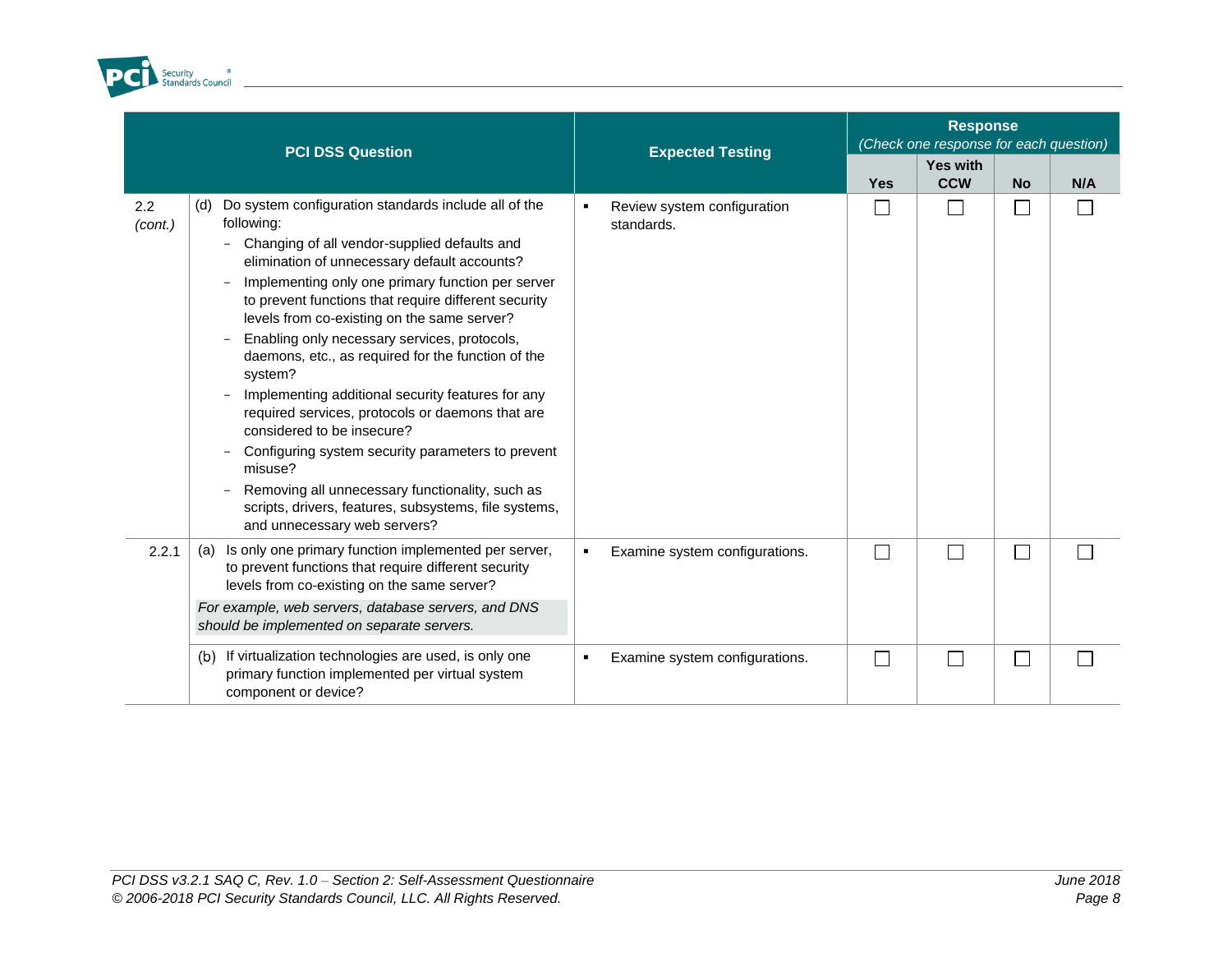

| <b>PCI DSS Question</b> |                                                                                                                                                                                                                                | <b>Expected Testing</b>                                                                                                                                                                                    | <b>Response</b><br>(Check one response for each question) |                               |                |     |
|-------------------------|--------------------------------------------------------------------------------------------------------------------------------------------------------------------------------------------------------------------------------|------------------------------------------------------------------------------------------------------------------------------------------------------------------------------------------------------------|-----------------------------------------------------------|-------------------------------|----------------|-----|
|                         |                                                                                                                                                                                                                                |                                                                                                                                                                                                            | <b>Yes</b>                                                | <b>Yes with</b><br><b>CCW</b> | <b>No</b>      | N/A |
| 2.2.2                   | Are only necessary services, protocols, daemons, etc.<br>(a)<br>enabled as required for the function of the system<br>(services and protocols not directly needed to perform<br>the device's specified function are disabled)? | Review configuration standards.<br>$\blacksquare$<br>Examine system configurations.<br>$\blacksquare$                                                                                                      | $\Box$                                                    | $\Box$                        |                |     |
|                         | Are all enabled insecure services, daemons, or<br>(b)<br>protocols justified per documented configuration<br>standards?                                                                                                        | Review configuration standards<br>$\blacksquare$<br>Interview personnel.<br>٠<br>Examine configuration settings.<br>$\blacksquare$<br>Compare enabled services, etc. to<br>٠<br>documented justifications. |                                                           | $\Box$                        | $\blacksquare$ |     |
| 2.2.3                   | Are additional security features documented and<br>implemented for any required services, protocols or<br>daemons that are considered to be insecure?                                                                          | Review configuration standards.<br>$\blacksquare$<br>Examine configuration settings.<br>٠                                                                                                                  |                                                           | П                             | $\sim$         |     |
| 2.2.4                   | Are system administrators and/or personnel that<br>(a)<br>configure system components knowledgeable about<br>common security parameter settings for those system<br>components?                                                | Interview personnel.<br>$\blacksquare$                                                                                                                                                                     |                                                           |                               |                |     |
|                         | (b) Are common system security parameters settings<br>included in the system configuration standards?                                                                                                                          | Review system configuration<br>$\blacksquare$<br>standards.                                                                                                                                                | $\Box$                                                    | П                             | $\blacksquare$ |     |
|                         | Are security parameter settings set appropriately on<br>(c)<br>system components?                                                                                                                                              | Examine system components.<br>٠<br>Examine security parameter<br>$\blacksquare$<br>settings.<br>Compare settings to system<br>٠<br>configuration standards.                                                | $\Box$                                                    | $\Box$                        | П              |     |
| 2.2.5                   | Has all unnecessary functionality-such as scripts,<br>(a)<br>drivers, features, subsystems, file systems, and<br>unnecessary web servers-been removed?                                                                         | $\blacksquare$<br>Examine security parameters on<br>system components.                                                                                                                                     |                                                           |                               |                |     |
|                         | Are enabled functions documented and do they<br>(b)<br>support secure configuration?                                                                                                                                           | $\blacksquare$<br>Review documentation.<br>Examine security parameters on<br>$\blacksquare$<br>system components.                                                                                          |                                                           |                               |                |     |
|                         | Is only documented functionality present on system<br>(c)<br>components?                                                                                                                                                       | Review documentation.<br>$\blacksquare$<br>Examine security parameters on<br>$\blacksquare$<br>system components.                                                                                          | $\Box$                                                    | $\Box$                        | $\blacksquare$ |     |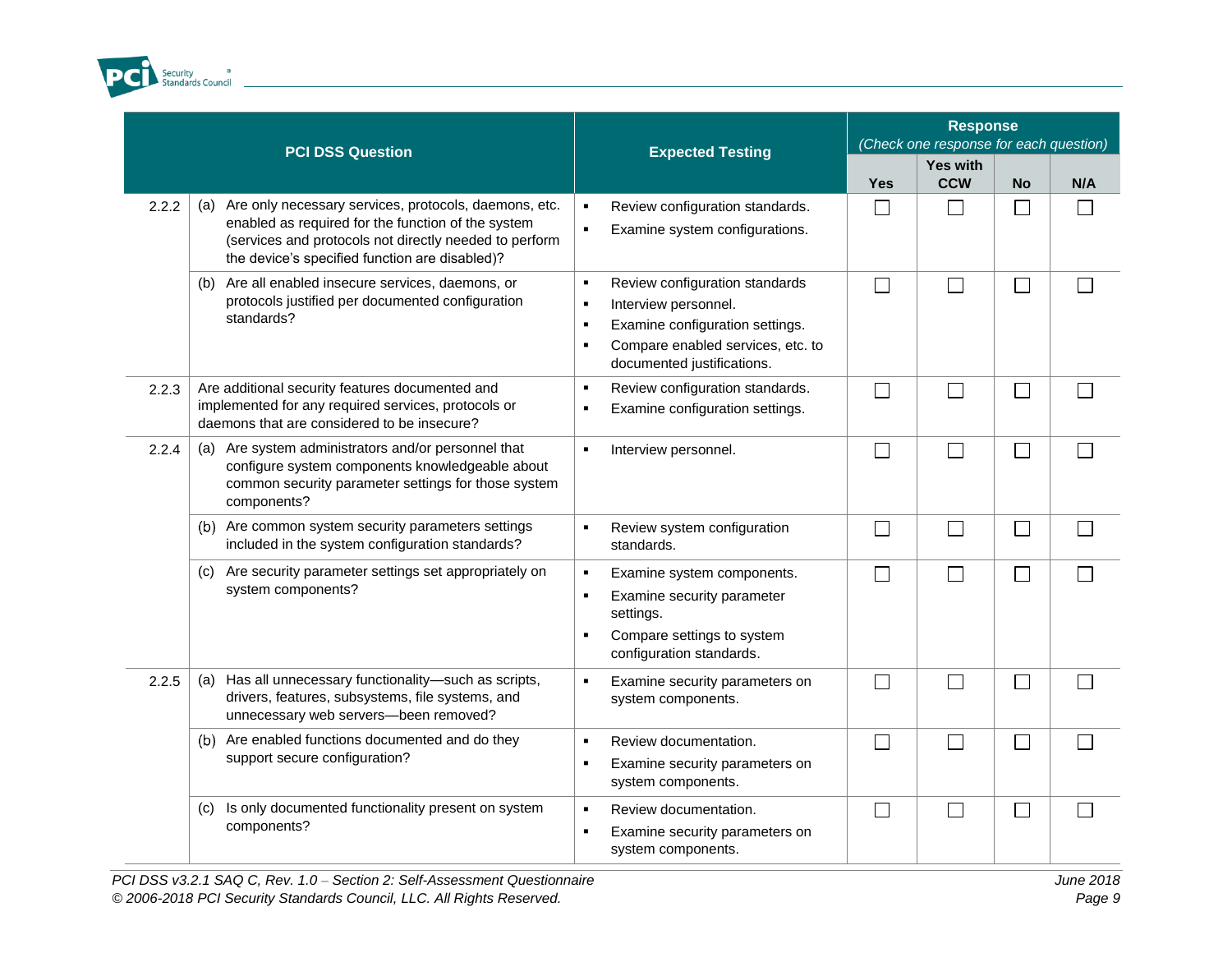

|     | <b>PCI DSS Question</b>                                                                                                                                                                  | <b>Expected Testing</b>                                                                                                      | <b>Response</b><br>(Check one response for each question) |                               |           |     |
|-----|------------------------------------------------------------------------------------------------------------------------------------------------------------------------------------------|------------------------------------------------------------------------------------------------------------------------------|-----------------------------------------------------------|-------------------------------|-----------|-----|
|     |                                                                                                                                                                                          |                                                                                                                              | <b>Yes</b>                                                | <b>Yes with</b><br><b>CCW</b> | <b>No</b> | N/A |
| 2.3 | Is non-console administrative access encrypted as follows:                                                                                                                               |                                                                                                                              |                                                           |                               |           |     |
|     | Is all non-console administrative access encrypted<br>(a)<br>with strong cryptography, and is a strong encryption<br>method invoked before the administrator's password<br>is requested? | Examine system components.<br>п<br>Examine system configurations.<br>$\blacksquare$<br>Observe an administrator log on.<br>л |                                                           |                               |           |     |
|     | Are system services and parameter files configured to<br>(b)<br>prevent the use of Telnet and other insecure remote<br>login commands?                                                   | Examine system components.<br>Examine services and files.                                                                    |                                                           |                               |           |     |
|     | Is administrator access to web-based management<br>(c)<br>interfaces encrypted with strong cryptography?                                                                                 | Examine system components.<br>п<br>Observe an administrator log on.<br>$\blacksquare$                                        |                                                           | $\Box$                        |           |     |
|     | For the technology in use, is strong cryptography<br>(d)<br>implemented according to industry best practice<br>and/or vendor recommendations?                                            | Examine system components.<br>Review vendor documentation.<br>Interview personnel.<br>л                                      | Г                                                         | $\mathcal{L}$                 |           |     |
| 2.5 | Are security policies and operational procedures for<br>managing vendor defaults and other security parameters:<br>Documented<br>In use<br>Known to all affected parties?                | Review security policies and<br>п<br>operational procedures.<br>Interview personnel.<br>л                                    |                                                           |                               |           |     |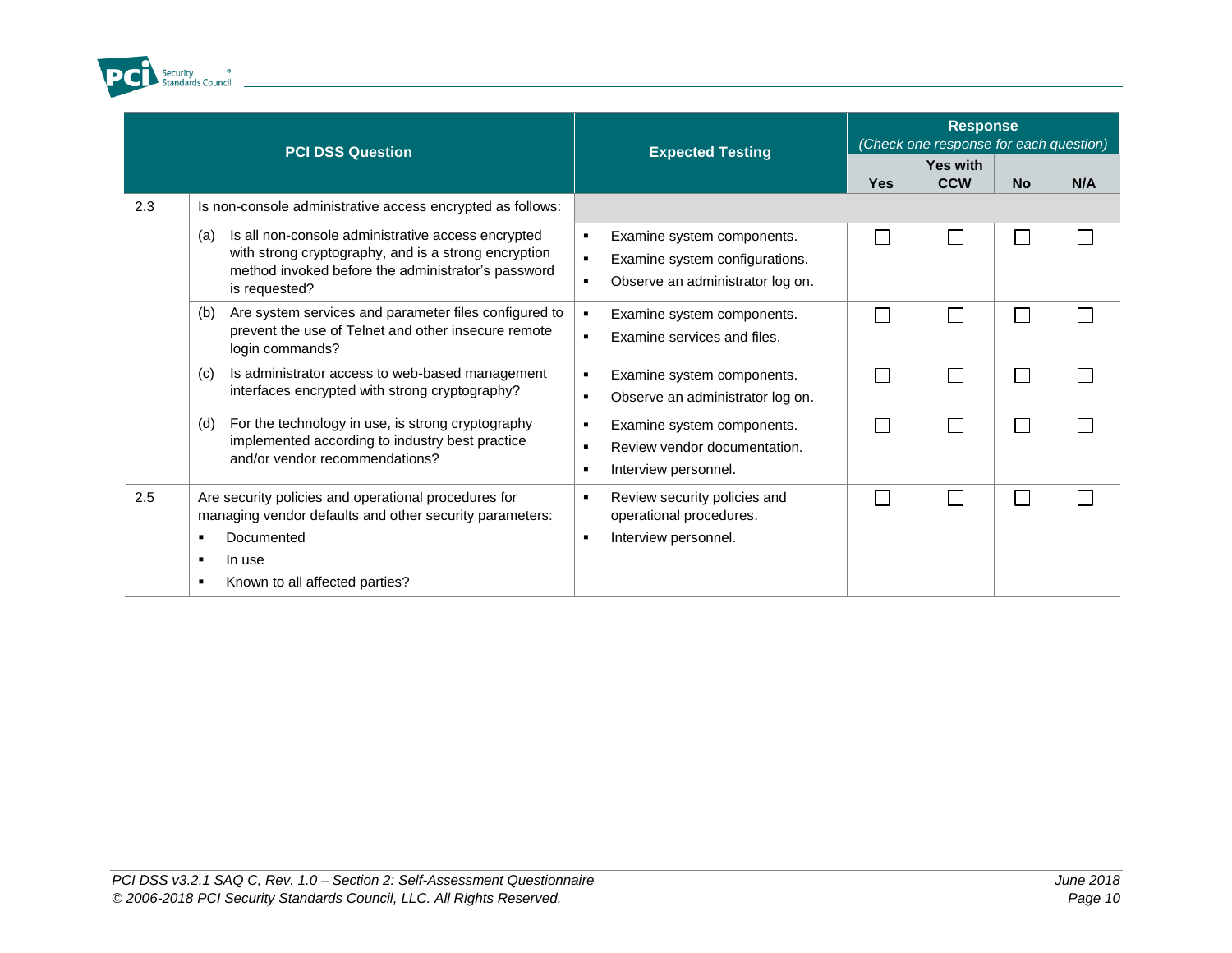

# **Protect Cardholder Data**

### *Requirement 3: Protect stored cardholder data*

<span id="page-16-1"></span><span id="page-16-0"></span>

|       |                                                                                                                                                                                         |                                                                                                                                                                                |                          | <b>Response</b><br>(Check one response for each question) |                |     |
|-------|-----------------------------------------------------------------------------------------------------------------------------------------------------------------------------------------|--------------------------------------------------------------------------------------------------------------------------------------------------------------------------------|--------------------------|-----------------------------------------------------------|----------------|-----|
|       | <b>PCI DSS Question</b>                                                                                                                                                                 | <b>Expected Testing</b>                                                                                                                                                        | <b>Yes</b>               | <b>Yes with</b><br><b>CCW</b>                             | <b>No</b>      | N/A |
| 3.2   | (c) Is sensitive authentication data deleted or rendered<br>unrecoverable upon completion of the authorization<br>process?                                                              | Review policies and procedures.<br>$\blacksquare$<br>Examine system configurations.<br>$\blacksquare$<br>Examine deletion processes.<br>$\blacksquare$                         | $\Box$                   | $\Box$                                                    | $\Box$         |     |
|       | (d) Do all systems adhere to the following requirements<br>regarding non-storage of sensitive authentication<br>data after authorization (even if encrypted):                           |                                                                                                                                                                                |                          |                                                           |                |     |
| 3.2.1 | The full contents of any track (from the magnetic stripe<br>located on the back of a card, equivalent data contained<br>on a chip, or elsewhere) are not stored after<br>authorization? | Examine data sources including:<br>$\blacksquare$<br>- Incoming transaction data<br>- All logs                                                                                 | $\mathcal{L}$            | $\mathbb{R}^n$                                            | $\mathbb{R}^n$ |     |
|       | This data is alternatively called full track, track, track 1,<br>track 2, and magnetic-stripe data.                                                                                     | - History files<br>- Trace files<br>- Database schema<br>- Database contents                                                                                                   |                          |                                                           |                |     |
|       | Note: In the normal course of business, the following<br>data elements from the magnetic stripe may need to be<br>retained:                                                             |                                                                                                                                                                                |                          |                                                           |                |     |
|       | The cardholder's name,<br>Primary account number (PAN),<br>Expiration date, and                                                                                                         |                                                                                                                                                                                |                          |                                                           |                |     |
|       | Service code<br>To minimize risk, store only these data elements as<br>needed for business.                                                                                             |                                                                                                                                                                                |                          |                                                           |                |     |
| 3.2.2 | The card verification code or value (three-digit or four-<br>digit number printed on the front or back of a payment<br>card) is not stored after authorization?                         | Examine data sources including:<br>$\blacksquare$<br>- Incoming transaction data<br>- All logs<br>- History files<br>- Trace files<br>- Database schema<br>- Database contents | $\overline{\phantom{a}}$ | $\Box$                                                    | $\Box$         |     |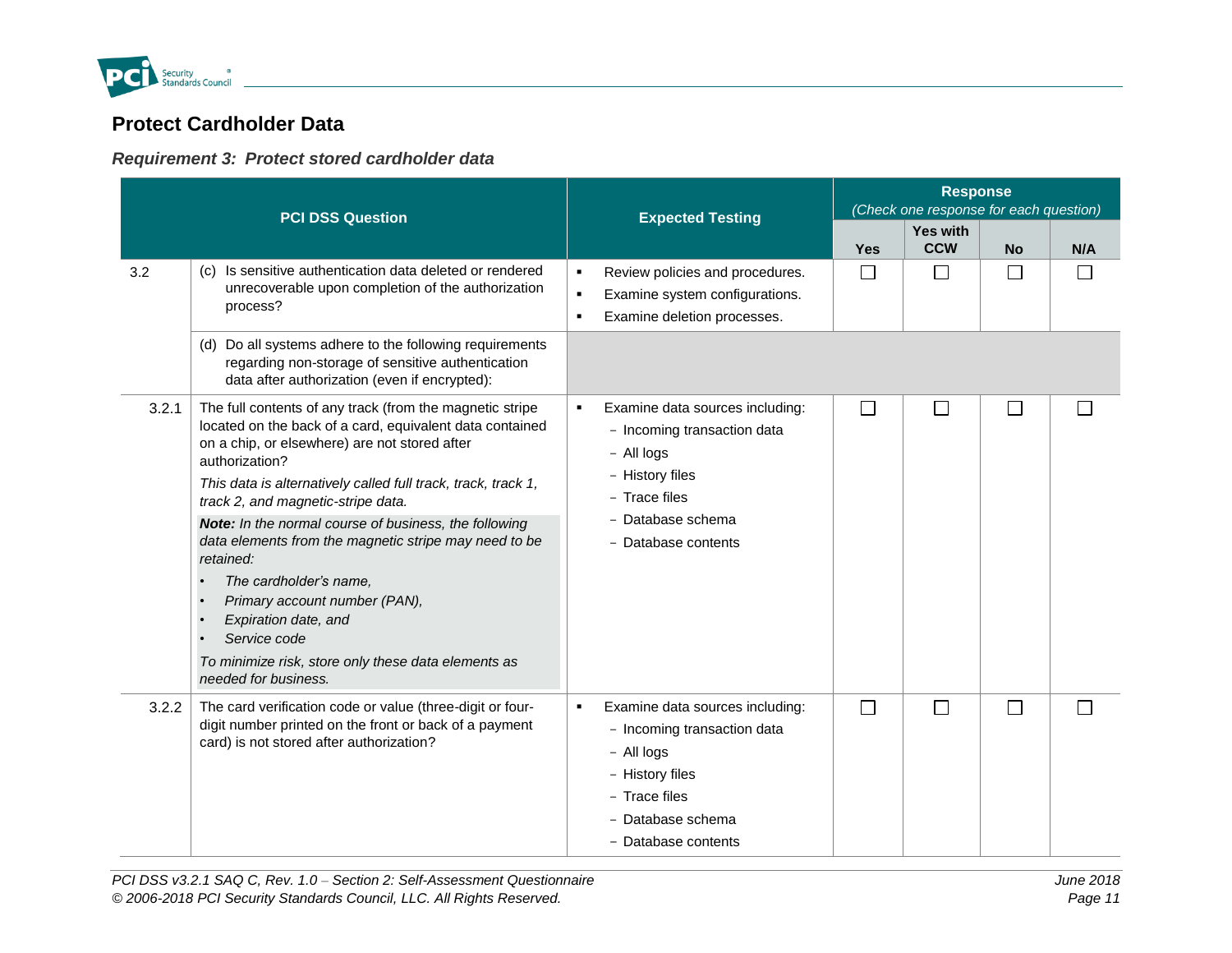

|                  | <b>PCI DSS Question</b>                                                                                                                                                                                                                                                                                                                                                                                                                                               | <b>Expected Testing</b>                                                                                                                                                                             | <b>Response</b><br>(Check one response for each question) |                        |           |     |
|------------------|-----------------------------------------------------------------------------------------------------------------------------------------------------------------------------------------------------------------------------------------------------------------------------------------------------------------------------------------------------------------------------------------------------------------------------------------------------------------------|-----------------------------------------------------------------------------------------------------------------------------------------------------------------------------------------------------|-----------------------------------------------------------|------------------------|-----------|-----|
|                  |                                                                                                                                                                                                                                                                                                                                                                                                                                                                       |                                                                                                                                                                                                     | <b>Yes</b>                                                | Yes with<br><b>CCW</b> | <b>No</b> | N/A |
| 3.2.3            | The personal identification number (PIN) or the encrypted<br>PIN block is not stored after authorization?                                                                                                                                                                                                                                                                                                                                                             | Examine data sources including:<br>٠<br>- Incoming transaction data<br>- All logs<br>- History files<br>- Trace files<br>- Database schema<br>- Database contents                                   |                                                           |                        |           |     |
| 3.3 <sub>2</sub> | Is the PAN masked when displayed (the first six and last<br>four digits are the maximum number of digits to be<br>displayed) such that only personnel with a legitimate<br>business need can see more than the first six/last four<br>digits of the PAN?<br>Note: This requirement does not supersede stricter<br>requirements in place for displays of cardholder data-for<br>example, legal or payment card brand requirements for<br>point-of-sale (POS) receipts. | Review policies and procedures.<br>٠<br>Review roles that need access to<br>$\blacksquare$<br>displays of full PAN.<br>Examine system configurations.<br>$\blacksquare$<br>Observe displays of PAN. |                                                           |                        |           |     |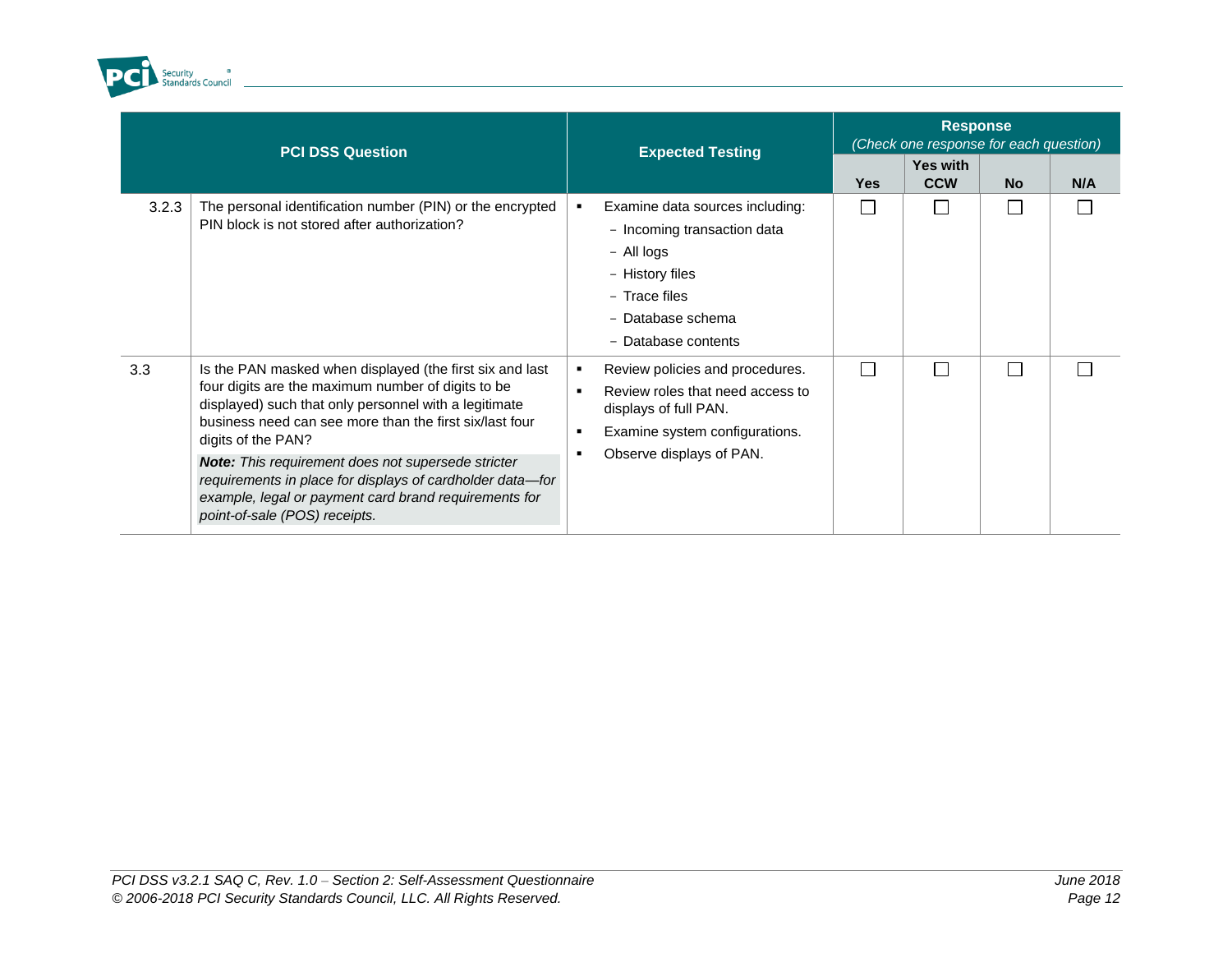

### *Requirement 4: Encrypt transmission of cardholder data across open, public networks*

<span id="page-18-0"></span>

|       | <b>PCI DSS Question</b>                                                                                                                                                                                                                                                                                                                                                                                                                                                              | <b>Expected Testing</b>                                                                                                                                                                                                     |            | <b>Response</b><br>(Check one response for each question) |           |              |
|-------|--------------------------------------------------------------------------------------------------------------------------------------------------------------------------------------------------------------------------------------------------------------------------------------------------------------------------------------------------------------------------------------------------------------------------------------------------------------------------------------|-----------------------------------------------------------------------------------------------------------------------------------------------------------------------------------------------------------------------------|------------|-----------------------------------------------------------|-----------|--------------|
|       |                                                                                                                                                                                                                                                                                                                                                                                                                                                                                      |                                                                                                                                                                                                                             | <b>Yes</b> | Yes with<br><b>CCW</b>                                    | <b>No</b> | N/A          |
| 4.1   | (a) Are strong cryptography and security protocols used to<br>safeguard sensitive cardholder data during transmission<br>over open, public networks?<br>Note: Examples of open, public networks include but are not<br>limited to the Internet; wireless technologies, including<br>802.11 and Bluetooth; cellular technologies, for example,<br>Global System for Mobile communications (GSM), Code<br>division multiple access (CDMA); and General Packet Radio<br>Service (GPRS). | Review documented standards.<br>$\blacksquare$<br>$\blacksquare$<br>Review policies and<br>procedures.<br>Review all locations where CHD<br>is transmitted or received.<br>Examine system configurations.<br>$\blacksquare$ | $\Box$     | П                                                         | $\Box$    |              |
|       | (b) Are only trusted keys and/or certificates accepted?                                                                                                                                                                                                                                                                                                                                                                                                                              | Observe inbound and outbound<br>$\blacksquare$<br>transmissions.<br>Examine keys and certificates.<br>$\blacksquare$                                                                                                        | $\Box$     | $\Box$                                                    | $\Box$    | $\Box$       |
|       | (c) Are security protocols implemented to use only secure<br>configurations, and to not support insecure versions or<br>configurations?                                                                                                                                                                                                                                                                                                                                              | Examine system configurations.<br>٠                                                                                                                                                                                         | $\Box$     | П                                                         | $\Box$    |              |
|       | Is the proper encryption strength implemented for the<br>(d)<br>encryption methodology in use (check vendor<br>recommendations/best practices)?                                                                                                                                                                                                                                                                                                                                      | Review vendor documentation.<br>$\blacksquare$<br>Examine system configurations.<br>п                                                                                                                                       | $\Box$     | $\Box$                                                    | $\Box$    | $\mathbf{L}$ |
|       | (e) For TLS implementations, is TLS enabled whenever<br>cardholder data is transmitted or received?                                                                                                                                                                                                                                                                                                                                                                                  | Examine system configurations.                                                                                                                                                                                              | $\Box$     | П                                                         | $\Box$    |              |
|       | For example, for browser-based implementations:<br>"HTTPS" appears as the browser Universal Record<br>Locator (URL) protocol, and<br>Cardholder data is only requested if "HTTPS" appears as<br>part of the URL.                                                                                                                                                                                                                                                                     |                                                                                                                                                                                                                             |            |                                                           |           |              |
| 4.1.1 | Are industry best practices used to implement strong<br>encryption for authentication and transmission for wireless<br>networks transmitting cardholder data or connected to the<br>cardholder data environment?                                                                                                                                                                                                                                                                     | Review documented standards.<br>$\blacksquare$<br>Review wireless networks.<br>$\blacksquare$<br>Examine system configuration<br>$\blacksquare$<br>settings.                                                                | $\Box$     | П                                                         | $\Box$    |              |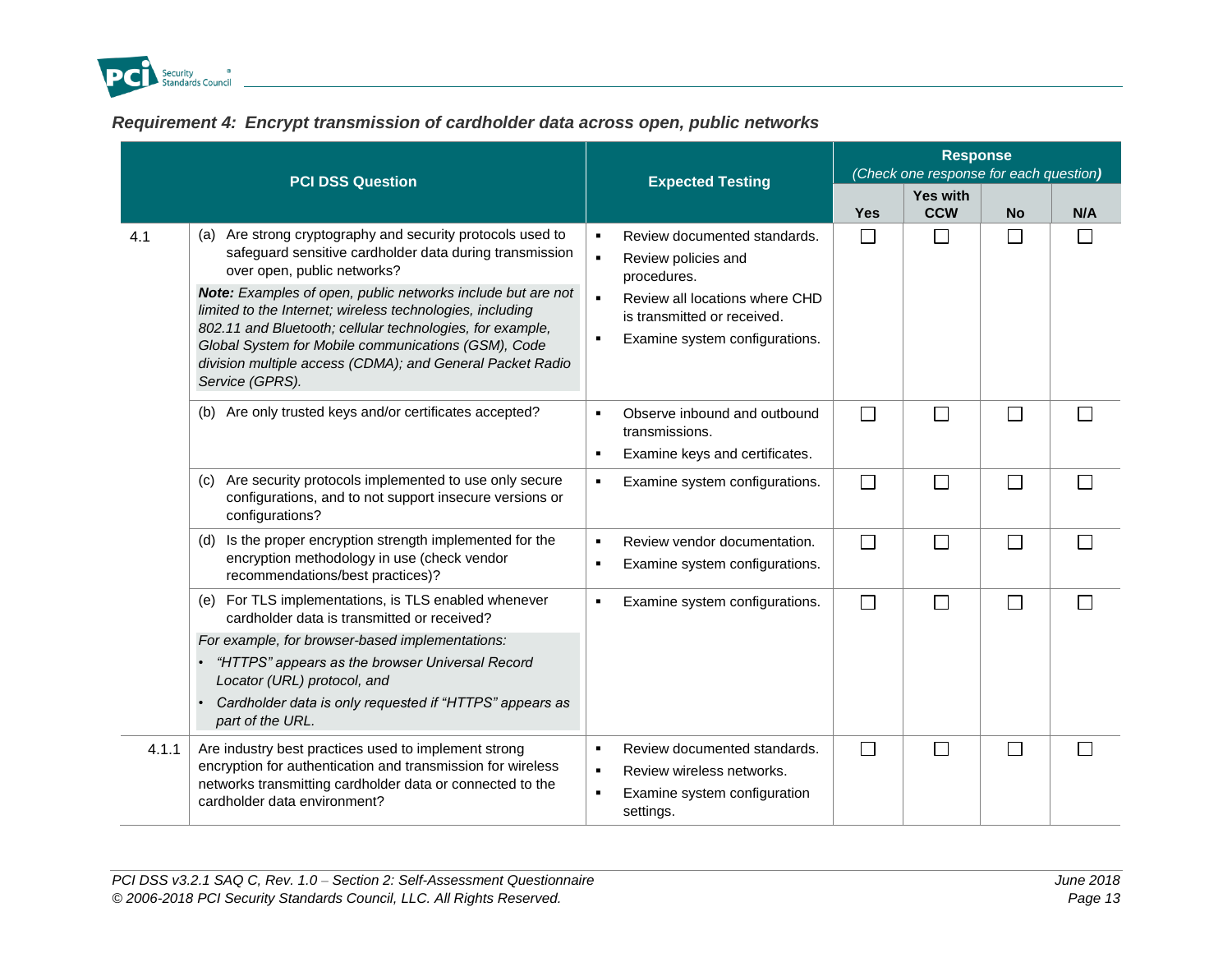

| <b>PCI DSS Question</b> |                                                                                                                             | <b>Expected Testing</b>            | <b>Response</b><br>(Check one response for each question) |                               |    |     |  |
|-------------------------|-----------------------------------------------------------------------------------------------------------------------------|------------------------------------|-----------------------------------------------------------|-------------------------------|----|-----|--|
|                         |                                                                                                                             |                                    | <b>Yes</b>                                                | <b>Yes with</b><br><b>CCW</b> | No | N/A |  |
| 4.2                     | Are policies in place that state that unprotected PANs<br>(b)<br>are not to be sent via end-user messaging<br>technologies? | Review policies and<br>procedures. |                                                           |                               |    |     |  |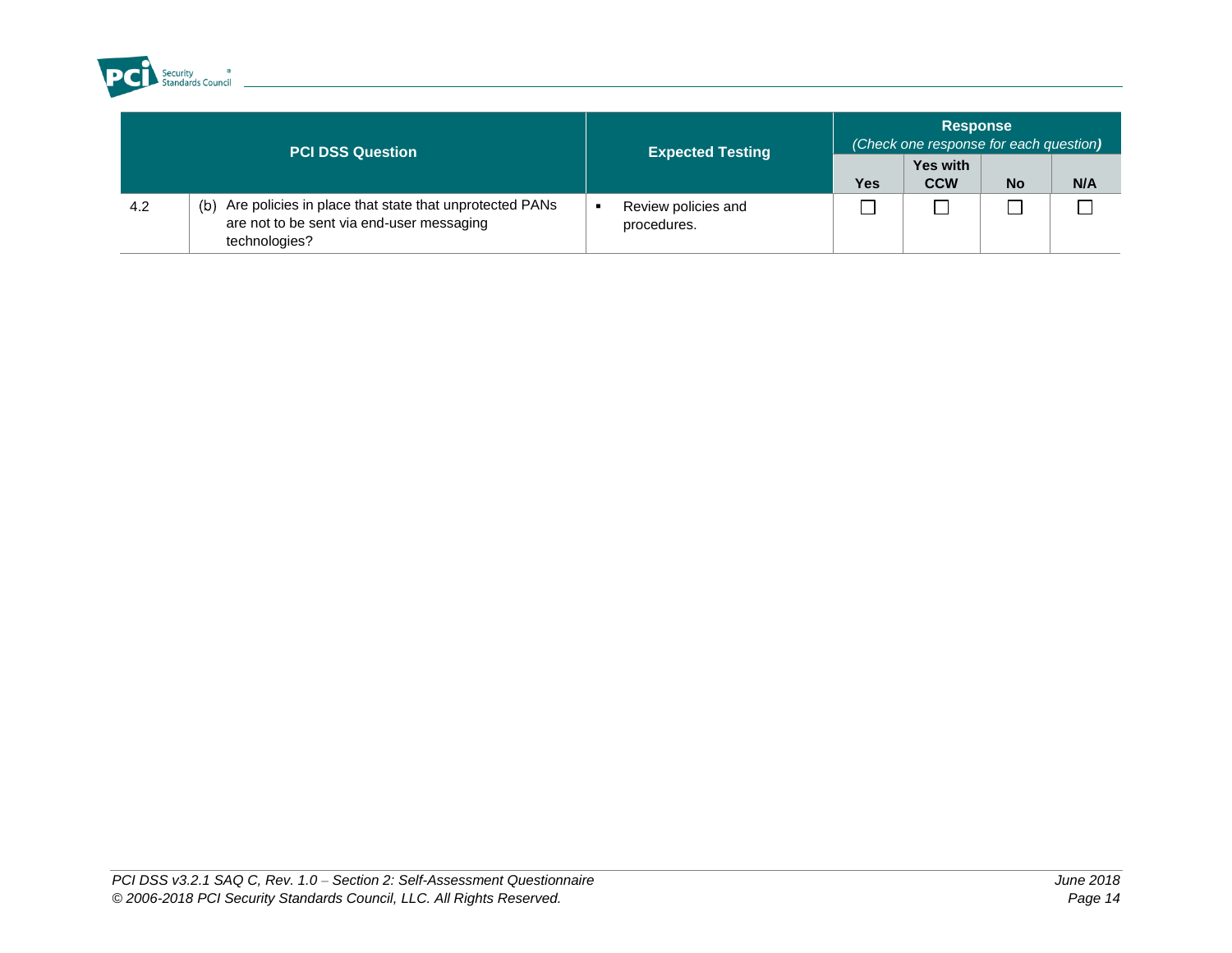

# **Maintain a Vulnerability Management Program**

*Requirement 5: Protect all systems against malware and regularly update anti-virus software or programs*

<span id="page-20-1"></span><span id="page-20-0"></span>

|       | <b>PCI DSS Question</b>                                                                                                                                                                                                | <b>Expected Testing</b>                                                                                                                                                             | <b>Response</b><br>(Check one response for each question) |                               |           |     |
|-------|------------------------------------------------------------------------------------------------------------------------------------------------------------------------------------------------------------------------|-------------------------------------------------------------------------------------------------------------------------------------------------------------------------------------|-----------------------------------------------------------|-------------------------------|-----------|-----|
|       |                                                                                                                                                                                                                        |                                                                                                                                                                                     | <b>Yes</b>                                                | <b>Yes with</b><br><b>CCW</b> | <b>No</b> | N/A |
| 5.1   | Is anti-virus software deployed on all systems commonly<br>affected by malicious software?                                                                                                                             | Examine system configurations.<br>٠                                                                                                                                                 | П                                                         | I.                            |           |     |
| 5.1.1 | Are anti-virus programs capable of detecting, removing,<br>and protecting against all known types of malicious<br>software (for example, viruses, Trojans, worms, spyware,<br>adware, and rootkits)?                   | Review vendor documentation.<br>$\blacksquare$<br>Examine system configurations.<br>$\blacksquare$                                                                                  | П                                                         | $\mathcal{L}_{\mathcal{A}}$   |           |     |
| 5.1.2 | Are periodic evaluations performed to identify and<br>evaluate evolving malware threats in order to confirm<br>whether those systems considered to not be commonly<br>affected by malicious software continue as such? | Interview personnel.<br>$\blacksquare$                                                                                                                                              | П                                                         |                               |           |     |
| 5.2   | Are all anti-virus mechanisms maintained as follows:                                                                                                                                                                   |                                                                                                                                                                                     |                                                           |                               |           |     |
|       | (a) Are all anti-virus software and definitions kept<br>current?                                                                                                                                                       | Examine policies and procedures.<br>٠<br>Examine anti-virus configurations,<br>$\blacksquare$<br>including the master installation.<br>Examine system components.<br>$\blacksquare$ | $\Box$                                                    |                               |           |     |
|       | (b) Are automatic updates and periodic scans enabled<br>and being performed?                                                                                                                                           | Examine anti-virus configurations,<br>٠<br>including the master installation.<br>Examine system components.<br>٠                                                                    | П                                                         |                               |           |     |
|       | (c) Are all anti-virus mechanisms generating audit logs,<br>and are logs retained in accordance with PCI DSS<br>Requirement 10.7?                                                                                      | Examine anti-virus configurations.<br>٠<br>Review log retention processes.<br>л.                                                                                                    | П                                                         | Г                             |           |     |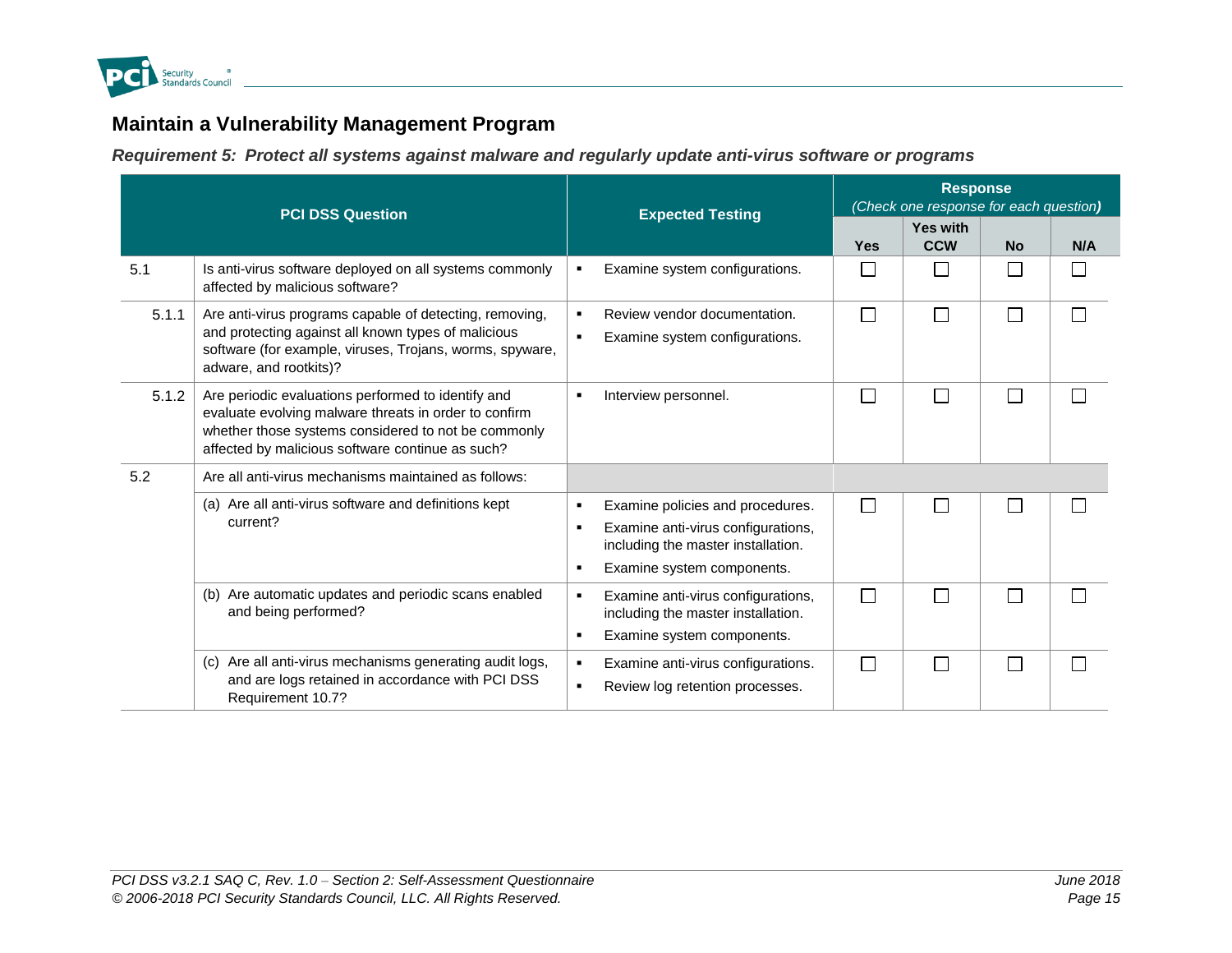

| <b>PCI DSS Question</b>                                                                                                                                                                                                                                                                                                                                                                                                                                                                                                                     | <b>Expected Testing</b>                                                                                                               | <b>Response</b><br>(Check one response for each question) |                               |           |     |
|---------------------------------------------------------------------------------------------------------------------------------------------------------------------------------------------------------------------------------------------------------------------------------------------------------------------------------------------------------------------------------------------------------------------------------------------------------------------------------------------------------------------------------------------|---------------------------------------------------------------------------------------------------------------------------------------|-----------------------------------------------------------|-------------------------------|-----------|-----|
|                                                                                                                                                                                                                                                                                                                                                                                                                                                                                                                                             |                                                                                                                                       | <b>Yes</b>                                                | <b>Yes with</b><br><b>CCW</b> | <b>No</b> | N/A |
| Are all anti-virus mechanisms:<br>5.3<br>Actively running?<br>Unable to be disabled or altered by users?<br><b>Note:</b> Anti-virus solutions may be temporarily disabled<br>only if there is legitimate technical need, as authorized by<br>management on a case-by-case basis. If anti-virus<br>protection needs to be disabled for a specific purpose, it<br>must be formally authorized. Additional security<br>measures may also need to be implemented for the<br>period of time during which anti-virus protection is not<br>active. | Examine anti-virus configurations.<br>Examine system components.<br>Observe processes.<br>п<br>Interview personnel.<br>$\blacksquare$ |                                                           |                               |           |     |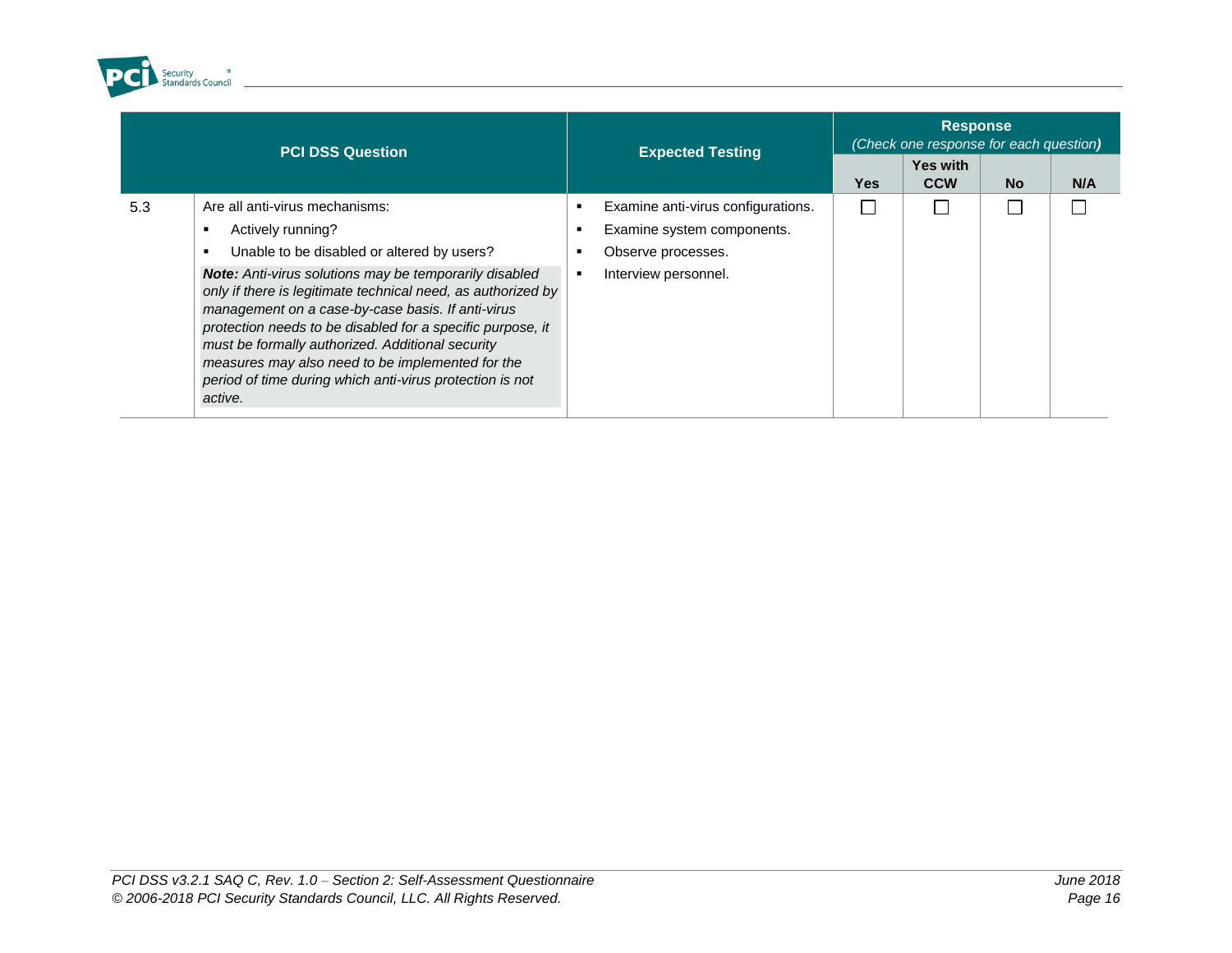

### *Requirement 6: Develop and maintain secure systems and applications*

<span id="page-22-0"></span>

| <b>PCI DSS Question</b>                                                                                                                                                                                                                                                                                                                                                                                                                                                                                                                                                                                                                                                                                                                                                                                                                                                                                                                                                                                                                                                                                                                                                                                                                                                                                                                                  | <b>Expected Testing</b>                                                                                                | <b>Response</b><br>(Check one response for each question) |                               |           |     |
|----------------------------------------------------------------------------------------------------------------------------------------------------------------------------------------------------------------------------------------------------------------------------------------------------------------------------------------------------------------------------------------------------------------------------------------------------------------------------------------------------------------------------------------------------------------------------------------------------------------------------------------------------------------------------------------------------------------------------------------------------------------------------------------------------------------------------------------------------------------------------------------------------------------------------------------------------------------------------------------------------------------------------------------------------------------------------------------------------------------------------------------------------------------------------------------------------------------------------------------------------------------------------------------------------------------------------------------------------------|------------------------------------------------------------------------------------------------------------------------|-----------------------------------------------------------|-------------------------------|-----------|-----|
|                                                                                                                                                                                                                                                                                                                                                                                                                                                                                                                                                                                                                                                                                                                                                                                                                                                                                                                                                                                                                                                                                                                                                                                                                                                                                                                                                          |                                                                                                                        | <b>Yes</b>                                                | <b>Yes with</b><br><b>CCW</b> | <b>No</b> | N/A |
| Is there a process to identify security vulnerabilities,<br>6.1<br>including the following:<br>Using reputable outside sources for vulnerability<br>٠<br>information?<br>Assigning a risk ranking to vulnerabilities that<br>$\blacksquare$<br>includes identification of all "high" risk and "critical"<br>vulnerabilities?<br>Note: Risk rankings should be based on industry best<br>practices as well as consideration of potential impact. For<br>example, criteria for ranking vulnerabilities may include<br>consideration of the CVSS base score and/or the<br>classification by the vendor, and/or type of systems<br>affected.<br>Methods for evaluating vulnerabilities and assigning risk<br>ratings will vary based on an organization's environment<br>and risk assessment strategy. Risk rankings should, at a<br>minimum, identify all vulnerabilities considered to be a<br>"high risk" to the environment. In addition to the risk<br>ranking, vulnerabilities may be considered "critical" if they<br>pose an imminent threat to the environment, impact<br>critical systems, and/or would result in a potential<br>compromise if not addressed. Examples of critical<br>systems may include security systems, public-facing<br>devices and systems, databases, and other systems that<br>store, process or transmit cardholder data. | Review policies and procedures.<br>$\blacksquare$<br>Interview personnel.<br>$\blacksquare$<br>Observe processes.<br>٠ | П                                                         | П                             |           |     |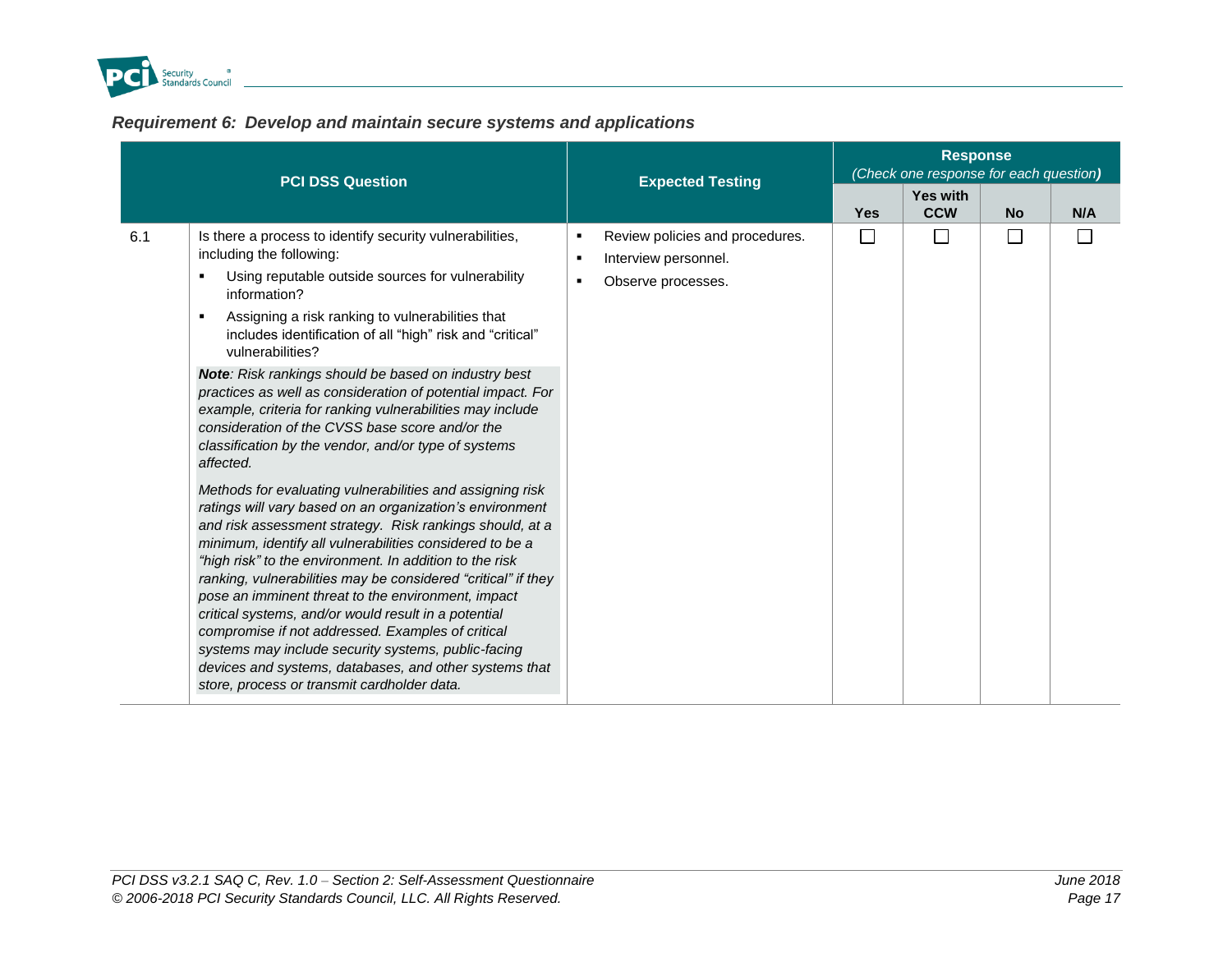

|       | <b>PCI DSS Question</b>                                                                                                                                                                                        | <b>Expected Testing</b>                                                                                                                                                                  | <b>Response</b><br>(Check one response for each question) |                               |           |     |
|-------|----------------------------------------------------------------------------------------------------------------------------------------------------------------------------------------------------------------|------------------------------------------------------------------------------------------------------------------------------------------------------------------------------------------|-----------------------------------------------------------|-------------------------------|-----------|-----|
|       |                                                                                                                                                                                                                |                                                                                                                                                                                          | <b>Yes</b>                                                | <b>Yes with</b><br><b>CCW</b> | <b>No</b> | N/A |
| 6.2   | Are all system components and software protected<br>(a)<br>from known vulnerabilities by installing applicable<br>vendor-supplied security patches?                                                            | Review policies and procedures.<br>٠                                                                                                                                                     |                                                           |                               |           |     |
|       | Are critical security patches installed within one<br>(b)<br>month of release?<br>Note: Critical security patches should be identified<br>according to the risk ranking process defined in<br>Requirement 6.1. | Review policies and procedures.<br>٠<br>Examine system components.<br>٠<br>Compare list of security patches<br>installed to recent vendor patch<br>lists.                                |                                                           |                               |           |     |
| 6.4.6 | Upon completion of a significant change, are all relevant<br>PCI DSS requirements implemented on all new or<br>changed systems and networks, and documentation<br>updated as applicable?                       | Trace changes to change control<br>٠<br>documentation.<br>Examine change control<br>documentation.<br>Interview personnel.<br>$\blacksquare$<br>Observe affected systems or<br>networks. |                                                           |                               |           |     |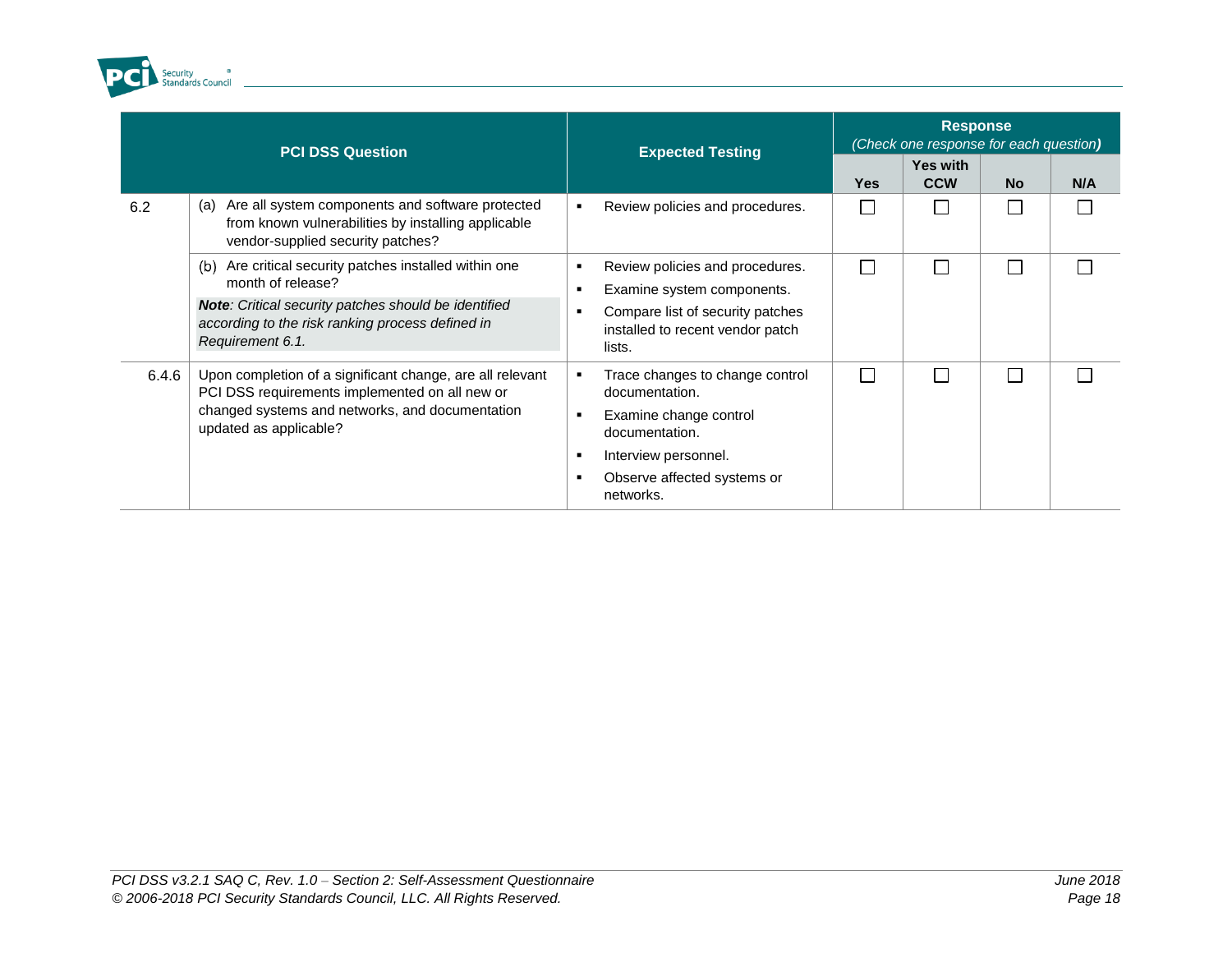

# **Implement Strong Access Control Measures**

*Requirement 7: Restrict access to cardholder data by business need to know*

<span id="page-24-1"></span><span id="page-24-0"></span>

| <b>PCI DSS Question</b> |                                                                                                                                                                                                             | <b>Expected Testing</b>                                                                | <b>Response</b><br>(Check one response for each question) |                               |           |     |
|-------------------------|-------------------------------------------------------------------------------------------------------------------------------------------------------------------------------------------------------------|----------------------------------------------------------------------------------------|-----------------------------------------------------------|-------------------------------|-----------|-----|
|                         |                                                                                                                                                                                                             |                                                                                        | <b>Yes</b>                                                | <b>Yes with</b><br><b>CCW</b> | <b>No</b> | N/A |
| 7.1                     | Is access to system components and cardholder data<br>limited to only those individuals whose jobs require such<br>access, as follows:                                                                      |                                                                                        |                                                           |                               |           |     |
| 7.1.2                   | Is access to privileged user IDs restricted as follows:<br>To least privileges necessary to perform job<br>responsibilities?<br>Assigned only to roles that specifically require that<br>privileged access? | Interview personnel.<br>٠<br>Interview management.<br>Review privileged user IDs.<br>п |                                                           |                               |           |     |
| 7.1.3                   | Is access assigned based on individual personnel's job<br>classification and function?                                                                                                                      | Interview management.<br>٠<br>Review user IDs.<br>п                                    |                                                           |                               |           |     |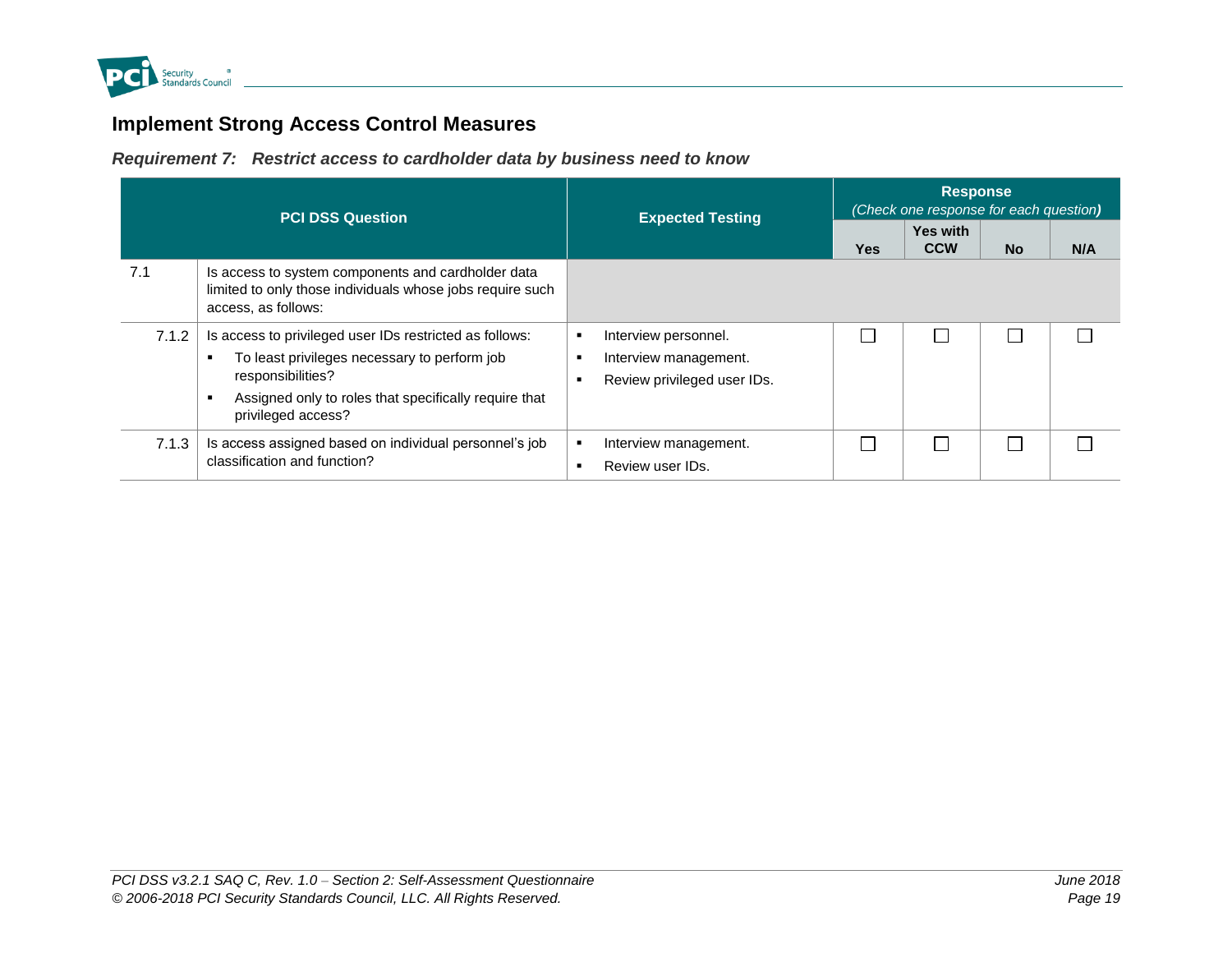

### *Requirement 8: Identify and authenticate access to system components*

<span id="page-25-0"></span>

|       | <b>PCI DSS Question</b>                                                                                                                                                                         | <b>Expected Testing</b>                                                                                                         | <b>Response</b><br>(Check one response for each question) |                               |           |              |
|-------|-------------------------------------------------------------------------------------------------------------------------------------------------------------------------------------------------|---------------------------------------------------------------------------------------------------------------------------------|-----------------------------------------------------------|-------------------------------|-----------|--------------|
|       |                                                                                                                                                                                                 |                                                                                                                                 | <b>Yes</b>                                                | <b>Yes with</b><br><b>CCW</b> | <b>No</b> | N/A          |
| 8.1   | Are policies and procedures for user identification<br>management controls defined and in place for non-<br>consumer users and administrators on all system<br>components, as follows:          |                                                                                                                                 |                                                           |                               |           |              |
| 8.1.1 | Are all users assigned a unique ID before allowing them<br>to access system components or cardholder data?                                                                                      | Review password procedures.<br>$\blacksquare$<br>$\blacksquare$<br>Interview personnel.                                         | $\Box$                                                    | $\Box$                        | $\Box$    | $\mathbf{L}$ |
| 8.1.5 | Are accounts used by third parties to access,<br>(a)<br>support, or maintain system components via remote<br>access enabled only during the time period needed<br>and disabled when not in use? | Review password procedures.<br>$\blacksquare$<br>$\blacksquare$<br>Interview personnel.<br>Observe processes.<br>$\blacksquare$ | $\Box$                                                    | $\Box$                        | $\Box$    |              |
|       | Are third-party remote access accounts monitored<br>(b)<br>when in use?                                                                                                                         | Interview personnel.<br>$\blacksquare$<br>Observe processes.<br>$\blacksquare$                                                  | $\Box$                                                    | $\Box$                        | $\Box$    |              |
| 8.1.6 | Are repeated access attempts limited by locking out<br>(a)<br>the user ID after no more than six attempts?                                                                                      | Review password procedures.<br>$\blacksquare$<br>Examine system configuration<br>$\blacksquare$<br>settings.                    | $\Box$                                                    | $\Box$                        | $\Box$    |              |
| 8.1.7 | Once a user account is locked out, is the lockout<br>duration set to a minimum of 30 minutes or until an<br>administrator enables the user ID?                                                  | Review password procedures.<br>٠<br>Examine system configuration<br>$\blacksquare$<br>settings.                                 | $\Box$                                                    | $\Box$                        | $\Box$    |              |
| 8.1.8 | If a session has been idle for more than 15 minutes, are<br>users required to re-authenticate (for example, re-enter<br>the password) to re-activate the terminal or session?                   | Review password procedures.<br>$\blacksquare$<br>Examine system configuration<br>$\blacksquare$<br>settings.                    | $\Box$                                                    | $\Box$                        | $\Box$    |              |
| 8.2   | In addition to assigning a unique ID, is one or more of<br>the following methods employed to authenticate all<br>users?                                                                         | Review password procedures.<br>$\blacksquare$<br>Observe authentication processes.<br>$\blacksquare$                            | $\Box$                                                    | $\Box$                        | $\Box$    |              |
|       | Something you know, such as a password or<br>٠<br>passphrase                                                                                                                                    |                                                                                                                                 |                                                           |                               |           |              |
|       | Something you have, such as a token device or<br>٠<br>smart card                                                                                                                                |                                                                                                                                 |                                                           |                               |           |              |
|       | Something you are, such as a biometric<br>л.                                                                                                                                                    |                                                                                                                                 |                                                           |                               |           |              |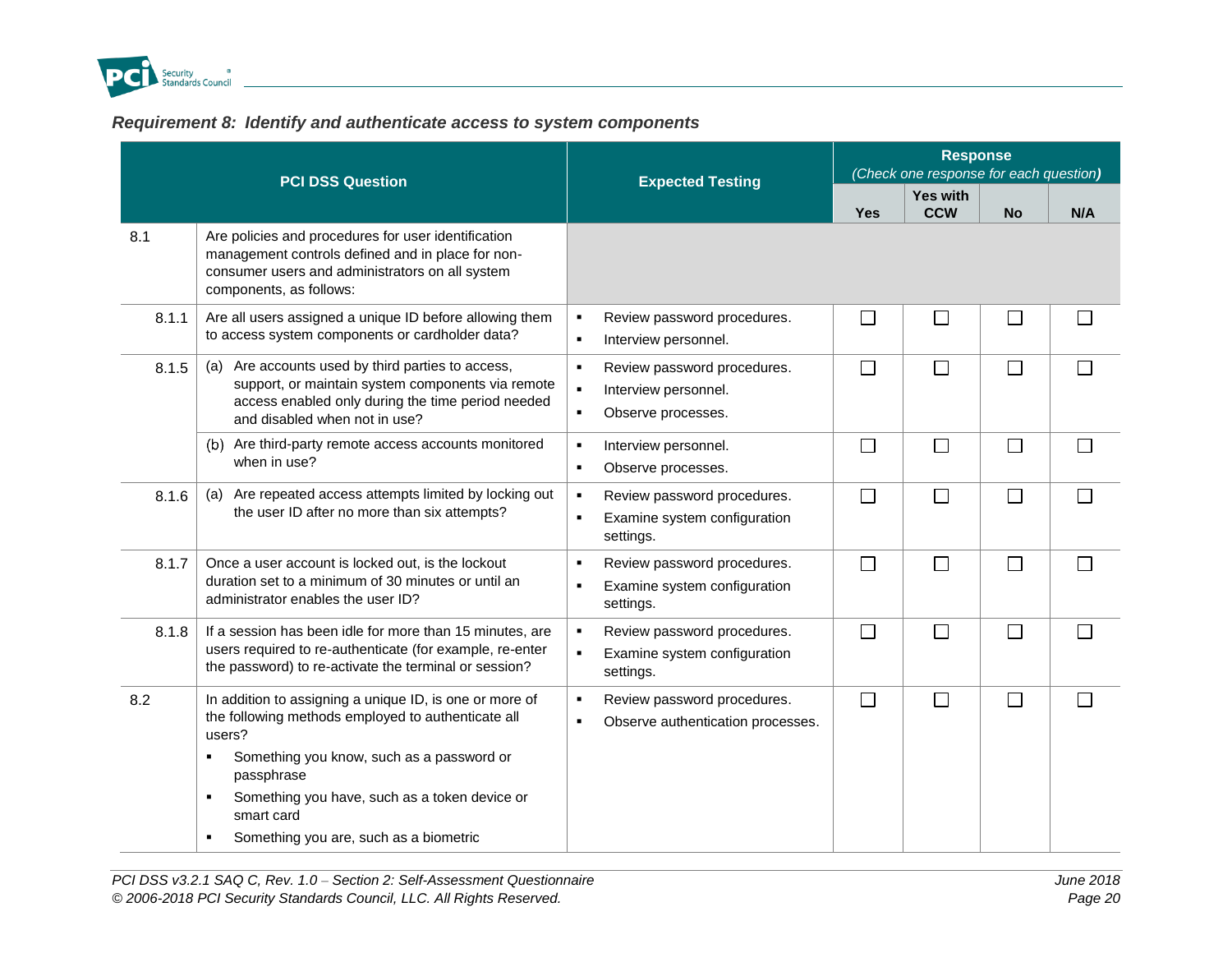

|       | <b>PCI DSS Question</b>                                                                                                                                                                                                                                                                                                                                             | <b>Expected Testing</b>                                                                                                                     | <b>Response</b><br>(Check one response for each question) |                               |                             |        |
|-------|---------------------------------------------------------------------------------------------------------------------------------------------------------------------------------------------------------------------------------------------------------------------------------------------------------------------------------------------------------------------|---------------------------------------------------------------------------------------------------------------------------------------------|-----------------------------------------------------------|-------------------------------|-----------------------------|--------|
|       |                                                                                                                                                                                                                                                                                                                                                                     |                                                                                                                                             | <b>Yes</b>                                                | <b>Yes with</b><br><b>CCW</b> | <b>No</b>                   | N/A    |
| 8.2.3 | Are user password parameters configured to require<br>(a)<br>passwords/passphrases meet the following?<br>A minimum password length of at least seven<br>characters<br>Contain both numeric and alphabetic<br>characters<br>Alternatively, the passwords/passphrases must have<br>complexity and strength at least equivalent to the<br>parameters specified above. | Examine system configuration<br>$\blacksquare$<br>settings to verify password<br>parameters.                                                | $\Box$                                                    | П                             | П                           |        |
| 8.2.4 | Are user passwords/passphrases changed at least once<br>every 90 days?                                                                                                                                                                                                                                                                                              | Review password procedures.<br>$\blacksquare$<br>Examine system configuration<br>٠<br>settings.                                             | $\Box$                                                    | П                             | $\Box$                      |        |
| 8.2.5 | Must an individual submit a new password/passphrase<br>that is different from any of the last four<br>passwords/passphrases he or she has used?                                                                                                                                                                                                                     | Review password procedures.<br>٠<br>Sample system components.<br>٠<br>Examine system configuration<br>٠<br>settings.                        | $\Box$                                                    | П                             | $\Box$                      | $\Box$ |
| 8.2.6 | Are passwords/passphrases set to a unique value for<br>each user for first-time use and upon reset, and must<br>each user change their password immediately after the<br>first use?                                                                                                                                                                                 | Review password procedures.<br>$\blacksquare$<br>Examine system configuration<br>settings.<br>Observe security personnel.<br>$\blacksquare$ | П                                                         | П                             | П                           | $\Box$ |
| 8.3   | Is all individual non-console administrative access and<br>all remote access to the CDE secured using multi-factor<br>authentication, as follows:                                                                                                                                                                                                                   |                                                                                                                                             |                                                           |                               |                             |        |
|       | Note: Multi-factor authentication requires that a<br>minimum of two of the three authentication methods<br>(see PCI DSS Requirement 8.2 for descriptions of<br>authentication methods) be used for authentication.<br>Using one factor twice (for example, using two separate<br>passwords) is not considered multi-factor authentication.                          |                                                                                                                                             |                                                           |                               |                             |        |
| 8.3.1 | Is multi-factor authentication incorporated for all non-<br>console access into the CDE for personnel with<br>administrative access?                                                                                                                                                                                                                                | Examine system configurations.<br>$\blacksquare$<br>Observe administrator logging into<br>CDE.                                              | $\Box$                                                    | ΙI                            | $\mathcal{L}_{\mathcal{A}}$ |        |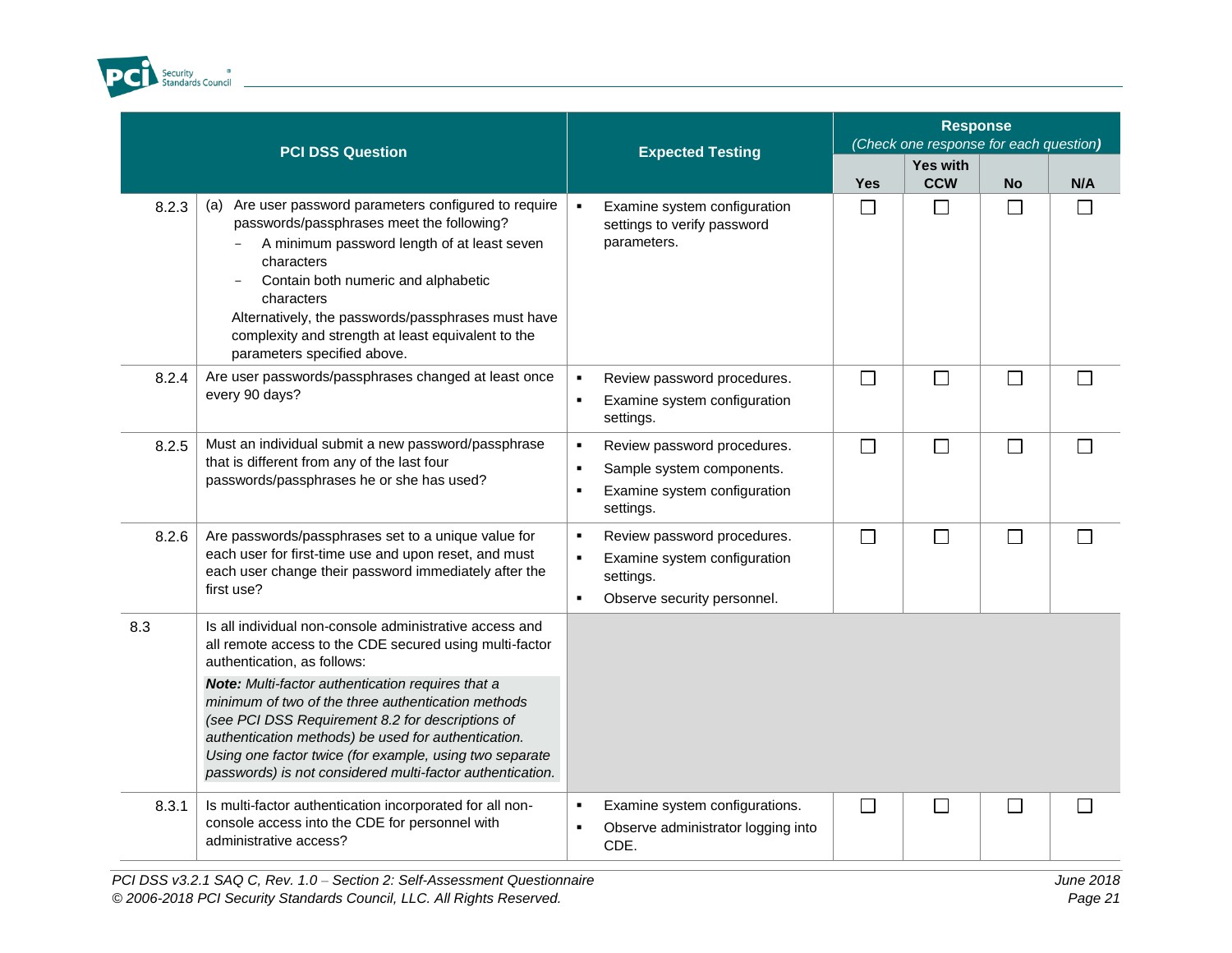

|       | <b>PCI DSS Question</b>                                                                                                                                                                                                                                                                                                                                                                                          | <b>Expected Testing</b>                                                                                                                     | <b>Response</b><br>(Check one response for each question) |                               |           |        |
|-------|------------------------------------------------------------------------------------------------------------------------------------------------------------------------------------------------------------------------------------------------------------------------------------------------------------------------------------------------------------------------------------------------------------------|---------------------------------------------------------------------------------------------------------------------------------------------|-----------------------------------------------------------|-------------------------------|-----------|--------|
|       |                                                                                                                                                                                                                                                                                                                                                                                                                  |                                                                                                                                             | <b>Yes</b>                                                | <b>Yes with</b><br><b>CCW</b> | <b>No</b> | N/A    |
| 8.3.2 | Is multi-factor authentication incorporated for all remote<br>network access (both user and administrator, and<br>including third-party access for support or maintenance)<br>originating from outside the entity's network?                                                                                                                                                                                     | Examine system configurations.<br>٠<br>$\blacksquare$<br>Observe personnel connecting<br>remotely.                                          | $\Box$                                                    | $\Box$                        | $\Box$    |        |
| 8.4   | (a) Are authentication policies and procedures<br>documented and communicated to all users?                                                                                                                                                                                                                                                                                                                      | Review policies and procedures.<br>$\blacksquare$<br>Review distribution method.<br>٠<br>Interview personnel.<br>٠<br>Interview users.<br>٠ | П                                                         | $\Box$                        | $\Box$    | $\Box$ |
|       | Do authentication policies and procedures include<br>(b)<br>the following?<br>Guidance on selecting strong authentication<br>credentials<br>Guidance for how users should protect their<br>authentication credentials<br>Instructions not to reuse previously used<br>passwords<br>Instructions that users should change<br>passwords if there is any suspicion the<br>password could be compromised             | Review policies and procedures.<br>٠<br>Review documentation provided to<br>٠<br>users.                                                     | $\Box$                                                    | П                             | $\Box$    |        |
| 8.5   | Are group, shared, or generic accounts, passwords, or<br>other authentication methods prohibited as follows:<br>Generic user IDs and accounts are disabled or<br>$\blacksquare$<br>removed:<br>Shared user IDs for system administration activities<br>٠<br>and other critical functions do not exist; and<br>Shared and generic user IDs are not used to<br>$\blacksquare$<br>administer any system components? | Review policies and procedures.<br>٠<br>Examine user ID lists.<br>$\blacksquare$<br>Interview personnel.<br>٠                               | П                                                         | П                             | $\Box$    |        |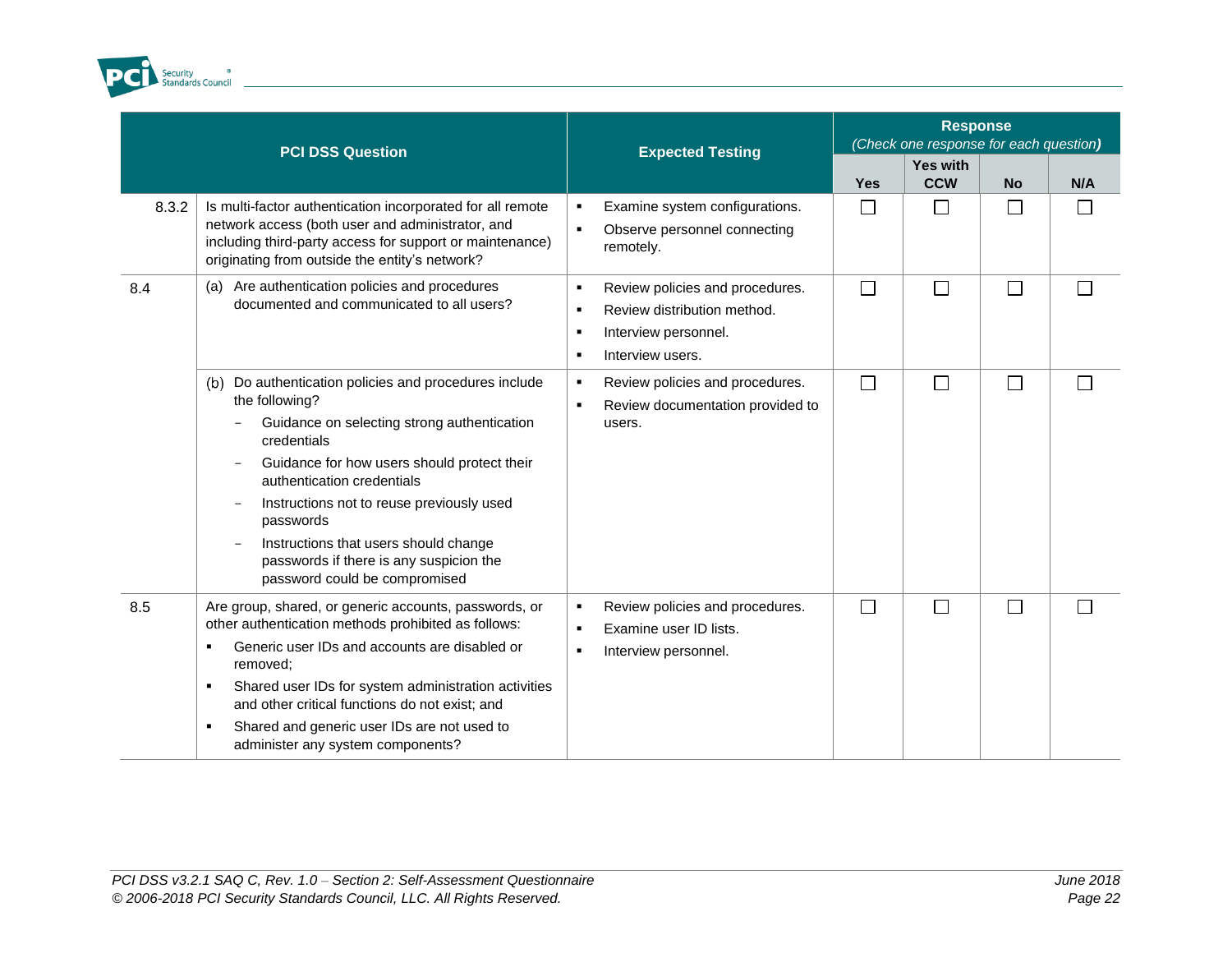

| <b>PCI DSS Question</b> |                                                                                            | <b>Expected Testing</b>                                  | <b>Response</b><br>(Check one response for each question) |                               |           |     |  |
|-------------------------|--------------------------------------------------------------------------------------------|----------------------------------------------------------|-----------------------------------------------------------|-------------------------------|-----------|-----|--|
|                         |                                                                                            |                                                          | <b>Yes</b>                                                | <b>Yes with</b><br><b>CCW</b> | <b>No</b> | N/A |  |
| 8.8                     | Are security policies and operational procedures for<br>identification and authentication: | Examine security policies and<br>operational procedures. |                                                           |                               |           |     |  |
|                         | Documented                                                                                 | Interview personnel.                                     |                                                           |                               |           |     |  |
|                         | In use                                                                                     |                                                          |                                                           |                               |           |     |  |
|                         | Known to all affected parties?                                                             |                                                          |                                                           |                               |           |     |  |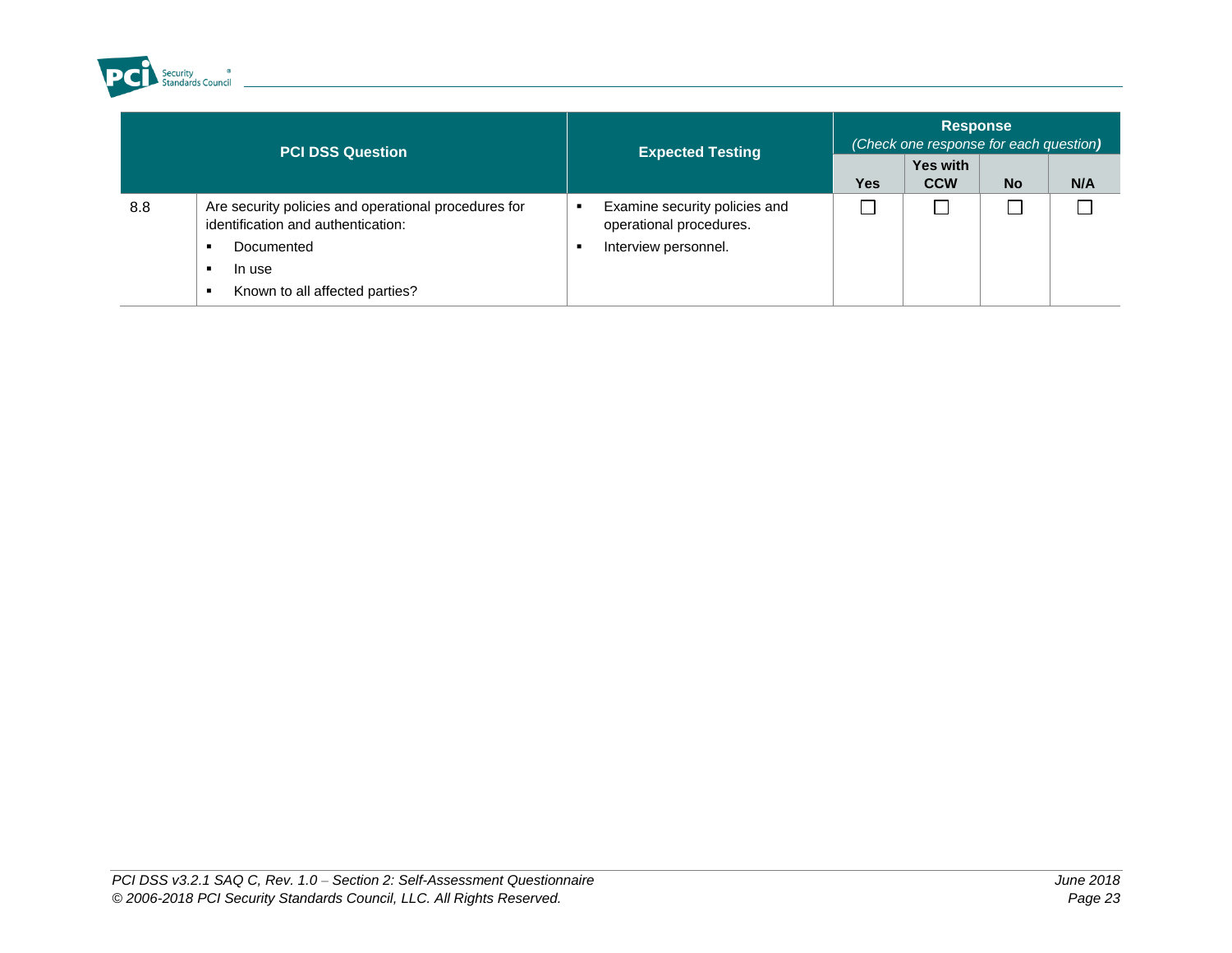

### *Requirement 9: Restrict physical access to cardholder data*

<span id="page-29-0"></span>

|       | <b>PCI DSS Question</b>                                                                                                                                                                                                                                                                                                                                                                                                                     | <b>Expected Testing</b>                                                                                                             | <b>Response</b><br>(Check one response for each question) |                               |                             |     |
|-------|---------------------------------------------------------------------------------------------------------------------------------------------------------------------------------------------------------------------------------------------------------------------------------------------------------------------------------------------------------------------------------------------------------------------------------------------|-------------------------------------------------------------------------------------------------------------------------------------|-----------------------------------------------------------|-------------------------------|-----------------------------|-----|
|       |                                                                                                                                                                                                                                                                                                                                                                                                                                             |                                                                                                                                     | <b>Yes</b>                                                | <b>Yes with</b><br><b>CCW</b> | <b>No</b>                   | N/A |
| 9.1   | Are appropriate facility entry controls in place to limit<br>and monitor physical access to systems in the<br>cardholder data environment?                                                                                                                                                                                                                                                                                                  | Observe physical access controls.<br>$\blacksquare$<br>Observe personnel.<br>٠                                                      | $\sim$                                                    |                               |                             |     |
| 9.1.1 | (a) Are either video cameras or access control<br>mechanisms (or both) in place to monitor individual<br>physical access to sensitive areas?<br>Note: "Sensitive areas" refers to any data center, server<br>room, or any area that houses systems that store,<br>process, or transmit cardholder data. This excludes<br>public-facing areas where only point-of-sale terminals<br>are present such as the cashier areas in a retail store. | Review policies and procedures.<br>٠<br>Observe physical monitoring<br>٠<br>mechanisms.<br>Observe security features.               | П                                                         | П                             | $\Box$                      |     |
|       | (b) Are either video cameras or access control<br>mechanisms (or both) protected from tampering or<br>disabling?                                                                                                                                                                                                                                                                                                                            | Observe processes.<br>$\blacksquare$<br>Interview personnel.<br>$\blacksquare$                                                      | $\overline{\phantom{a}}$                                  | $\mathbf{L}$                  | $\overline{\phantom{0}}$    |     |
|       | Is data collected from video cameras and/or access<br>(c)<br>control mechanisms reviewed and correlated with<br>other entries?                                                                                                                                                                                                                                                                                                              | Review policies and procedures.<br>٠<br>Interview security personnel.<br>×                                                          | $\Box$                                                    | L                             | $\overline{\phantom{0}}$    |     |
|       | (d) Is data collected from video cameras and/or access<br>control mechanisms stored for at least three<br>months unless otherwise restricted by law?                                                                                                                                                                                                                                                                                        | Review data retention processes.<br>$\blacksquare$<br>Observe data storage.<br>$\blacksquare$<br>Interview security personnel.<br>п | П                                                         | $\Box$                        | $\mathcal{L}_{\mathcal{A}}$ |     |
| 9.1.2 | Are physical and/or logical controls in place to restrict<br>access to publicly accessible network jacks?<br>For example, network jacks located in public areas and<br>areas accessible to visitors could be disabled and only<br>enabled when network access is explicitly authorized.<br>Alternatively, processes could be implemented to<br>ensure that visitors are escorted at all times in areas<br>with active network jacks.        | Review policies and procedures.<br>п<br>Interview personnel.<br>л<br>Observe locations.<br>$\blacksquare$                           | П                                                         |                               | M.                          |     |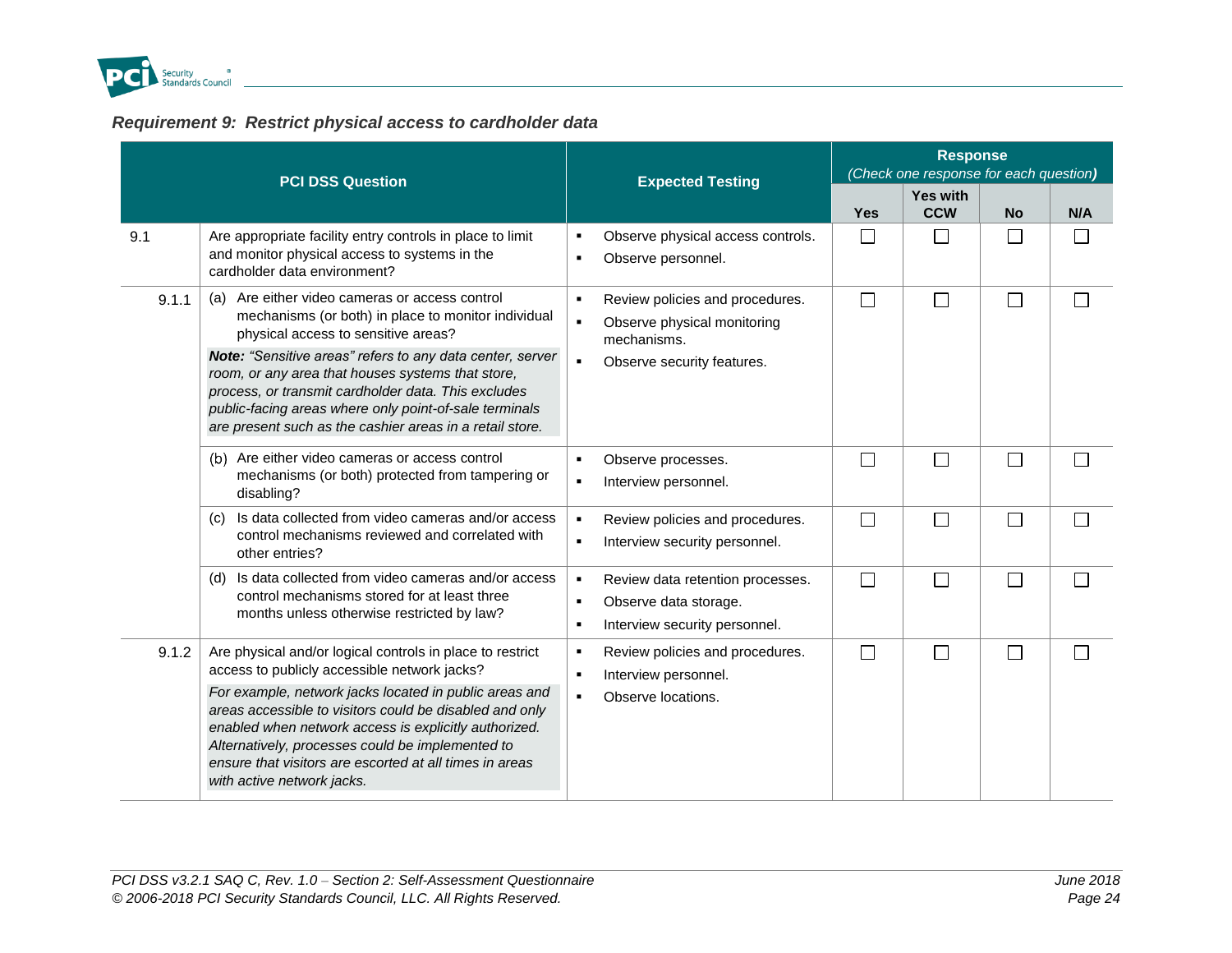

|       | <b>PCI DSS Question</b>                                                                                                                                                                                                                                                  | <b>Expected Testing</b>                                                                                                              | <b>Response</b><br>(Check one response for each question) |                               |              |     |
|-------|--------------------------------------------------------------------------------------------------------------------------------------------------------------------------------------------------------------------------------------------------------------------------|--------------------------------------------------------------------------------------------------------------------------------------|-----------------------------------------------------------|-------------------------------|--------------|-----|
|       |                                                                                                                                                                                                                                                                          |                                                                                                                                      | <b>Yes</b>                                                | <b>Yes with</b><br><b>CCW</b> | <b>No</b>    | N/A |
| 9.5   | Are all media physically secured (including but not<br>limited to computers, removable electronic media, paper<br>receipts, paper reports, and faxes)?<br>For purposes of Requirement 9, "media" refers to all<br>paper and electronic media containing cardholder data. | Review policies and procedures for<br>$\blacksquare$<br>physically securing media.<br>Interview personnel.<br>$\blacksquare$         | $\Box$                                                    | $\Box$                        | $\Box$       | П   |
| 9.6   | (a) Is strict control maintained over the internal or<br>external distribution of any kind of media?                                                                                                                                                                     | Review policies and procedures for<br>$\blacksquare$<br>distribution of media.                                                       | $\Box$                                                    | $\Box$                        | $\Box$       | ┌   |
|       | (b) Do controls include the following:                                                                                                                                                                                                                                   |                                                                                                                                      |                                                           |                               |              |     |
| 9.6.1 | Is media classified so the sensitivity of the data can be<br>determined?                                                                                                                                                                                                 | Review policies and procedures for<br>٠<br>media classification.<br>Interview security personnel.<br>٠                               | $\Box$                                                    | $\mathbb{R}^n$                | $\mathbf{L}$ |     |
| 9.6.2 | Is media sent by secured courier or other delivery<br>method that can be accurately tracked?                                                                                                                                                                             | Interview personnel.<br>$\blacksquare$<br>Examine media distribution<br>٠<br>tracking logs and documentation.                        | П                                                         | $\Box$                        | $\Box$       | ┌   |
| 9.6.3 | Is management approval obtained prior to moving the<br>media (especially when media is distributed to<br>individuals)?                                                                                                                                                   | Interview personnel.<br>$\blacksquare$<br>Examine media distribution<br>$\blacksquare$<br>tracking logs and documentation.           | $\Box$                                                    | $\Box$                        | П            | Г   |
| 9.7   | Is strict control maintained over the storage and<br>accessibility of media?                                                                                                                                                                                             | Review policies and procedures.<br>$\blacksquare$                                                                                    | $\Box$                                                    | $\Box$                        | $\Box$       | Г   |
| 9.8   | (a) Is all media destroyed when it is no longer needed<br>for business or legal reasons?                                                                                                                                                                                 | Review periodic media destruction<br>٠<br>policies and procedures.                                                                   | $\Box$                                                    | $\Box$                        | $\mathsf{L}$ |     |
|       | Is media destruction performed as follows:<br>(C)                                                                                                                                                                                                                        |                                                                                                                                      |                                                           |                               |              |     |
| 9.8.1 | (a) Are hardcopy materials cross-cut shredded,<br>incinerated, or pulped so that cardholder data<br>cannot be reconstructed?                                                                                                                                             | Review periodic media destruction<br>٠<br>policies and procedures<br>Interview personnel<br>$\blacksquare$<br>Observe processes<br>٠ | П                                                         | $\Box$                        | L.           |     |
|       | (b) Are storage containers used for materials that<br>contain information to be destroyed secured to<br>prevent access to the contents?                                                                                                                                  | Examine security of storage<br>٠<br>containers.                                                                                      | П                                                         | $\Box$                        | Г            | ┌   |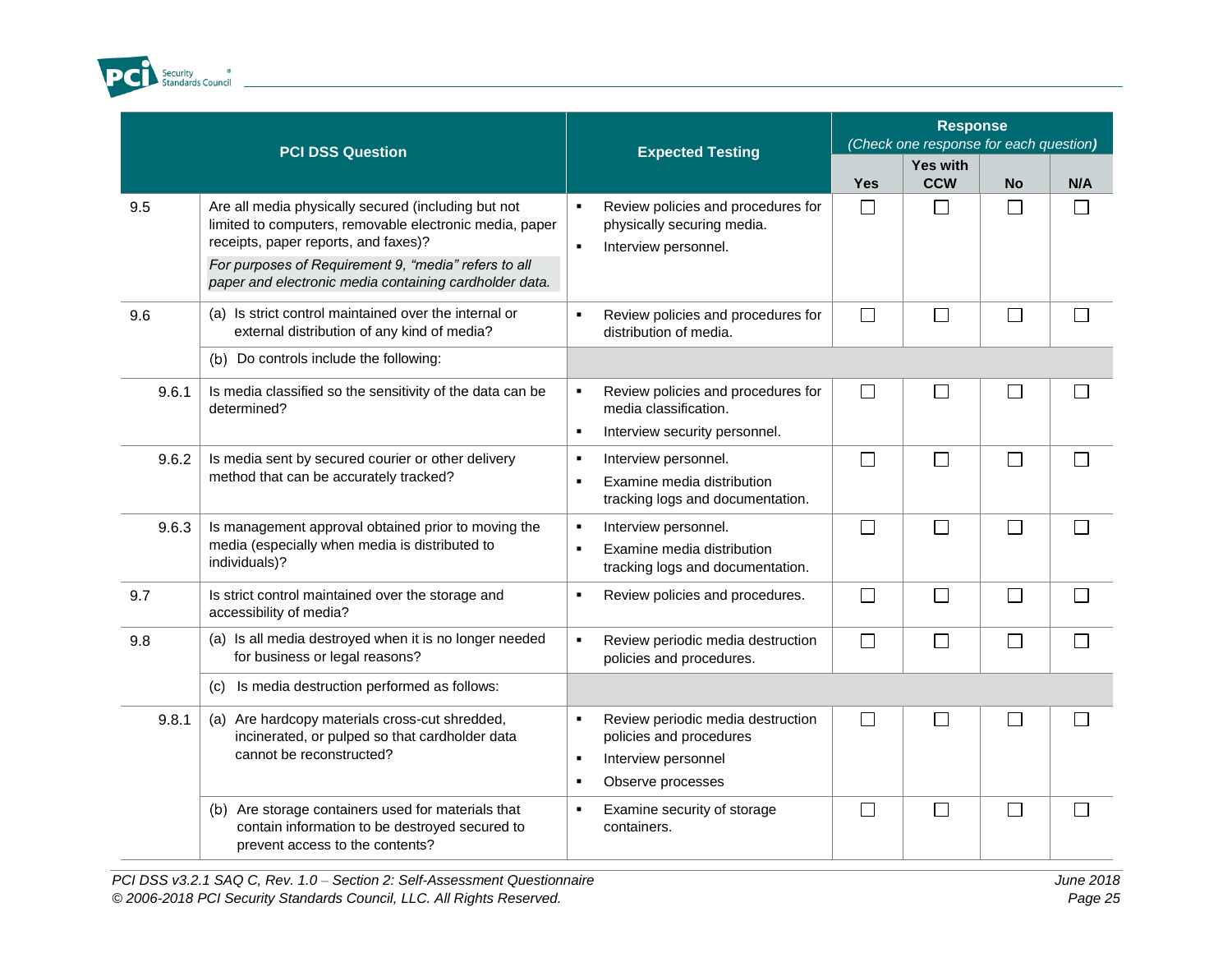

|       | <b>PCI DSS Question</b>                                                                                                                                                                                                                                                             | <b>Expected Testing</b>                                           |            | <b>Response</b><br>(Check one response for each question) |           |     |
|-------|-------------------------------------------------------------------------------------------------------------------------------------------------------------------------------------------------------------------------------------------------------------------------------------|-------------------------------------------------------------------|------------|-----------------------------------------------------------|-----------|-----|
|       |                                                                                                                                                                                                                                                                                     |                                                                   | <b>Yes</b> | <b>Yes with</b><br><b>CCW</b>                             | <b>No</b> | N/A |
| 9.9   | Are devices that capture payment card data via direct<br>physical interaction with the card protected against<br>tampering and substitution as follows?                                                                                                                             |                                                                   |            |                                                           |           |     |
|       | <b>Note:</b> This requirement applies to card-reading devices<br>used in card-present transactions (that is, card swipe or<br>dip) at the point of sale. This requirement is not<br>intended to apply to manual key-entry components such<br>as computer keyboards and POS keypads. |                                                                   |            |                                                           |           |     |
|       | Do policies and procedures require that a list of<br>(a)<br>such devices be maintained?                                                                                                                                                                                             | Review policies and procedures.<br>٠                              | $\Box$     | П                                                         | Ξ         |     |
|       | Do policies and procedures require that devices are<br>(b)<br>periodically inspected to look for tampering or<br>substitution?                                                                                                                                                      | Review policies and procedures.<br>$\blacksquare$                 | $\Box$     | $\Box$                                                    | П         |     |
|       | Do policies and procedures require that personnel<br>(c)<br>are trained to be aware of suspicious behavior and<br>to report tampering or substitution of devices?                                                                                                                   | Review policies and procedures.<br>$\blacksquare$                 | $\Box$     | $\Box$                                                    | Ξ         |     |
| 9.9.1 | Does the list of devices include the following?<br>(a)<br>Make, model of device<br>Location of device (for example, the address of<br>the site or facility where the device is located)<br>Device serial number or other method of unique<br>identification                         | Examine the list of devices.<br>٠                                 | $\Box$     | П                                                         |           |     |
|       | Is the list accurate and up to date?<br>(b)                                                                                                                                                                                                                                         | Observe devices and device<br>٠<br>locations and compare to list. | $\Box$     | $\Box$                                                    |           |     |
|       | Is the list of devices updated when devices are<br>(c)<br>added, relocated, decommissioned, etc.?                                                                                                                                                                                   | Interview personnel.<br>$\blacksquare$                            | $\Box$     | $\Box$                                                    |           |     |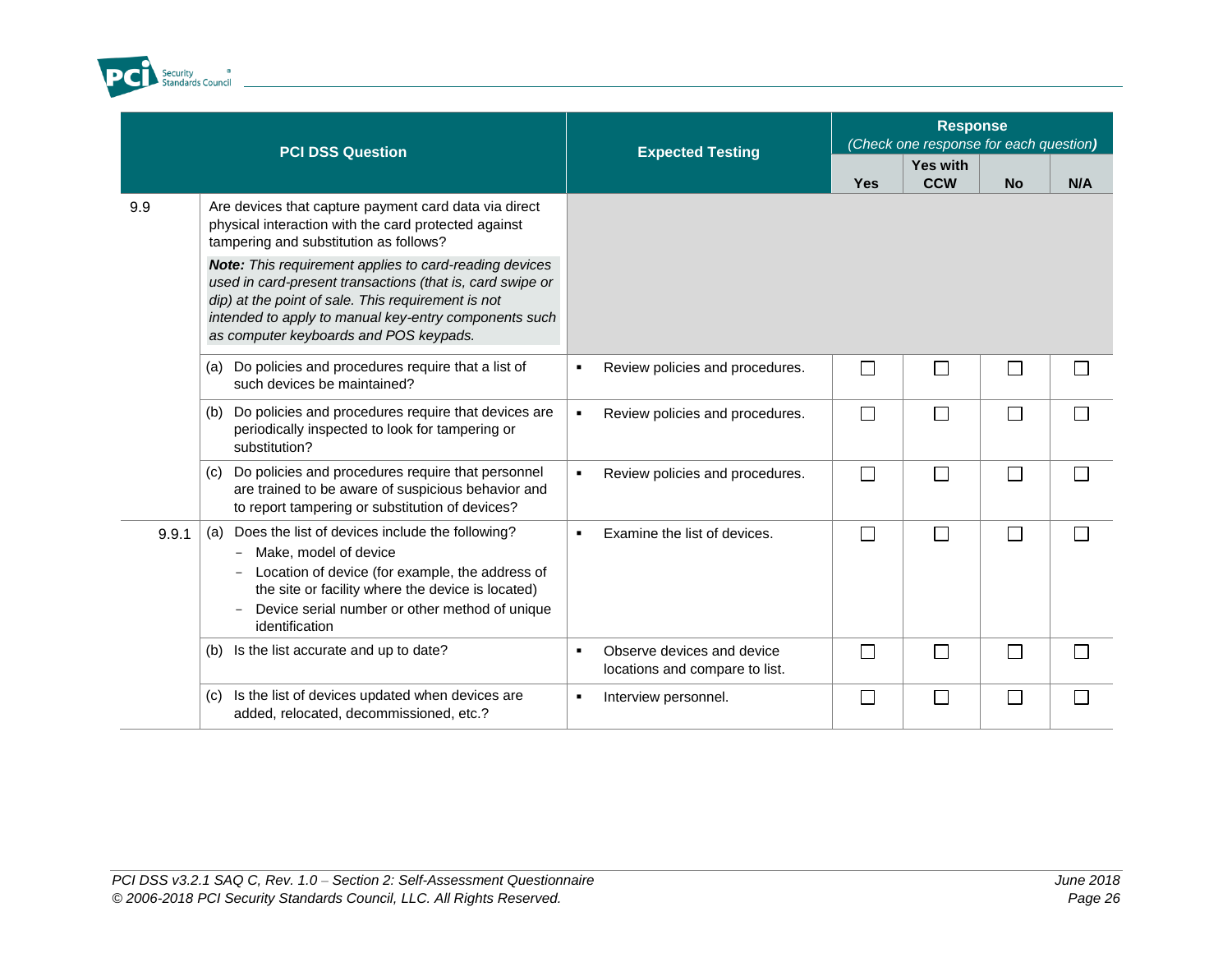

|       | <b>PCI DSS Question</b>                                                                                                                                                                                                                                                                                                                                                                                                                                                                                                                                                                                                                            |                        | <b>Expected Testing</b>                                                                   |        | <b>Response</b><br>(Check one response for each question) |           |                          |  |
|-------|----------------------------------------------------------------------------------------------------------------------------------------------------------------------------------------------------------------------------------------------------------------------------------------------------------------------------------------------------------------------------------------------------------------------------------------------------------------------------------------------------------------------------------------------------------------------------------------------------------------------------------------------------|------------------------|-------------------------------------------------------------------------------------------|--------|-----------------------------------------------------------|-----------|--------------------------|--|
|       |                                                                                                                                                                                                                                                                                                                                                                                                                                                                                                                                                                                                                                                    |                        |                                                                                           |        | Yes with<br><b>CCW</b>                                    | <b>No</b> | N/A                      |  |
| 9.9.2 | Are device surfaces periodically inspected to detect<br>(a)<br>tampering (for example, addition of card skimmers<br>to devices), or substitution (for example, by<br>checking the serial number or other device<br>characteristics to verify it has not been swapped<br>with a fraudulent device) as follows?<br>Note: Examples of signs that a device might have been                                                                                                                                                                                                                                                                             | $\bullet$<br>$\bullet$ | Interview personnel.<br>Observe inspection processes and<br>compare to defined processes. | $\Box$ | П                                                         | $\Box$    |                          |  |
|       | tampered with or substituted include unexpected<br>attachments or cables plugged into the device, missing<br>or changed security labels, broken or differently colored<br>casing, or changes to the serial number or other<br>external markings.                                                                                                                                                                                                                                                                                                                                                                                                   |                        |                                                                                           |        |                                                           |           |                          |  |
|       | (b) Are personnel aware of procedures for inspecting<br>devices?                                                                                                                                                                                                                                                                                                                                                                                                                                                                                                                                                                                   | $\blacksquare$         | Interview personnel.                                                                      | J.     | $\Box$                                                    |           |                          |  |
| 9.9.3 | Are personnel trained to be aware of attempted<br>tampering or replacement of devices, to include the<br>following?                                                                                                                                                                                                                                                                                                                                                                                                                                                                                                                                |                        |                                                                                           |        |                                                           |           |                          |  |
|       | (a) Do training materials for personnel at point-of-sale<br>locations include the following?<br>Verify the identity of any third-party persons<br>claiming to be repair or maintenance<br>personnel, prior to granting them access to<br>modify or troubleshoot devices.<br>Do not install, replace, or return devices without<br>verification.<br>Be aware of suspicious behavior around<br>devices (for example, attempts by unknown<br>persons to unplug or open devices).<br>Report suspicious behavior and indications of<br>device tampering or substitution to appropriate<br>personnel (for example, to a manager or<br>security officer). | $\blacksquare$         | Review training materials.                                                                | $\sim$ | П                                                         | $\Box$    | $\overline{\phantom{a}}$ |  |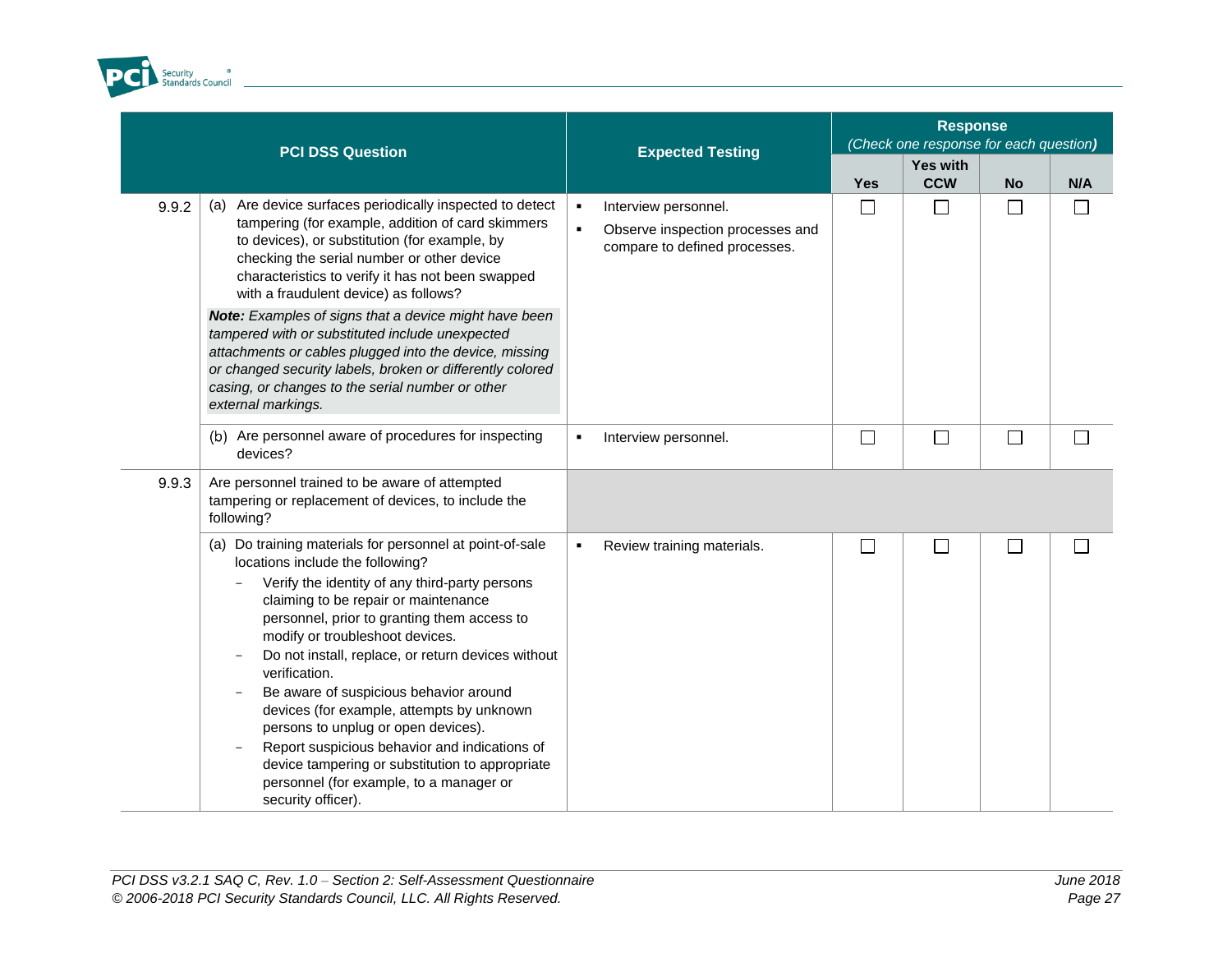

| <b>PCI DSS Question</b> |                                                                                                                                                                                   | <b>Expected Testing</b>                       | <b>Response</b><br>(Check one response for each question) |                               |           |     |  |
|-------------------------|-----------------------------------------------------------------------------------------------------------------------------------------------------------------------------------|-----------------------------------------------|-----------------------------------------------------------|-------------------------------|-----------|-----|--|
|                         |                                                                                                                                                                                   |                                               | Yes                                                       | <b>Yes with</b><br><b>CCW</b> | <b>No</b> | N/A |  |
| 9.9.3<br>(cont.)        | Have personnel at point-of-sale locations received<br>(b)<br>training, and are they aware of procedures to detect<br>and report attempted tampering or replacement of<br>devices? | Interview personnel at POS<br>×<br>locations. |                                                           |                               |           |     |  |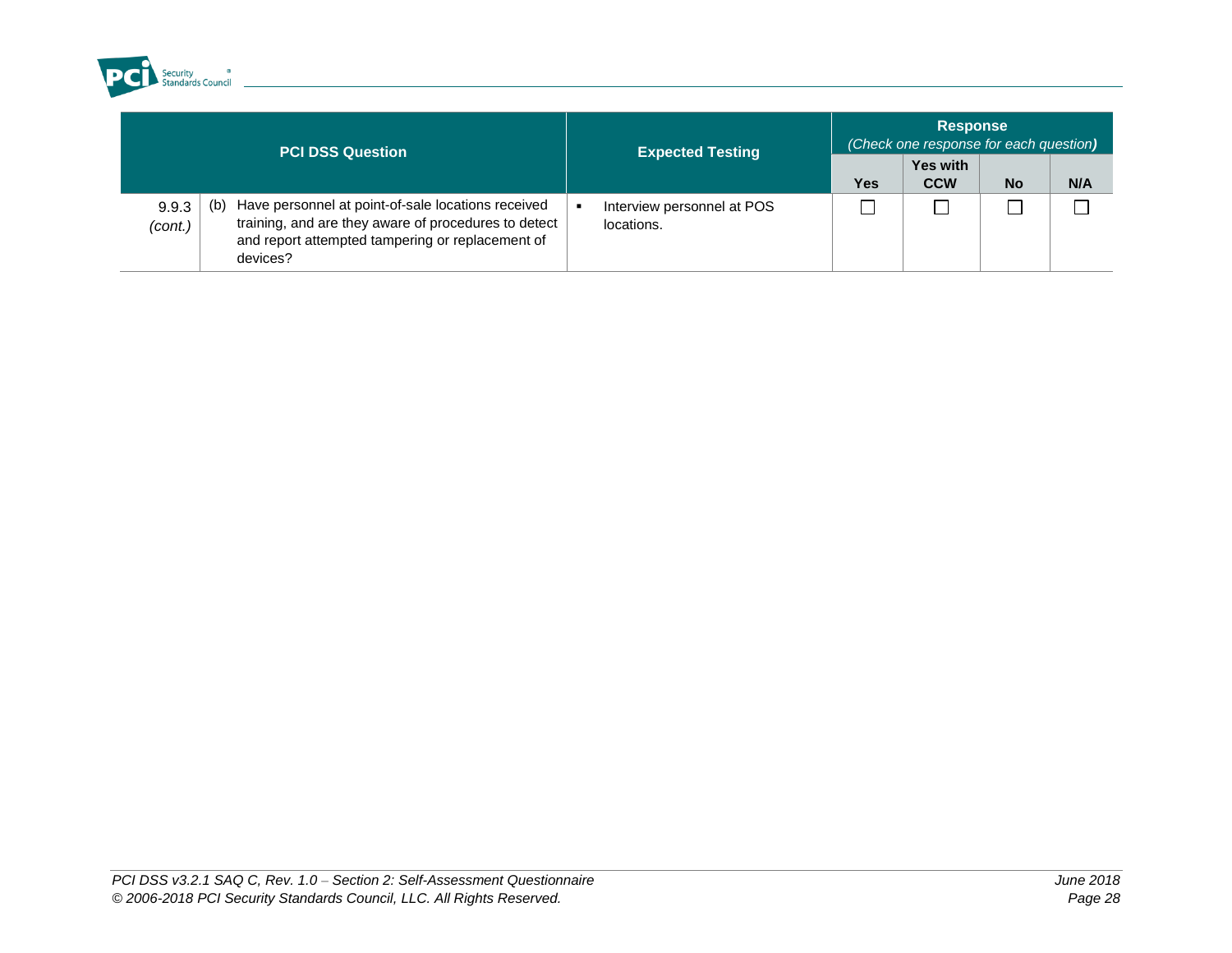

# **Regularly Monitor and Test Networks**

*Requirement 10: Track and monitor all access to network resources and cardholder data*

<span id="page-34-1"></span><span id="page-34-0"></span>

|        | <b>PCI DSS Question</b>                                                                                                                                                                                                                                       | <b>Expected Testing</b>                                                                                                          | <b>Response</b><br>(Check one response for each question) |                        |                             |     |  |
|--------|---------------------------------------------------------------------------------------------------------------------------------------------------------------------------------------------------------------------------------------------------------------|----------------------------------------------------------------------------------------------------------------------------------|-----------------------------------------------------------|------------------------|-----------------------------|-----|--|
|        |                                                                                                                                                                                                                                                               |                                                                                                                                  | <b>Yes</b>                                                | Yes with<br><b>CCW</b> | <b>No</b>                   | N/A |  |
| 10.2   | Are automated audit trails implemented for all system<br>components to reconstruct the following events:                                                                                                                                                      |                                                                                                                                  |                                                           |                        |                             |     |  |
| 10.2.2 | All actions taken by any individual with root or<br>administrative privileges?                                                                                                                                                                                | Interview personnel.<br>٠<br>Observe audit logs.<br>٠<br>Examine audit log settings.<br>٠                                        | $\mathsf{L}$                                              | $\sim$                 | $\sim$                      |     |  |
| 10.2.4 | Invalid logical access attempts?                                                                                                                                                                                                                              | Interview personnel.<br>$\blacksquare$<br>Observe audit logs.<br>٠<br>Examine audit log settings.<br>٠                           | П                                                         | П                      | □                           |     |  |
| 10.2.5 | Use of and changes to identification and authentication<br>mechanisms-including but not limited to creation of<br>new accounts and elevation of privileges-and all<br>changes, additions, or deletions to accounts with root or<br>administrative privileges? | Interview personnel.<br>$\blacksquare$<br>Observe audit logs.<br>$\blacksquare$<br>Examine audit log settings.<br>$\blacksquare$ | П                                                         | Г                      | T,                          |     |  |
| 10.3   | Are the following audit trail entries recorded for all<br>system components for each event:                                                                                                                                                                   |                                                                                                                                  |                                                           |                        |                             |     |  |
| 10.3.1 | User identification?                                                                                                                                                                                                                                          | Interview personnel.<br>$\blacksquare$<br>Observe audit logs.<br>٠<br>Examine audit log settings.<br>٠                           | П                                                         | Г                      | $\sim$                      |     |  |
| 10.3.2 | Type of event?                                                                                                                                                                                                                                                | Interview personnel.<br>$\blacksquare$<br>Observe audit logs.<br>٠<br>Examine audit log settings.<br>٠                           | П                                                         | Г                      | $\mathcal{L}_{\mathcal{A}}$ |     |  |
| 10.3.3 | Date and time?                                                                                                                                                                                                                                                | Interview personnel.<br>٠<br>Observe audit logs.<br>٠<br>Examine audit log settings.<br>п                                        | П                                                         | ┌                      | $\Box$                      |     |  |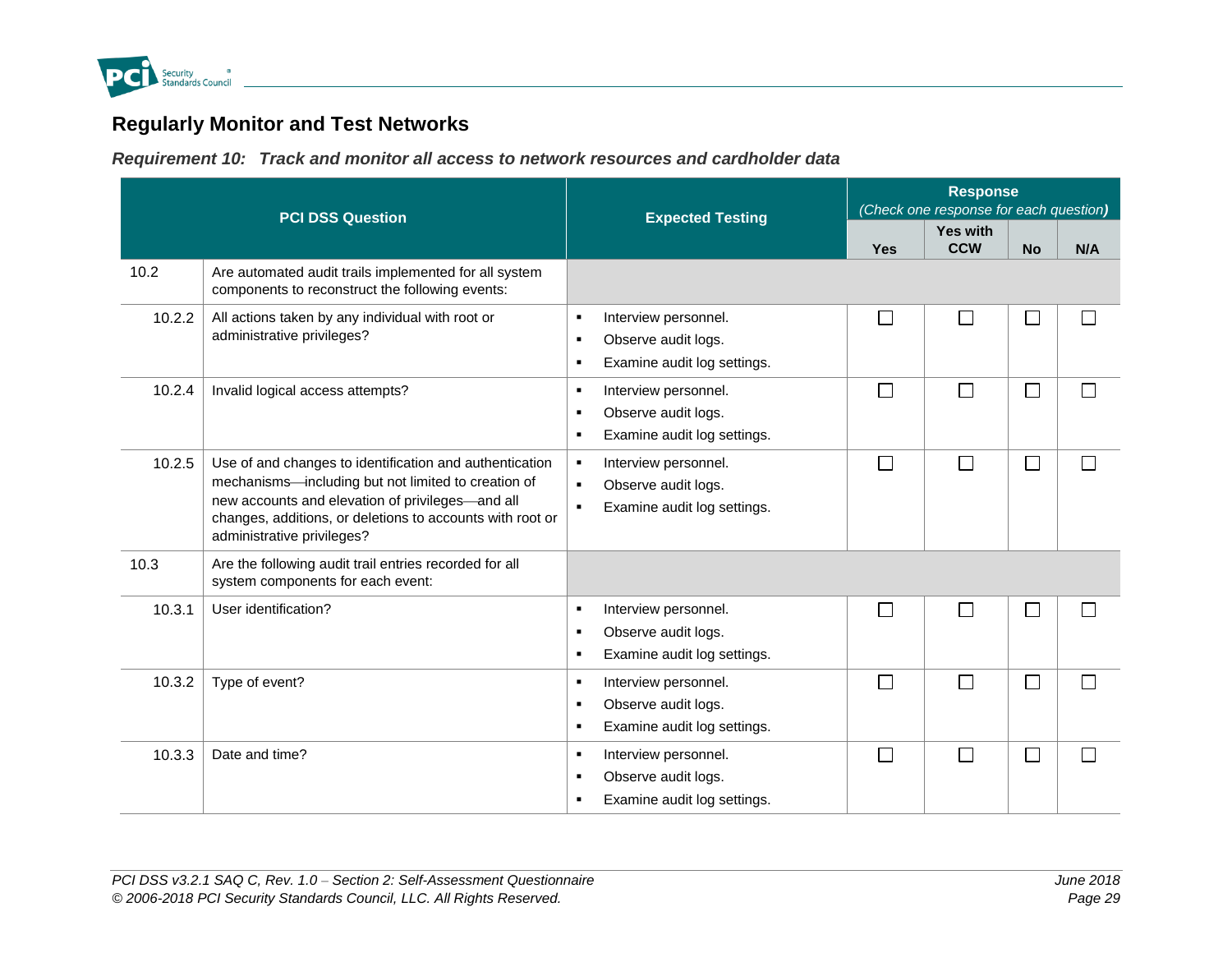

|        | <b>PCI DSS Question</b>                                                                                                                                                                                                                                                                                                                                                                                                                                                                                                   | <b>Expected Testing</b>                                                                                             | <b>Response</b><br>(Check one response for each question) |                               |                          |     |
|--------|---------------------------------------------------------------------------------------------------------------------------------------------------------------------------------------------------------------------------------------------------------------------------------------------------------------------------------------------------------------------------------------------------------------------------------------------------------------------------------------------------------------------------|---------------------------------------------------------------------------------------------------------------------|-----------------------------------------------------------|-------------------------------|--------------------------|-----|
|        |                                                                                                                                                                                                                                                                                                                                                                                                                                                                                                                           |                                                                                                                     | <b>Yes</b>                                                | <b>Yes with</b><br><b>CCW</b> | <b>No</b>                | N/A |
| 10.3.4 | Success or failure indication?                                                                                                                                                                                                                                                                                                                                                                                                                                                                                            | Interview personnel.<br>٠<br>Observe audit logs.<br>٠<br>Examine audit log settings.<br>$\blacksquare$              | $\Box$                                                    | $\Box$                        | k.                       |     |
| 10.3.5 | Origination of event?                                                                                                                                                                                                                                                                                                                                                                                                                                                                                                     | Interview personnel.<br>٠<br>Observe audit logs.<br>٠<br>Examine audit log settings.<br>٠                           | $\Box$                                                    | $\Box$                        | $\overline{\phantom{a}}$ |     |
| 10.3.6 | Identity or name of affected data, system component,<br>or resource?                                                                                                                                                                                                                                                                                                                                                                                                                                                      | Interview personnel.<br>$\blacksquare$<br>Observe audit logs.<br>$\blacksquare$<br>Examine audit log settings.<br>٠ | $\Box$                                                    | $\Box$                        | $\Box$                   |     |
| 10.6   | Are logs and security events for all system components<br>reviewed to identify anomalies or suspicious activity as<br>follows?<br>Note: Log harvesting, parsing, and alerting tools may<br>be used to achieve compliance with Requirement 10.6.                                                                                                                                                                                                                                                                           |                                                                                                                     |                                                           |                               |                          |     |
| 10.6.1 | (a) Are the following logs and security events reviewed<br>at least daily, either manually or via log tools?<br>All security events<br>Logs of all system components that store,<br>process, or transmit CHD and/or SAD<br>Logs of all critical system components<br>Logs of all servers and system components<br>that perform security functions (for example,<br>firewalls, intrusion-detection<br>systems/intrusion-prevention systems<br>(IDS/IPS), authentication servers, e-<br>commerce redirection servers, etc.) | $\bullet$<br>Review security policies and<br>procedures.                                                            | $\Box$                                                    | $\overline{\phantom{0}}$      | ×                        |     |
| 10.6.2 | Are logs of all other system components<br>(b)<br>periodically reviewed-either manually or via log<br>tools-based on the organization's policies and<br>risk management strategy?                                                                                                                                                                                                                                                                                                                                         | Review risk assessment<br>٠<br>documentation.<br>Interview personnel.<br>٠                                          | $\Box$                                                    | П                             | $\Box$                   |     |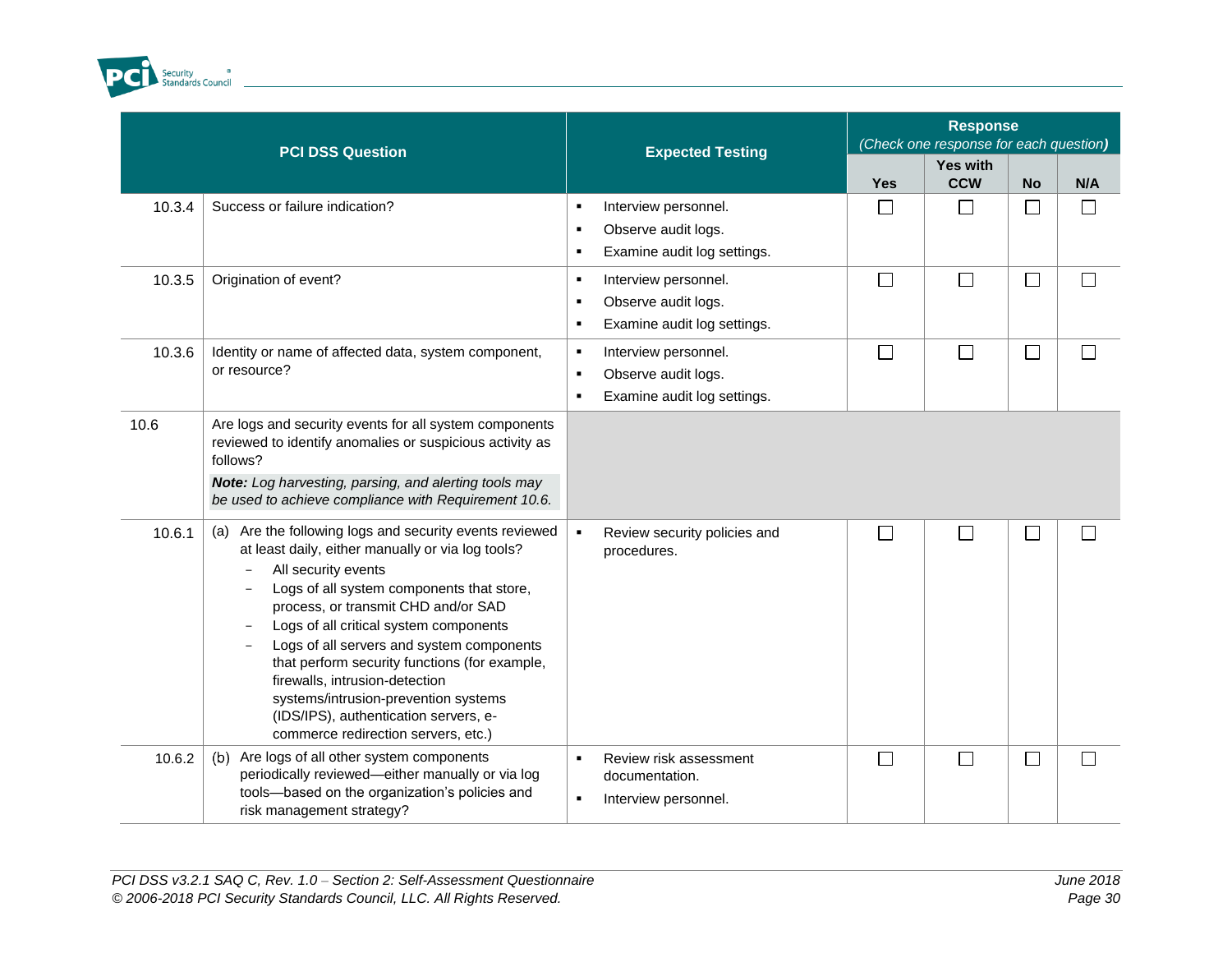

| <b>PCI DSS Question</b> |                                                                                                              | <b>Expected Testing</b>                     | <b>Response</b><br>(Check one response for each question) |                               |           |     |  |
|-------------------------|--------------------------------------------------------------------------------------------------------------|---------------------------------------------|-----------------------------------------------------------|-------------------------------|-----------|-----|--|
|                         |                                                                                                              |                                             | <b>Yes</b>                                                | <b>Yes with</b><br><b>CCW</b> | <b>No</b> | N/A |  |
| 10.6.3                  | Is follow up to exceptions and anomalies<br>(b)<br>performed?                                                | Review security policies and<br>procedures  |                                                           |                               |           |     |  |
|                         |                                                                                                              | Observe processes<br>Interview personnel    |                                                           |                               |           |     |  |
| 10.7                    | Are audit logs retained for at least one year?<br>(b)                                                        | Interview personnel.<br>Examine audit logs. |                                                           |                               |           |     |  |
|                         | Are at least the last three months' logs<br>$\mathcal{L}(\mathbf{C})$<br>immediately available for analysis? | Interview personnel.<br>Observe processes.  |                                                           |                               |           |     |  |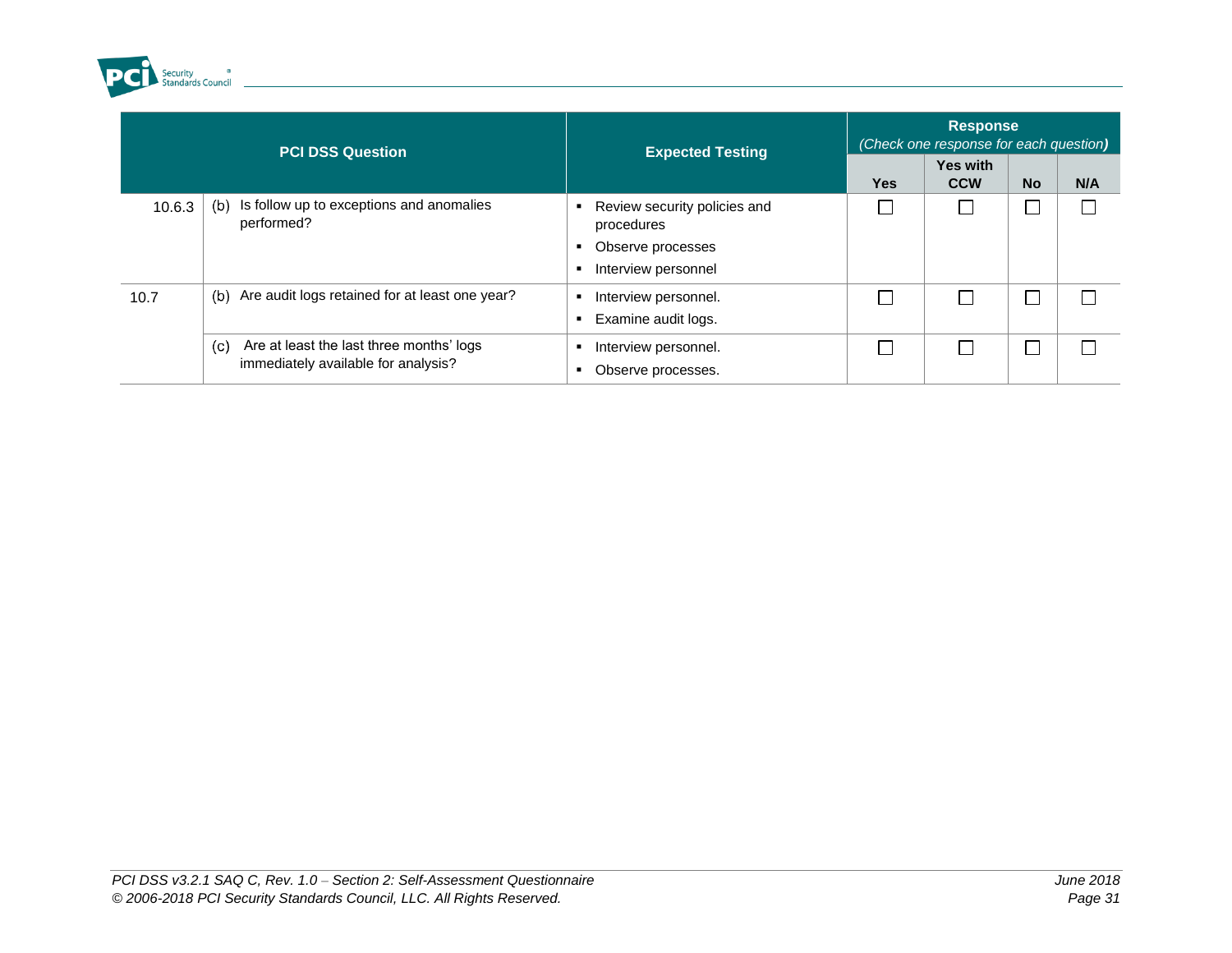

<span id="page-37-0"></span>

|        | <b>PCI DSS Question</b>                                                                                                                                                                                                                                                                                                                                                                                                                                                                                         | <b>Expected Testing</b>                                         | <b>Response</b><br>(Check one response for each question) |                               |           |     |  |
|--------|-----------------------------------------------------------------------------------------------------------------------------------------------------------------------------------------------------------------------------------------------------------------------------------------------------------------------------------------------------------------------------------------------------------------------------------------------------------------------------------------------------------------|-----------------------------------------------------------------|-----------------------------------------------------------|-------------------------------|-----------|-----|--|
|        |                                                                                                                                                                                                                                                                                                                                                                                                                                                                                                                 |                                                                 | <b>Yes</b>                                                | <b>Yes with</b><br><b>CCW</b> | <b>No</b> | N/A |  |
| 11.1   | (a) Are processes implemented for detection and<br>identification of both authorized and unauthorized<br>wireless access points on a quarterly basis?<br>Note: Methods that may be used in the process include,<br>but are not limited to, wireless network scans,<br>physical/logical inspections of system components and<br>infrastructure, network access control (NAC), or<br>wireless IDS/IPS.<br>Whichever methods are used, they must be sufficient to<br>detect and identify any unauthorized devices. | Review policies and procedures.<br>$\blacksquare$               | $\Box$                                                    | П                             | □         | M.  |  |
|        | Does the methodology detect and identify any<br>(b)<br>unauthorized wireless access points, including at<br>least the following?<br>WLAN cards inserted into system components;<br>Portable or mobile devices attached to system<br>components to create a wireless access point<br>(for example, by USB, etc.); and<br>Wireless devices attached to a network port or<br>network device.                                                                                                                       | Evaluate the methodology.<br>٠                                  | $\Box$                                                    | $\Box$                        | $\Box$    |     |  |
|        | If wireless scanning is utilized to identify authorized<br>(C)<br>and unauthorized wireless access points, is the<br>scan performed at least quarterly for all system<br>components and facilities?                                                                                                                                                                                                                                                                                                             | Examine output from recent wireless<br>$\blacksquare$<br>scans. | $\Box$                                                    | $\Box$                        | $\Box$    |     |  |
|        | If automated monitoring is utilized (for example,<br>(d)<br>wireless IDS/IPS, NAC, etc.), is monitoring<br>configured to generate alerts to notify personnel?                                                                                                                                                                                                                                                                                                                                                   | Examine configuration settings.<br>٠                            | $\Box$                                                    | $\Box$                        | $\Box$    |     |  |
| 11.1.1 | Is an inventory of authorized wireless access points<br>maintained and a business justification documented for<br>all authorized wireless access points?                                                                                                                                                                                                                                                                                                                                                        | Examine inventory records.<br>$\blacksquare$                    | $\Box$                                                    | $\Box$                        | $\Box$    |     |  |

# *Requirement 11: Regularly test security systems and processes*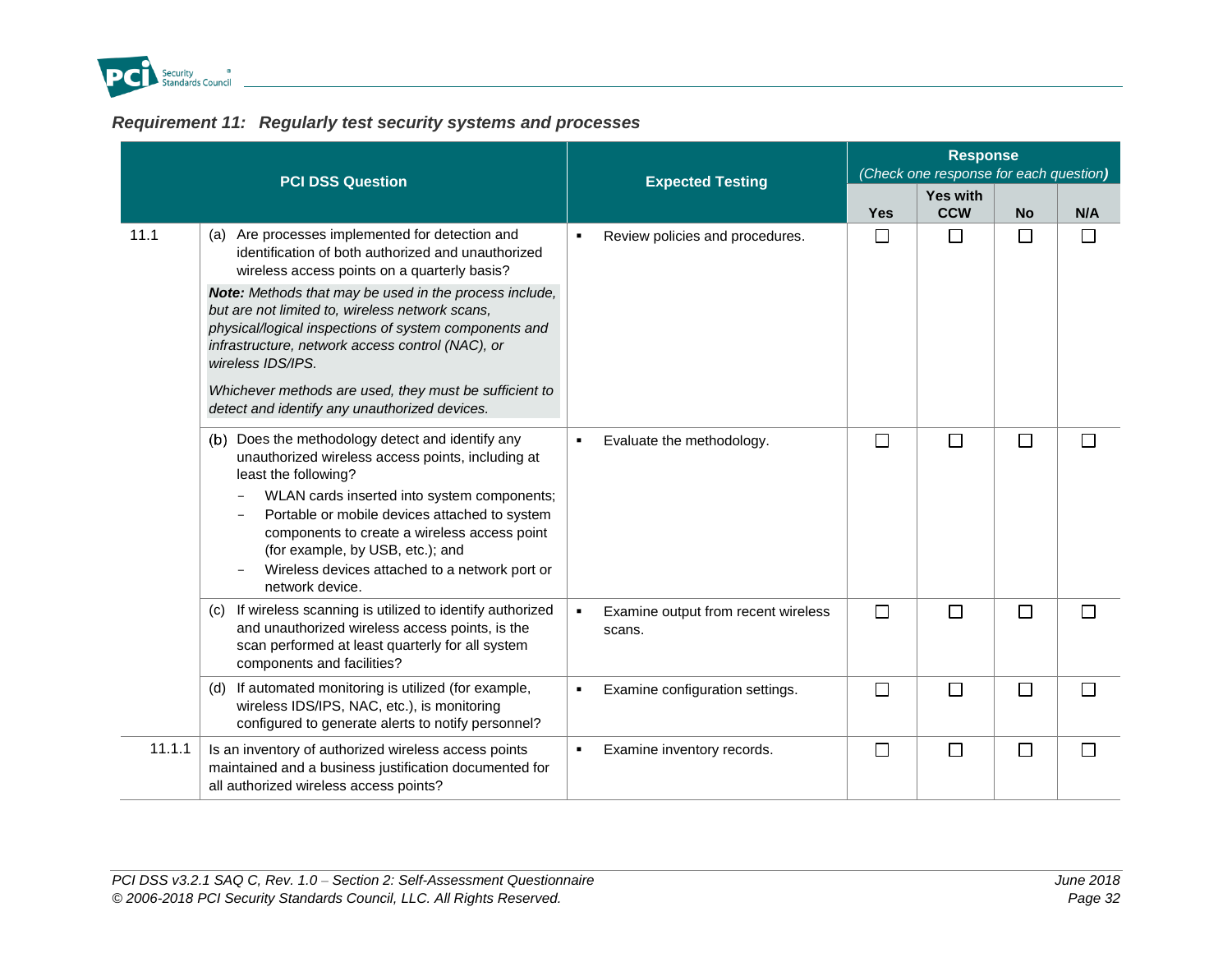

|        | <b>PCI DSS Question</b>                                                                                                                                                                                                                                                                                                                                                                                                                                                                                                                                                                                                                                                                                                                                                                                                                                                                                                                                                                                                                                                                                   | <b>Expected Testing</b>                                                                                                         | <b>Response</b><br>(Check one response for each question) |                        |           |     |  |
|--------|-----------------------------------------------------------------------------------------------------------------------------------------------------------------------------------------------------------------------------------------------------------------------------------------------------------------------------------------------------------------------------------------------------------------------------------------------------------------------------------------------------------------------------------------------------------------------------------------------------------------------------------------------------------------------------------------------------------------------------------------------------------------------------------------------------------------------------------------------------------------------------------------------------------------------------------------------------------------------------------------------------------------------------------------------------------------------------------------------------------|---------------------------------------------------------------------------------------------------------------------------------|-----------------------------------------------------------|------------------------|-----------|-----|--|
|        |                                                                                                                                                                                                                                                                                                                                                                                                                                                                                                                                                                                                                                                                                                                                                                                                                                                                                                                                                                                                                                                                                                           |                                                                                                                                 | <b>Yes</b>                                                | Yes with<br><b>CCW</b> | <b>No</b> | N/A |  |
| 11.1.2 | Does the incident response plan define and require<br>(a)<br>a response in the event that an unauthorized<br>wireless access point is detected?                                                                                                                                                                                                                                                                                                                                                                                                                                                                                                                                                                                                                                                                                                                                                                                                                                                                                                                                                           | Examine incident response plan (see<br>٠<br>Requirement 12.10).                                                                 | $\Box$                                                    | $\Box$                 | $\Box$    |     |  |
|        | Is action taken when unauthorized wireless access<br>(b)<br>points are found?                                                                                                                                                                                                                                                                                                                                                                                                                                                                                                                                                                                                                                                                                                                                                                                                                                                                                                                                                                                                                             | Interview responsible personnel.<br>$\blacksquare$<br>Inspect recent wireless scans and<br>$\blacksquare$<br>related responses. | $\Box$                                                    | $\Box$                 | $\Box$    |     |  |
| 11.2   | Are internal and external network vulnerability scans run<br>at least quarterly and after any significant change in the<br>network (such as new system component installations,<br>changes in network topology, firewall rule modifications,<br>product upgrades), as follows:<br>Note: Multiple scan reports can be combined for the<br>quarterly scan process to show that all systems were<br>scanned and all applicable vulnerabilities have been<br>addressed. Additional documentation may be required<br>to verify non-remediated vulnerabilities are in the<br>process of being addressed.<br>For initial PCI DSS compliance, it is not required that<br>four quarters of passing scans be completed if the<br>assessor verifies 1) the most recent scan result was a<br>passing scan, 2) the entity has documented policies and<br>procedures requiring quarterly scanning, and 3)<br>vulnerabilities noted in the scan results have been<br>corrected as shown in a re-scan(s). For subsequent<br>years after the initial PCI DSS review, four quarters of<br>passing scans must have occurred. |                                                                                                                                 |                                                           |                        |           |     |  |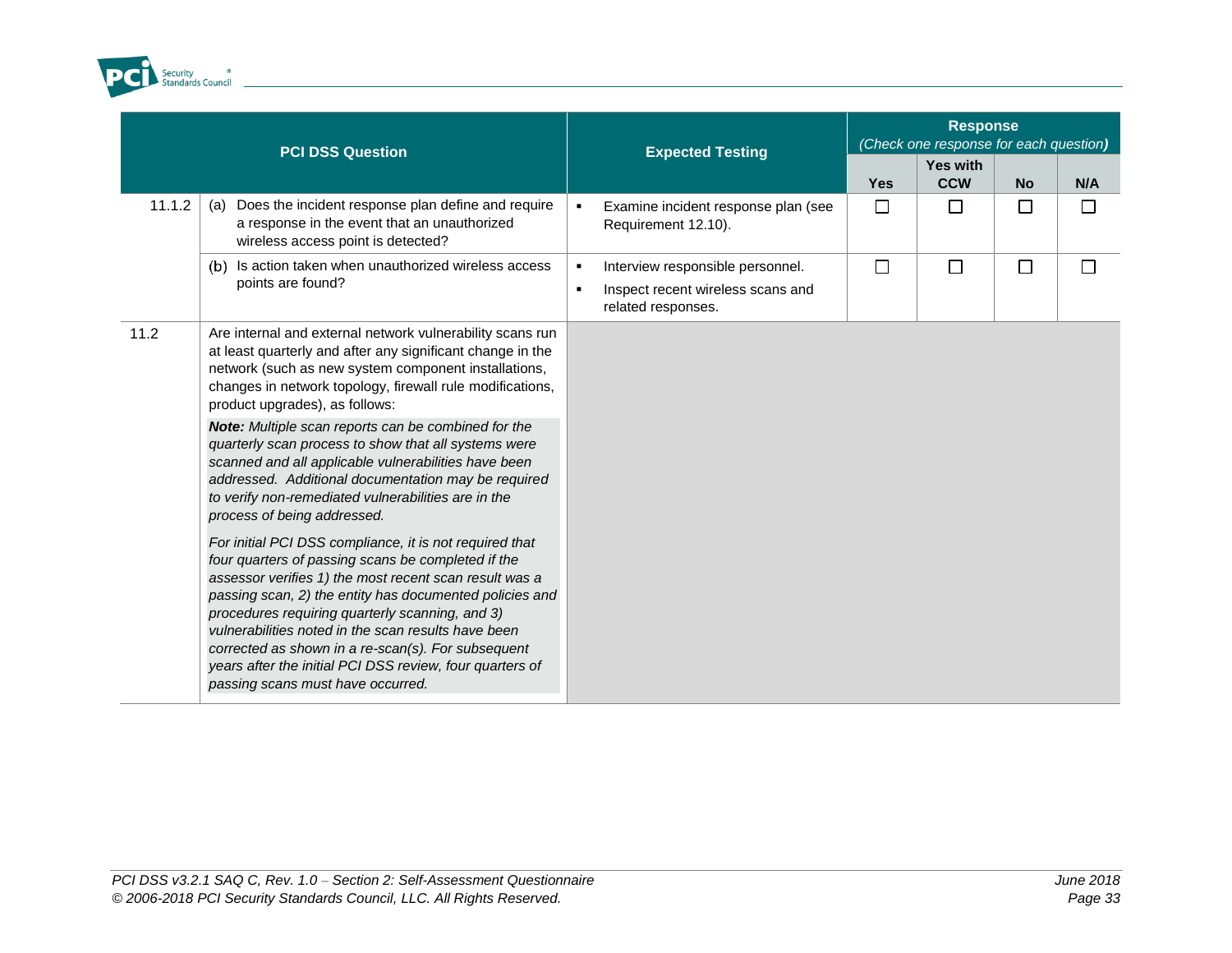

|        | <b>PCI DSS Question</b>                                                                                                                                                                                                                     | <b>Expected Testing</b>                                                                                    | <b>Response</b><br>(Check one response for each question) |                               |                          |     |  |
|--------|---------------------------------------------------------------------------------------------------------------------------------------------------------------------------------------------------------------------------------------------|------------------------------------------------------------------------------------------------------------|-----------------------------------------------------------|-------------------------------|--------------------------|-----|--|
|        |                                                                                                                                                                                                                                             |                                                                                                            | <b>Yes</b>                                                | <b>Yes with</b><br><b>CCW</b> | <b>No</b>                | N/A |  |
| 11.2.1 | Are quarterly internal vulnerability scans<br>(a)<br>performed?                                                                                                                                                                             | Review scan reports.<br>٠                                                                                  | $\Box$                                                    | $\perp$                       | $\Box$                   |     |  |
|        | Does the quarterly internal scan process address<br>(b)<br>all "high risk" vulnerabilities and include rescans to<br>verify all "high-risk" vulnerabilities (as defined in<br>PCI DSS Requirement 6.1) are resolved?                        | Review scan reports.<br>$\blacksquare$                                                                     | $\Box$                                                    | $\Box$                        | $\Box$                   |     |  |
|        | Are quarterly internal scans performed by a<br>(c)<br>qualified internal resource(s) or qualified external<br>third party, and if applicable, does organizational<br>independence of the tester exist (not required to be<br>a QSA or ASV)? | Interview personnel.<br>٠                                                                                  | $\Box$                                                    | $\Box$                        | $\Box$                   |     |  |
| 11.2.2 | Are quarterly external vulnerability scans<br>(a)<br>performed?<br>Note: Quarterly external vulnerability scans must be<br>performed by an Approved Scanning Vendor (ASV),                                                                  | Review results from the four most<br>$\blacksquare$<br>recent quarters of external<br>vulnerability scans. | $\Box$                                                    | П                             | $\overline{\phantom{a}}$ |     |  |
|        | approved by the Payment Card Industry Security<br>Standards Council (PCI SSC).<br>Refer to the ASV Program Guide published on the PCI<br>SSC website for scan customer responsibilities, scan<br>preparation, etc.                          |                                                                                                            |                                                           |                               |                          |     |  |
|        | Do external quarterly scan and rescan results<br>(b)<br>satisfy the ASV Program Guide requirements for a<br>passing scan (for example, no vulnerabilities rated<br>4.0 or higher by the CVSS, and no automatic<br>failures)?                | $\blacksquare$<br>Review results of each external<br>quarterly scan and rescan.                            | $\Box$                                                    | $\Box$                        | $\Box$                   |     |  |
|        | Are quarterly external vulnerability scans performed<br>(c)<br>by a PCI SSC Approved Scanning Vendor (ASV?                                                                                                                                  | $\bullet$<br>Review results of each external<br>quarterly scan and rescan.                                 | $\Box$                                                    |                               | $\Box$                   |     |  |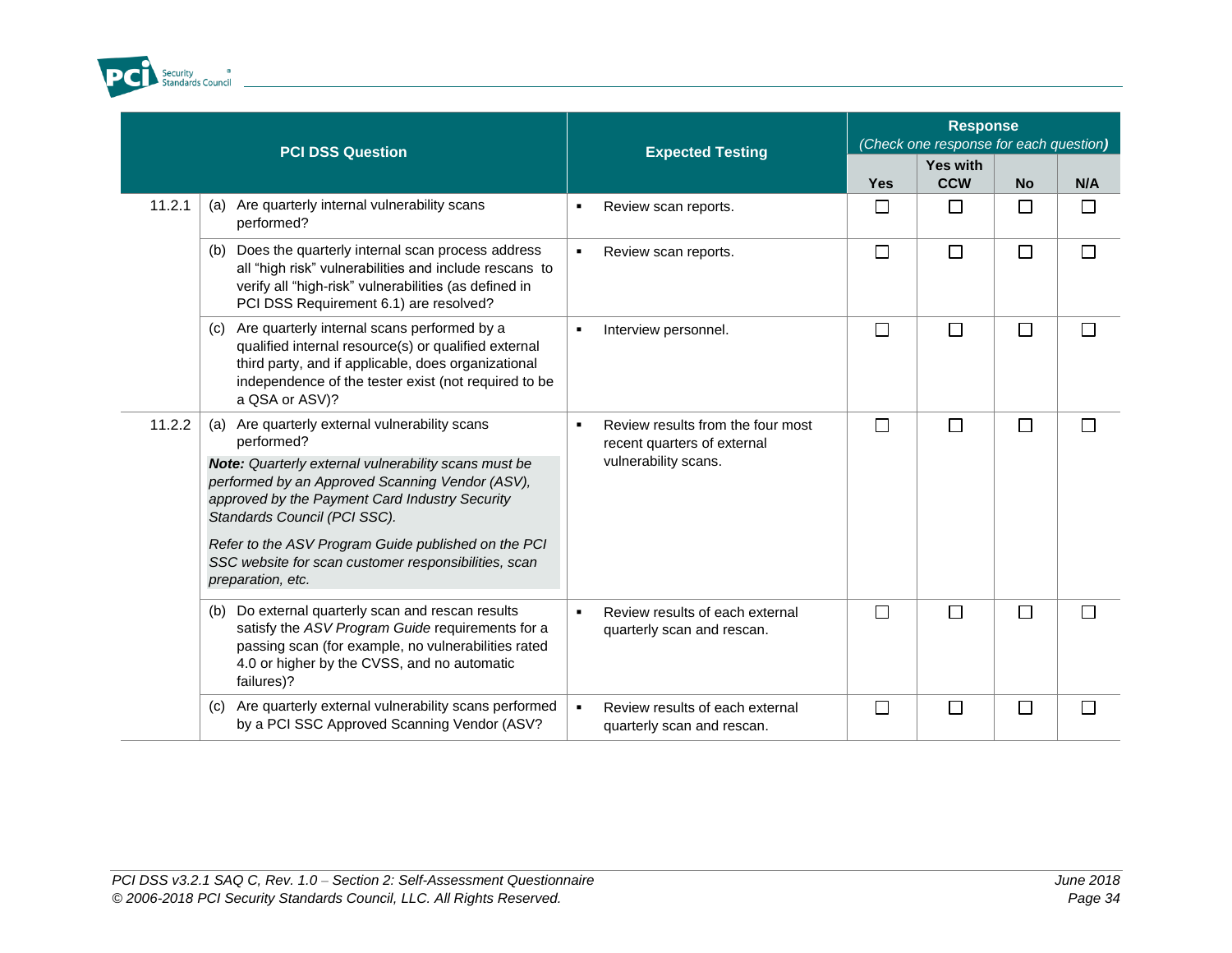

|        | <b>PCI DSS Question</b>                                                                                                                                                                                                                                                                                                                                                           | <b>Expected Testing</b>                                                                             | <b>Response</b><br>(Check one response for each question) |                               |           |         |  |
|--------|-----------------------------------------------------------------------------------------------------------------------------------------------------------------------------------------------------------------------------------------------------------------------------------------------------------------------------------------------------------------------------------|-----------------------------------------------------------------------------------------------------|-----------------------------------------------------------|-------------------------------|-----------|---------|--|
|        |                                                                                                                                                                                                                                                                                                                                                                                   |                                                                                                     | <b>Yes</b>                                                | <b>Yes with</b><br><b>CCW</b> | <b>No</b> | N/A     |  |
| 11.2.3 | (a) Are internal and external scans, and rescans as<br>needed, performed after any significant change?<br>Note: Scans must be performed by qualified personnel.                                                                                                                                                                                                                   | Examine and correlate change<br>٠<br>control documentation and scan<br>reports.                     | $\Box$                                                    | $\Box$                        | $\Box$    |         |  |
|        | Does the scan process include rescans until:<br>(b)<br>For external scans, no vulnerabilities exist that<br>are scored 4.0 or higher by the CVSS,<br>For internal scans, a passing result is obtained<br>or all "high-risk" vulnerabilities as defined in<br>PCI DSS Requirement 6.1 are resolved?                                                                                | $\blacksquare$<br>Review scan reports.                                                              | $\Box$                                                    | $\Box$                        | □         | $\perp$ |  |
|        | (c) Are scans performed by a qualified internal<br>resource(s) or qualified external third party, and if<br>applicable, does organizational independence of<br>the tester exist (not required to be a QSA or ASV)?                                                                                                                                                                | $\blacksquare$<br>Interview personnel.                                                              | $\Box$                                                    | $\Box$                        | $\Box$    |         |  |
| 11.3.4 | If segmentation is used to isolate the CDE from other<br>networks:                                                                                                                                                                                                                                                                                                                |                                                                                                     |                                                           |                               |           |         |  |
|        | (a) Are penetration-testing procedures defined to test<br>all segmentation methods, to confirm they are<br>operational and effective, and isolate all out-of-<br>scope systems from systems in the CDE?                                                                                                                                                                           | Examine segmentation controls.<br>٠<br>Review penetration-testing<br>$\blacksquare$<br>methodology. | $\Box$                                                    | $\Box$                        | $\Box$    | П       |  |
|        | Does penetration testing to verify segmentation<br>(b)<br>controls meet the following?<br>Performed at least annually and after any<br>changes to segmentation controls/methods.<br>Covers all segmentation controls/methods in<br>use.<br>Verifies that segmentation methods are<br>operational and effective, and isolate all out-of-<br>scope systems from systems in the CDE. | Examine results from the most recent<br>٠<br>penetration test.                                      | $\Box$                                                    | П                             | $\Box$    |         |  |
|        | (c) Are tests performed by a qualified internal resource<br>or qualified external third party, and if applicable,<br>does organizational independence of the tester<br>exist (not required to be a QSA or ASV)?                                                                                                                                                                   | Interview responsible personnel.<br>$\blacksquare$                                                  | $\Box$                                                    | $\Box$                        | $\Box$    |         |  |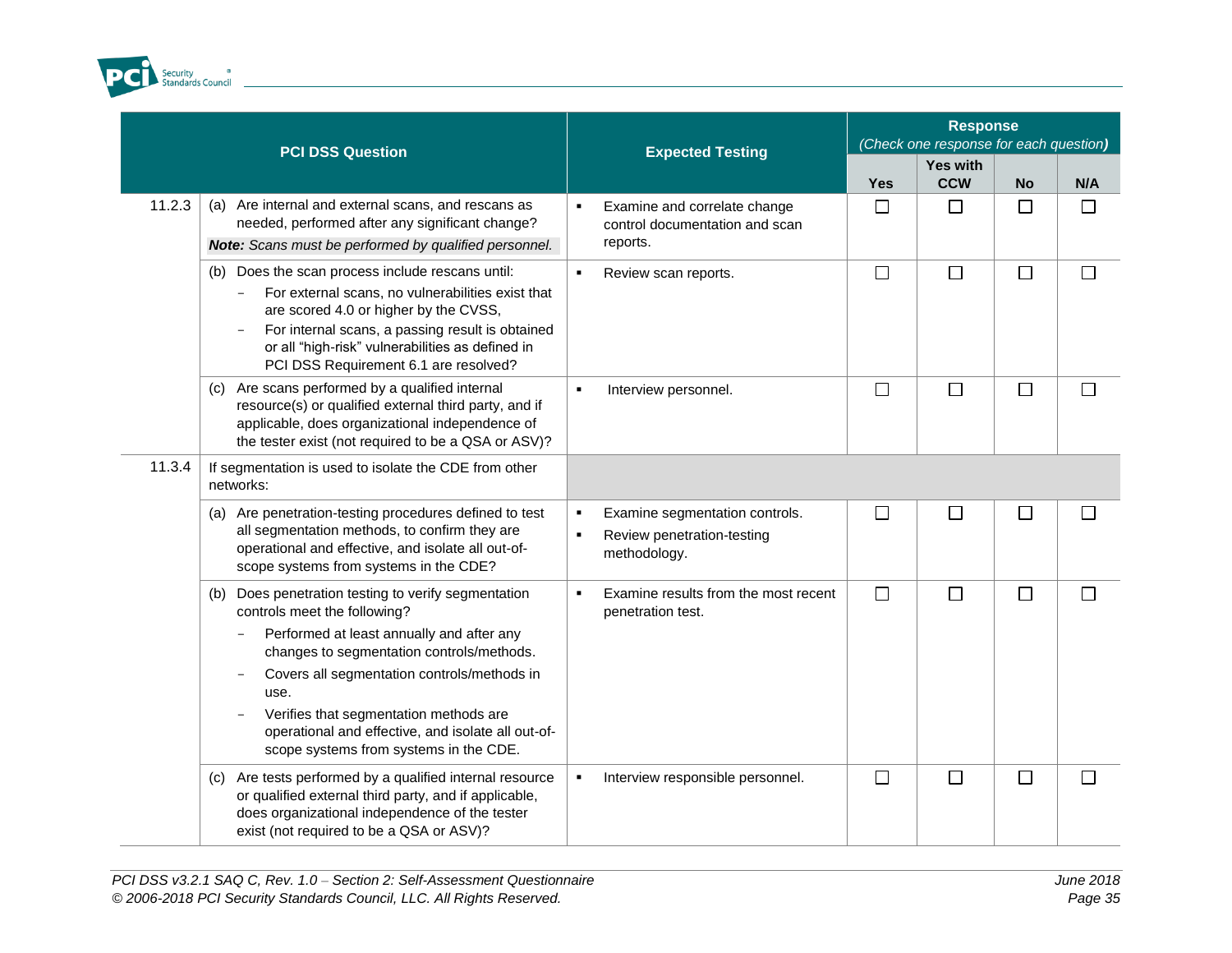

|        | <b>PCI DSS Question</b>                                                                                                                                                                                                                                                                                                                                                                                                                                                                                                                                                                    | <b>Expected Testing</b>                                                                                                          | <b>Response</b><br>(Check one response for each question) |                               |           |        |  |
|--------|--------------------------------------------------------------------------------------------------------------------------------------------------------------------------------------------------------------------------------------------------------------------------------------------------------------------------------------------------------------------------------------------------------------------------------------------------------------------------------------------------------------------------------------------------------------------------------------------|----------------------------------------------------------------------------------------------------------------------------------|-----------------------------------------------------------|-------------------------------|-----------|--------|--|
|        |                                                                                                                                                                                                                                                                                                                                                                                                                                                                                                                                                                                            |                                                                                                                                  | <b>Yes</b>                                                | <b>Yes with</b><br><b>CCW</b> | <b>No</b> | N/A    |  |
| 11.5   | Is a change-detection mechanism (for example,<br>(a)<br>file-integrity monitoring tools) deployed to detect<br>unauthorized modification (including changes,<br>additions, and deletions) of critical system files,<br>configuration files, or content files?<br>Examples of files that should be monitored include:<br>System executables<br>Application executables<br>Configuration and parameter files<br>Centrally stored, historical or archived, log, and audit<br>files<br>Additional critical files determined by entity (for<br>example, through risk assessment or other means) | Observe system settings and<br>$\blacksquare$<br>monitored files.<br>Examine system configuration<br>$\blacksquare$<br>settings. | $\Box$                                                    | $\Box$                        | $\Box$    | $\Box$ |  |
|        | (b) Is the change-detection mechanism configured to<br>alert personnel to unauthorized modification<br>(including changes, additions, and deletions) of<br>critical system files, configuration files or content<br>files, and do the tools perform critical file<br>comparisons at least weekly?                                                                                                                                                                                                                                                                                          | Observe system settings and<br>٠<br>monitored files.<br>Review results from monitoring<br>$\blacksquare$<br>activities.          | $\Box$                                                    | $\Box$                        | $\Box$    | ΙI     |  |
|        | Note: For change detection purposes, critical files are<br>usually those that do not regularly change, but the<br>modification of which could indicate a system<br>compromise or risk of compromise. Change detection<br>mechanisms such as file-integrity monitoring products<br>usually come pre-configured with critical files for the<br>related operating system. Other critical files, such as<br>those for custom applications, must be evaluated and<br>defined by the entity (that is the merchant or service<br>provider).                                                       |                                                                                                                                  |                                                           |                               |           |        |  |
| 11.5.1 | Is a process in place to respond to any alerts generated<br>by the change-detection solution?                                                                                                                                                                                                                                                                                                                                                                                                                                                                                              | Examine system configuration<br>$\blacksquare$<br>settings.                                                                      | $\Box$                                                    | $\Box$                        | $\Box$    | П      |  |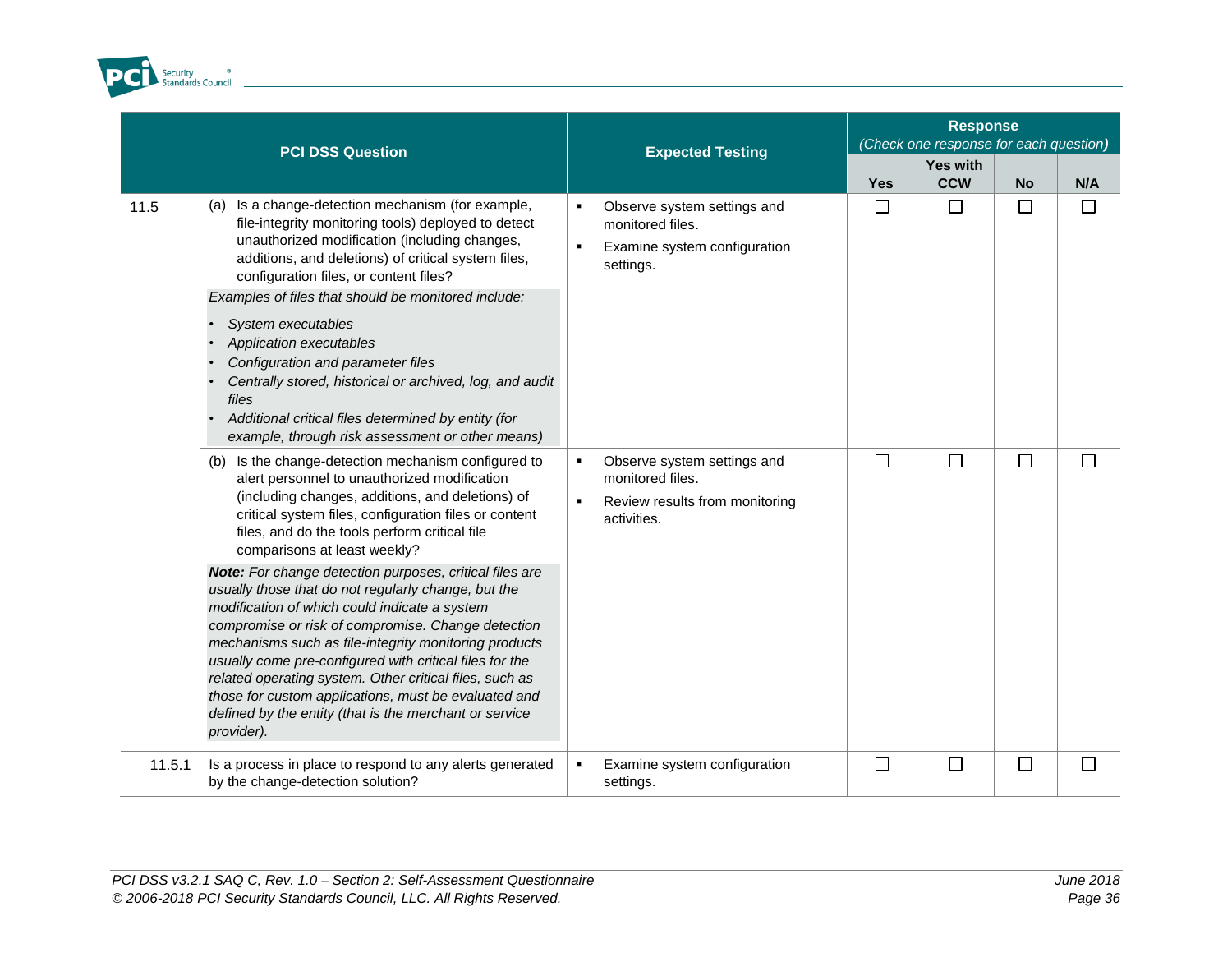

# **Maintain an Information Security Policy**

*Requirement 12: Maintain a policy that addresses information security for all personnel*

*Note: For the purposes of Requirement 12, "personnel" refers to full-time part-time employees, temporary employees and personnel, and contractors and consultants who are "resident" on the entity's site or otherwise have access to the company's site cardholder data environment.*

<span id="page-42-1"></span><span id="page-42-0"></span>

|        | <b>PCI DSS Question</b>                                                                                                                                                                                   |                                  | <b>Expected Testing</b>                                                        |              | <b>Response</b><br>(Check one response for each question) |           |     |  |  |
|--------|-----------------------------------------------------------------------------------------------------------------------------------------------------------------------------------------------------------|----------------------------------|--------------------------------------------------------------------------------|--------------|-----------------------------------------------------------|-----------|-----|--|--|
|        |                                                                                                                                                                                                           |                                  |                                                                                | <b>Yes</b>   | <b>Yes with</b><br><b>CCW</b>                             | <b>No</b> | N/A |  |  |
| 12.1   | Is a security policy established, published, maintained,<br>and disseminated to all relevant personnel?                                                                                                   |                                  | Review the information security<br>policy.                                     |              | $\vert \ \ \vert$                                         | $\Box$    |     |  |  |
| 12.1.1 | Is the security policy reviewed at least annually and<br>updated when the environment changes?                                                                                                            | л.                               | Review the information security<br>policy.<br>Interview responsible personnel. |              | $\Box$                                                    | $\Box$    |     |  |  |
| 12.3   | Are usage policies for critical technologies developed to<br>define proper use of these technologies and require the<br>following:                                                                        |                                  |                                                                                |              |                                                           |           |     |  |  |
|        | Note: Examples of critical technologies include, but are<br>not limited to, remote access and wireless technologies,<br>laptops, tablets, removable electronic media, e-mail<br>usage and Internet usage. |                                  |                                                                                |              |                                                           |           |     |  |  |
| 12.3.1 | Explicit approval by authorized parties to use the<br>technologies?                                                                                                                                       | $\blacksquare$                   | Review usage policies.<br>Interview responsible personnel.                     | $\mathbf{L}$ | П                                                         | $\Box$    |     |  |  |
| 12.3.2 | Authentication for use of the technology?                                                                                                                                                                 | $\blacksquare$<br>٠              | Review usage policies.<br>Interview responsible personnel.                     | Г            | $\Box$                                                    | $\Box$    |     |  |  |
| 12.3.3 | A list of all such devices and personnel with access?                                                                                                                                                     | $\blacksquare$<br>$\blacksquare$ | Review usage policies.<br>Interview responsible personnel.                     |              | $\Box$                                                    | $\Box$    |     |  |  |
| 12.3.5 | Acceptable uses of the technologies?                                                                                                                                                                      | $\blacksquare$<br>$\blacksquare$ | Review usage policies.<br>Interview responsible personnel.                     |              | $\Box$                                                    | $\Box$    |     |  |  |
| 12.3.6 | Acceptable network locations for the technologies?                                                                                                                                                        | ٠<br>٠                           | Review usage policies.<br>Interview responsible personnel.                     |              | $\Box$                                                    | $\Box$    |     |  |  |
| 12.3.8 | Automatic disconnect of sessions for remote-access<br>technologies after a specific period of inactivity?                                                                                                 | ٠<br>٠                           | Review usage policies.<br>Interview responsible personnel.                     |              | П                                                         | $\Box$    |     |  |  |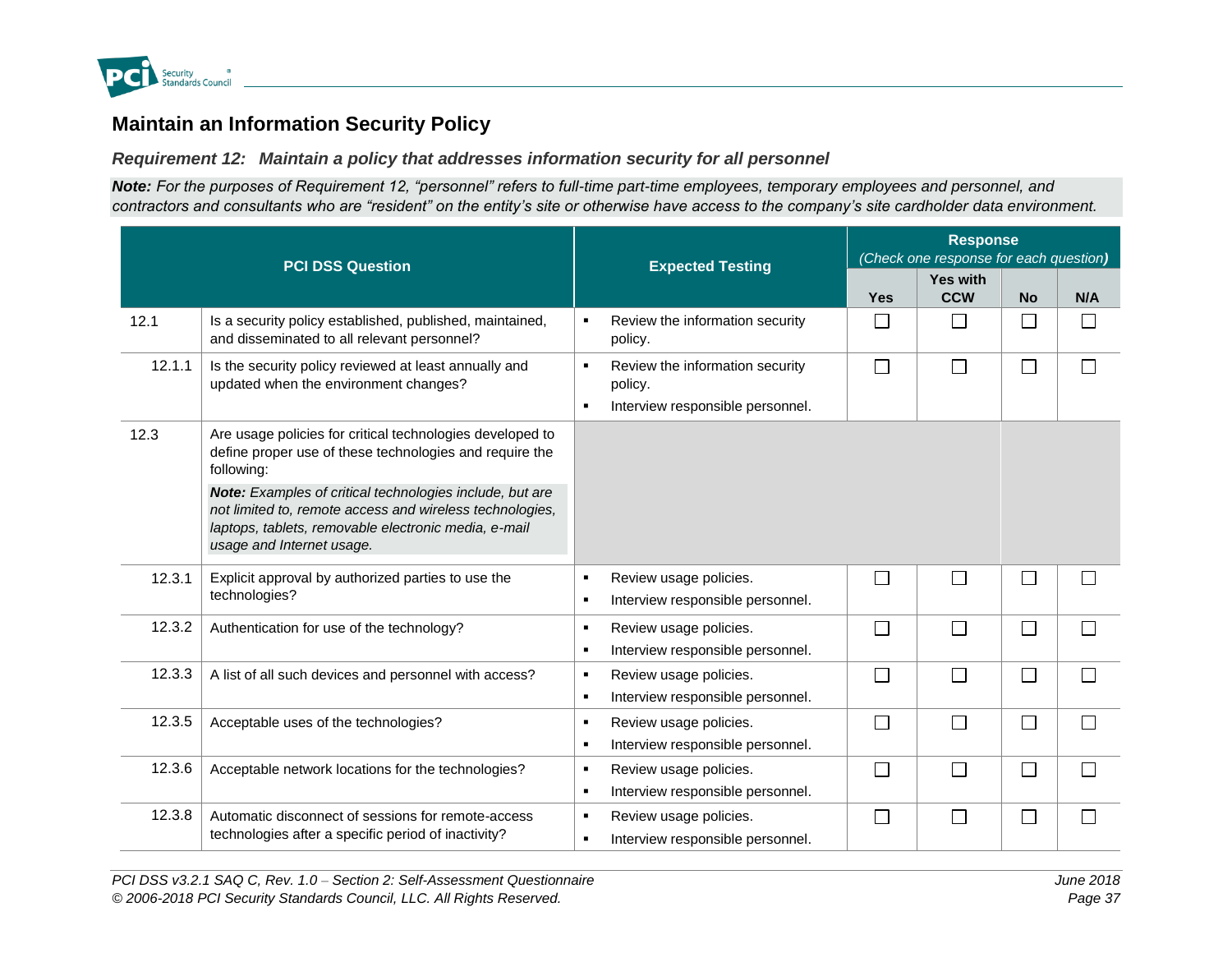

| <b>PCI DSS Question</b> |                                                                                                                                                                                                    | <b>Expected Testing</b>                                                                                                                          | <b>Response</b><br>(Check one response for each question) |                               |           |     |
|-------------------------|----------------------------------------------------------------------------------------------------------------------------------------------------------------------------------------------------|--------------------------------------------------------------------------------------------------------------------------------------------------|-----------------------------------------------------------|-------------------------------|-----------|-----|
|                         |                                                                                                                                                                                                    |                                                                                                                                                  | <b>Yes</b>                                                | <b>Yes with</b><br><b>CCW</b> | <b>No</b> | N/A |
| 12.3.9                  | Activation of remote-access technologies for vendors<br>and business partners only when needed by vendors<br>and business partners, with immediate deactivation after<br>use?                      | Review usage policies.<br>Interview responsible personnel.                                                                                       | $\mathsf{L}$                                              | $\Box$                        | $\Box$    |     |
| 12.4                    | Do security policy and procedures clearly define<br>information security responsibilities for all personnel?                                                                                       | Review information security policy<br>$\blacksquare$<br>and procedures.<br>Interview a sample of responsible<br>$\blacksquare$<br>personnel.     | $\Box$                                                    | $\Box$                        | $\Box$    |     |
| 12.5                    | Are the following information security management<br>(b)<br>responsibilities formally assigned to an individual or<br>team:                                                                        |                                                                                                                                                  |                                                           |                               |           |     |
| 12.5.3                  | Establishing, documenting, and distributing security<br>incident response and escalation procedures to ensure<br>timely and effective handling of all situations?                                  | Review information security policy<br>٠<br>and procedures.                                                                                       | Г                                                         | П                             | $\Box$    |     |
| 12.6                    | Is a formal security awareness program in place to<br>(a)<br>make all personnel aware of the cardholder data<br>security policy and procedures?                                                    | Review security awareness<br>program.                                                                                                            | Г                                                         | П                             | $\Box$    |     |
| 12.8                    | Are policies and procedures maintained and<br>implemented to manage service providers with whom<br>cardholder data is shared, or that could affect the<br>security of cardholder data, as follows: |                                                                                                                                                  |                                                           |                               |           |     |
| 12.8.1                  | Is a list of service providers maintained, including a<br>description of the service(s) provided?                                                                                                  | Review policies and procedures.<br>$\blacksquare$<br>Observe processes.<br>$\blacksquare$<br>Review list of service providers.<br>$\blacksquare$ | $\Box$                                                    | П                             | $\Box$    |     |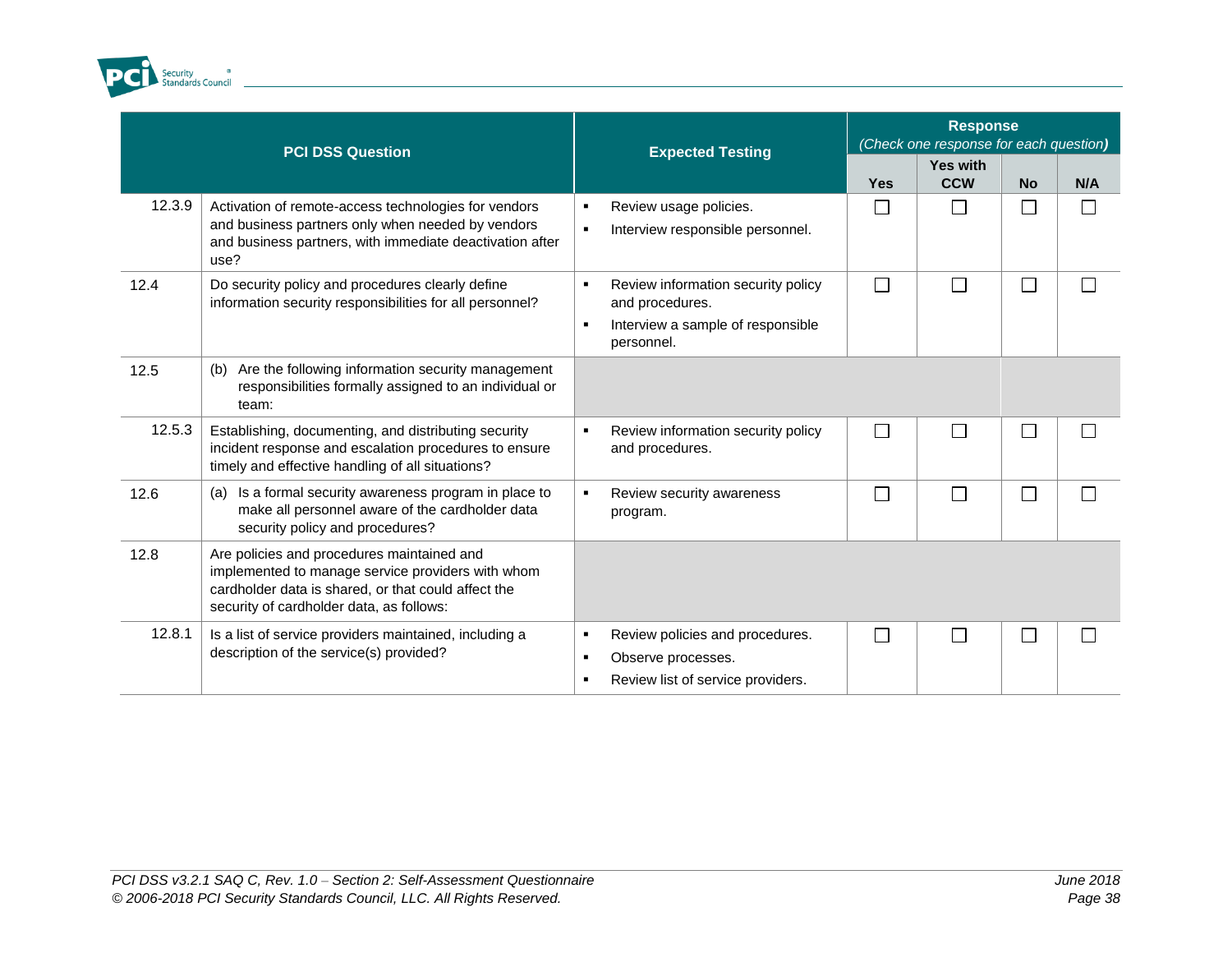

| <b>PCI DSS Question</b> |                                                                                                                                                                                                                                                                                                                                                                                                                                                                                                                                           | <b>Expected Testing</b>                                                               | <b>Response</b><br>(Check one response for each question) |                               |               |     |  |
|-------------------------|-------------------------------------------------------------------------------------------------------------------------------------------------------------------------------------------------------------------------------------------------------------------------------------------------------------------------------------------------------------------------------------------------------------------------------------------------------------------------------------------------------------------------------------------|---------------------------------------------------------------------------------------|-----------------------------------------------------------|-------------------------------|---------------|-----|--|
|                         |                                                                                                                                                                                                                                                                                                                                                                                                                                                                                                                                           |                                                                                       | <b>Yes</b>                                                | <b>Yes with</b><br><b>CCW</b> | <b>No</b>     | N/A |  |
| 12.8.2                  | Is a written agreement maintained that includes an<br>acknowledgement that the service providers are<br>responsible for the security of cardholder data the<br>service providers possess or otherwise store, process, or<br>transmit on behalf of the customer, or to the extent that<br>they could impact the security of the customer's<br>cardholder data environment?<br>Note: The exact wording of an acknowledgement will<br>depend on the agreement between the two parties, the<br>details of the service being provided, and the | Observe written agreements.<br>Review policies and procedures.                        |                                                           |                               |               |     |  |
|                         | responsibilities assigned to each party. The<br>acknowledgement does not have to include the exact<br>wording provided in this requirement.                                                                                                                                                                                                                                                                                                                                                                                               |                                                                                       |                                                           |                               |               |     |  |
| 12.8.3                  | Is there an established process for engaging service<br>providers, including proper due diligence prior to<br>engagement?                                                                                                                                                                                                                                                                                                                                                                                                                 | Observe processes.<br>Review policies and procedures and<br>supporting documentation. | $\Box$                                                    | Г                             | $\mathcal{L}$ |     |  |
| 12.8.4                  | Is a program maintained to monitor service providers'<br>PCI DSS compliance status at least annually?                                                                                                                                                                                                                                                                                                                                                                                                                                     | Observe processes.<br>Review policies and procedures and<br>supporting documentation. |                                                           |                               | $\sim$        |     |  |
| 12.8.5                  | Is information maintained about which PCI DSS<br>requirements are managed by each service provider,<br>and which are managed by the entity?                                                                                                                                                                                                                                                                                                                                                                                               | Observe processes.<br>Review policies and procedures and<br>supporting documentation. |                                                           |                               |               |     |  |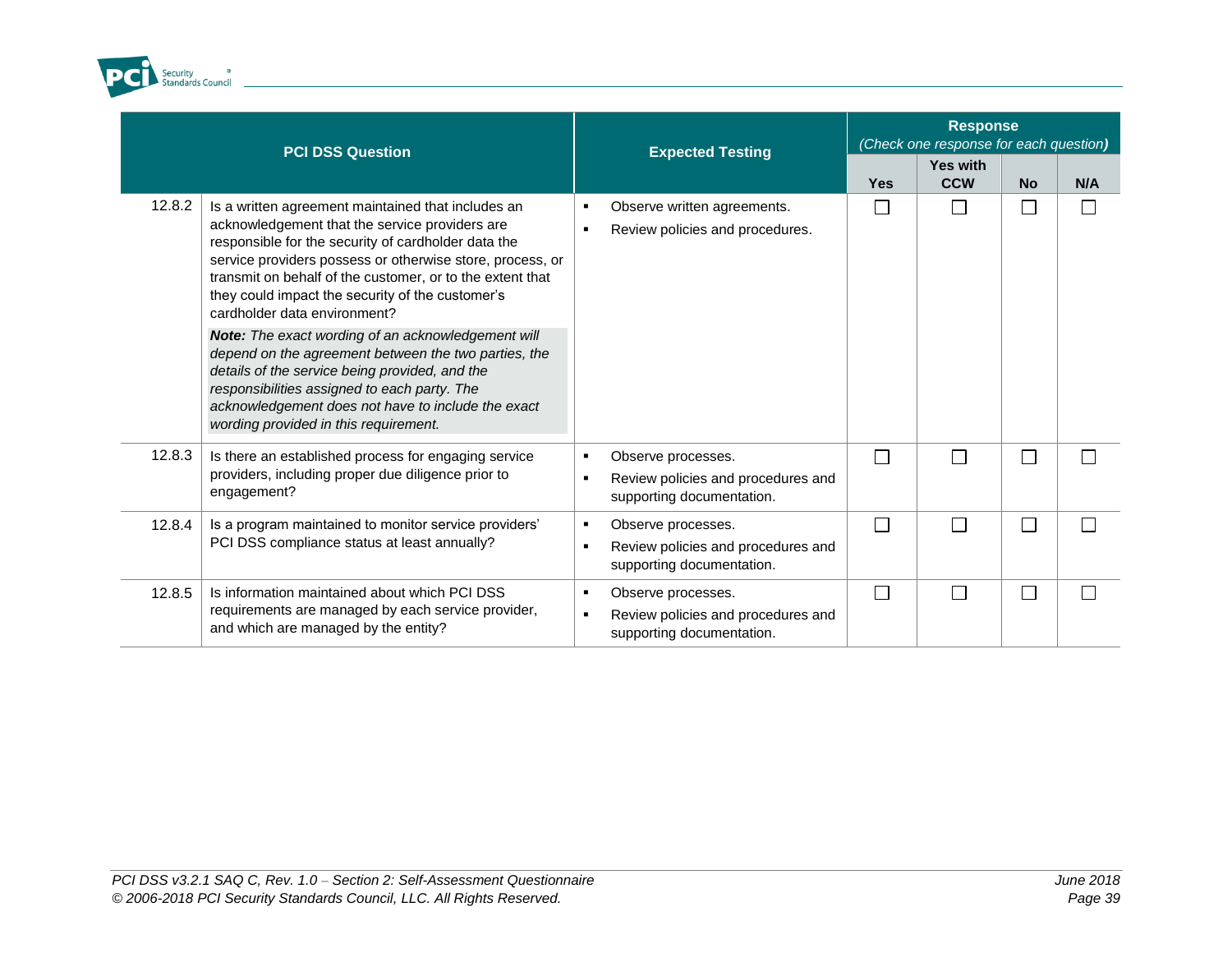

| <b>PCI DSS Question</b> |                                                                                                                                                                                                 | <b>Expected Testing</b>                                                            |            | <b>Response</b><br>(Check one response for each question) |           |     |  |
|-------------------------|-------------------------------------------------------------------------------------------------------------------------------------------------------------------------------------------------|------------------------------------------------------------------------------------|------------|-----------------------------------------------------------|-----------|-----|--|
|                         |                                                                                                                                                                                                 |                                                                                    | <b>Yes</b> | <b>Yes with</b><br><b>CCW</b>                             | <b>No</b> | N/A |  |
| 12.10.1                 | Has an incident response plan been created to be<br>(a)<br>implemented in the event of system breach?                                                                                           | Review the incident response plan.<br>Review incident response plan<br>procedures. |            |                                                           | M.        |     |  |
|                         | Does the plan address the following, at a minimum:<br>(b)                                                                                                                                       |                                                                                    |            |                                                           |           |     |  |
|                         | Roles, responsibilities, and communication and<br>$\overline{\phantom{0}}$<br>contact strategies in the event of a compromise<br>including notification of the payment brands, at a<br>minimum? | Review incident response plan<br>procedures.                                       | $\Box$     | П                                                         | $\Box$    |     |  |
|                         | Specific incident response procedures?<br>-                                                                                                                                                     | Review incident response plan<br>procedures.                                       | П          | П                                                         | $\Box$    |     |  |
|                         | Business recovery and continuity procedures?<br>$\overline{\phantom{0}}$                                                                                                                        | Review incident response plan<br>procedures.                                       | П          | П                                                         |           |     |  |
|                         | Data backup processes?                                                                                                                                                                          | Review incident response plan<br>procedures.                                       | $\Box$     | П                                                         | $\Box$    |     |  |
|                         | Analysis of legal requirements for reporting<br>compromises?                                                                                                                                    | Review incident response plan<br>procedures.                                       | $\Box$     | П                                                         | $\Box$    |     |  |
|                         | Coverage and responses of all critical system<br>components?                                                                                                                                    | Review incident response plan<br>procedures.                                       | П          | П                                                         | $\Box$    |     |  |
|                         | Reference or inclusion of incident response<br>-<br>procedures from the payment brands?                                                                                                         | Review incident response plan<br>procedures.                                       | $\Box$     | П                                                         | $\Box$    |     |  |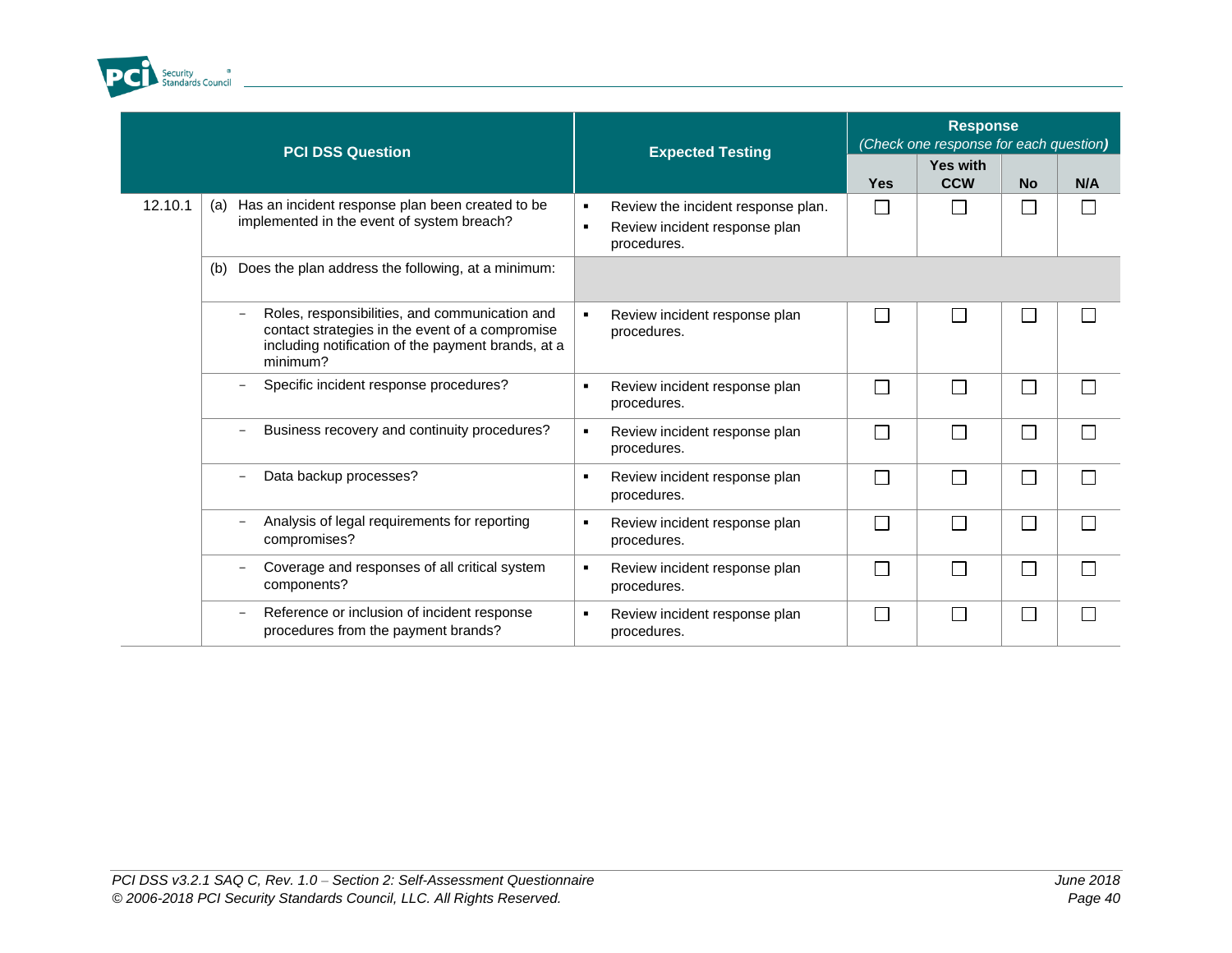

### **Appendix A: Additional PCI DSS Requirements**

### *Appendix A1: Additional PCI DSS Requirements for Shared Hosting Providers*

This appendix is not used for merchant assessments.

### *Appendix A2: Additional PCI DSS Requirements for Entities using SSL/Early TLS for Card-Present POS POI Terminal Connections*

<span id="page-46-1"></span><span id="page-46-0"></span>

| <b>PCI DSS Question</b> |                                                                                                                                                                                                                                                                                                                                |  | <b>Expected Testing</b>                                                                                                             | <b>Response</b><br>(Check one response for each question) |                               |           |     |  |
|-------------------------|--------------------------------------------------------------------------------------------------------------------------------------------------------------------------------------------------------------------------------------------------------------------------------------------------------------------------------|--|-------------------------------------------------------------------------------------------------------------------------------------|-----------------------------------------------------------|-------------------------------|-----------|-----|--|
|                         |                                                                                                                                                                                                                                                                                                                                |  |                                                                                                                                     | Yes                                                       | <b>Yes with</b><br><b>CCW</b> | <b>No</b> | N/A |  |
| A2.1                    | For POS POI terminals (at the merchant or payment-<br>acceptance location) using SSL and/or early TLS: Are the<br>devices confirmed to not be susceptible to any known exploits<br>for SSL/early TLS?                                                                                                                          |  | Review documentation (for<br>example, vendor documentation,<br>system/network configuration<br>details, etc.) that verifies POS POI |                                                           |                               |           |     |  |
|                         | <b>Note:</b> This requirement is intended to apply to the entity with<br>the POS POI terminal, such as a merchant. This requirement is<br>not intended for service providers who serve as the termination<br>or connection point to those POS POI terminals. Requirements<br>A2.2 and A2.3 apply to POS POI service providers. |  | devices are not susceptible to any<br>known exploits for SSL/early TLS.                                                             |                                                           |                               |           |     |  |

#### <span id="page-46-2"></span>*Appendix A3: Designated Entities Supplemental Validation (DESV)*

<span id="page-46-3"></span>This Appendix applies only to entities designated by a payment brand(s) or acquirer as requiring additional validation of existing PCI DSS requirements. Entities required to validate to this Appendix should use the DESV Supplemental Reporting Template and Supplemental Attestation of Compliance for reporting, and consult with the applicable payment brand and/or acquirer for submission procedures.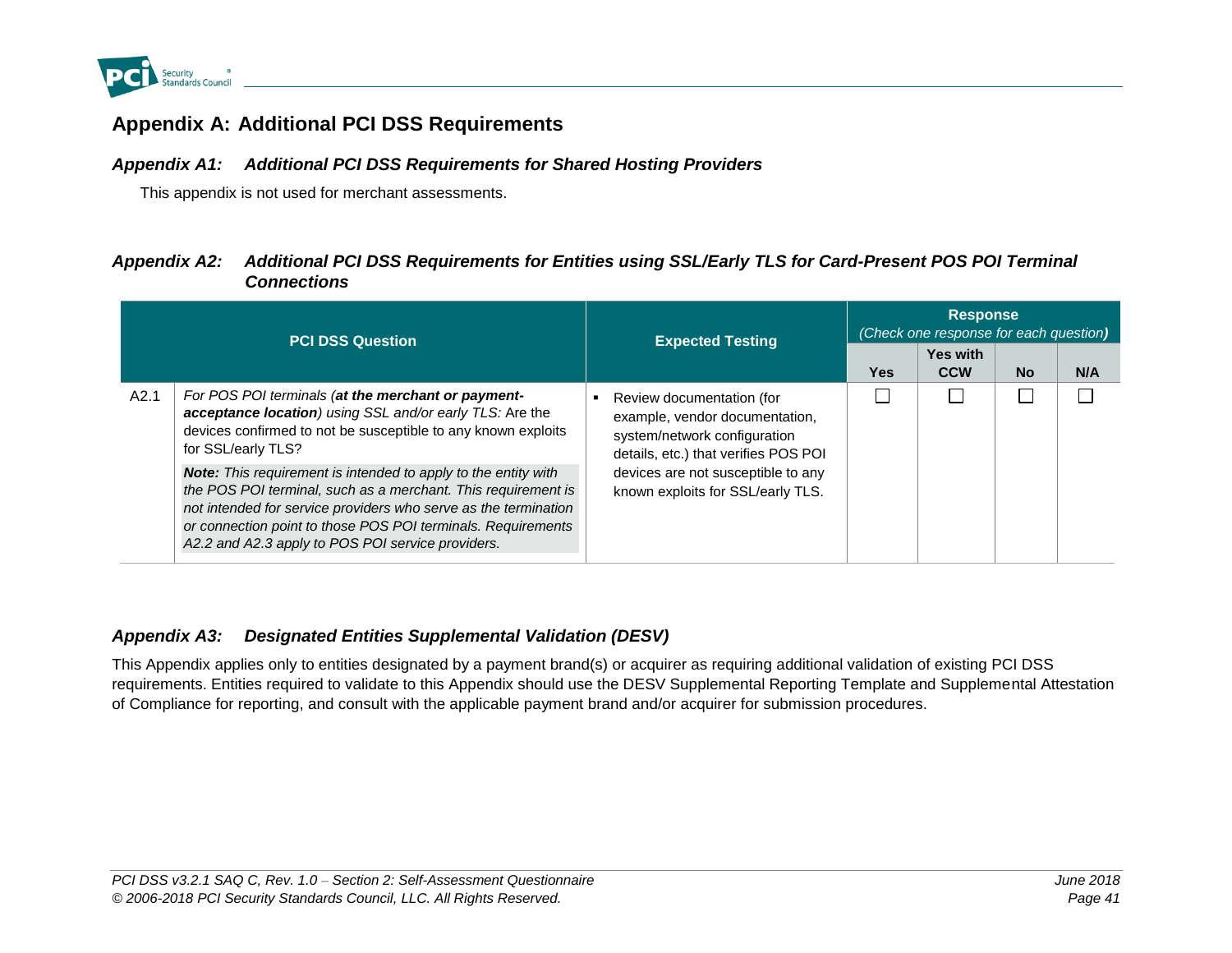

# <span id="page-47-0"></span>**Appendix B: Compensating Controls Worksheet**

*Use this worksheet to define compensating controls for any requirement where "YES with CCW" was checked.*

*Note: Only companies that have undertaken a risk analysis and have legitimate technological or documented business constraints can consider the use of compensating controls to achieve compliance.*

*Refer to Appendices B, C, and D of PCI DSS for information about compensating controls and guidance on how to complete this worksheet.*

#### **Requirement Number and Definition:**

|    |                                                  | <b>Information Required</b>                                                                                                                   | <b>Explanation</b> |
|----|--------------------------------------------------|-----------------------------------------------------------------------------------------------------------------------------------------------|--------------------|
| 1. | <b>Constraints</b>                               | List constraints precluding compliance<br>with the original requirement.                                                                      |                    |
| 2. | Objective                                        | Define the objective of the original<br>control; identify the objective met by<br>the compensating control.                                   |                    |
| З. | <b>Identified Risk</b>                           | Identify any additional risk posed by the<br>lack of the original control.                                                                    |                    |
| 4. | Definition of<br>Compensating<br><b>Controls</b> | Define the compensating controls and<br>explain how they address the<br>objectives of the original control and<br>the increased risk, if any. |                    |
| 5. | Validation of<br>Compensating<br><b>Controls</b> | Define how the compensating controls<br>were validated and tested.                                                                            |                    |
| 6. | <b>Maintenance</b>                               | Define process and controls in place to<br>maintain compensating controls.                                                                    |                    |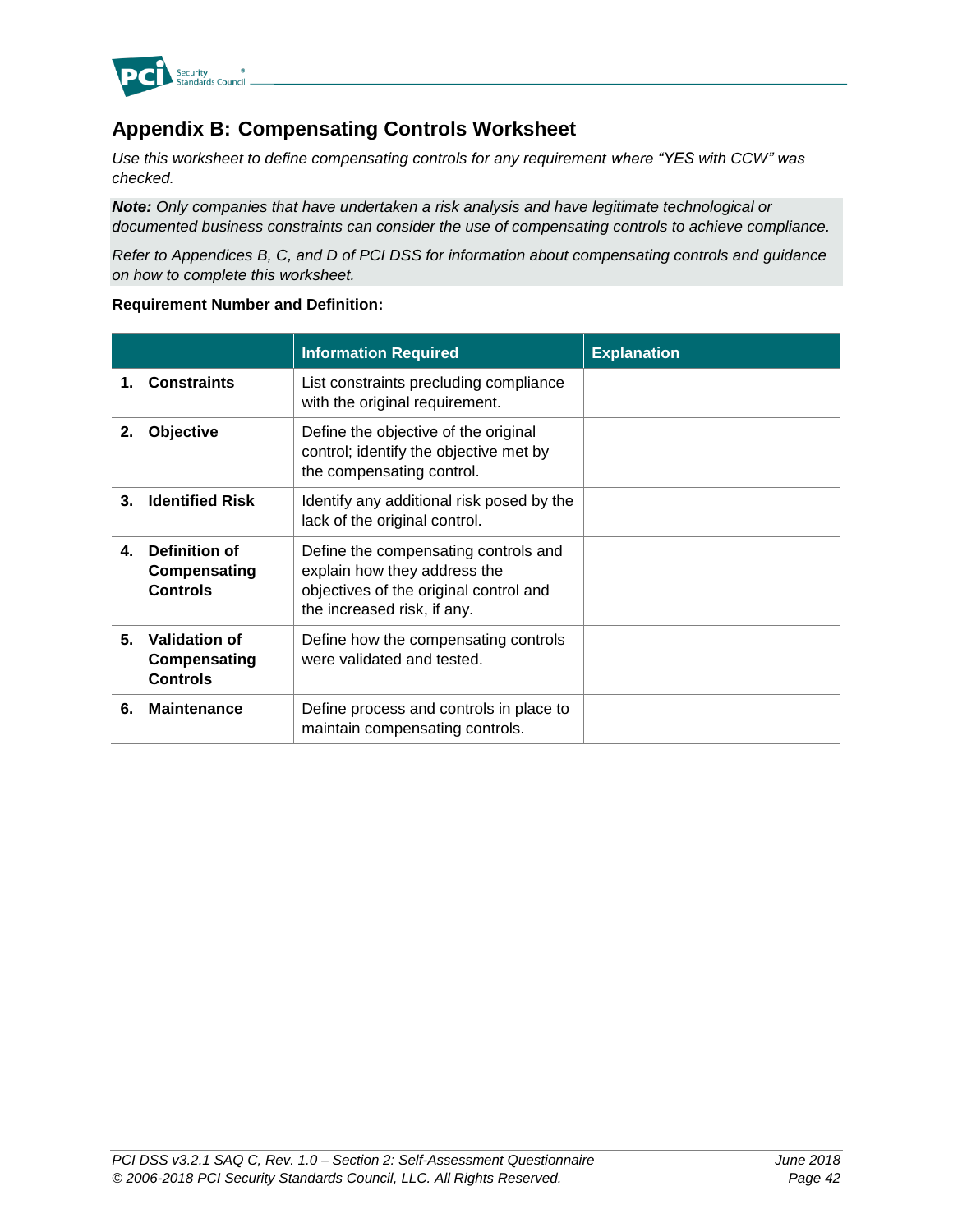

# <span id="page-48-0"></span>**Appendix C: Explanation of Non-Applicability**

*If the "N/A" (Not Applicable) column was checked in the questionnaire, use this worksheet to explain why the related requirement is not applicable to your organization.*

| Requirement | <b>Reason Requirement is Not Applicable</b>    |
|-------------|------------------------------------------------|
| Example:    |                                                |
| 3.4         | Cardholder data is never stored electronically |
|             |                                                |
|             |                                                |
|             |                                                |
|             |                                                |
|             |                                                |
|             |                                                |
|             |                                                |
|             |                                                |
|             |                                                |
|             |                                                |
|             |                                                |
|             |                                                |
|             |                                                |
|             |                                                |
|             |                                                |
|             |                                                |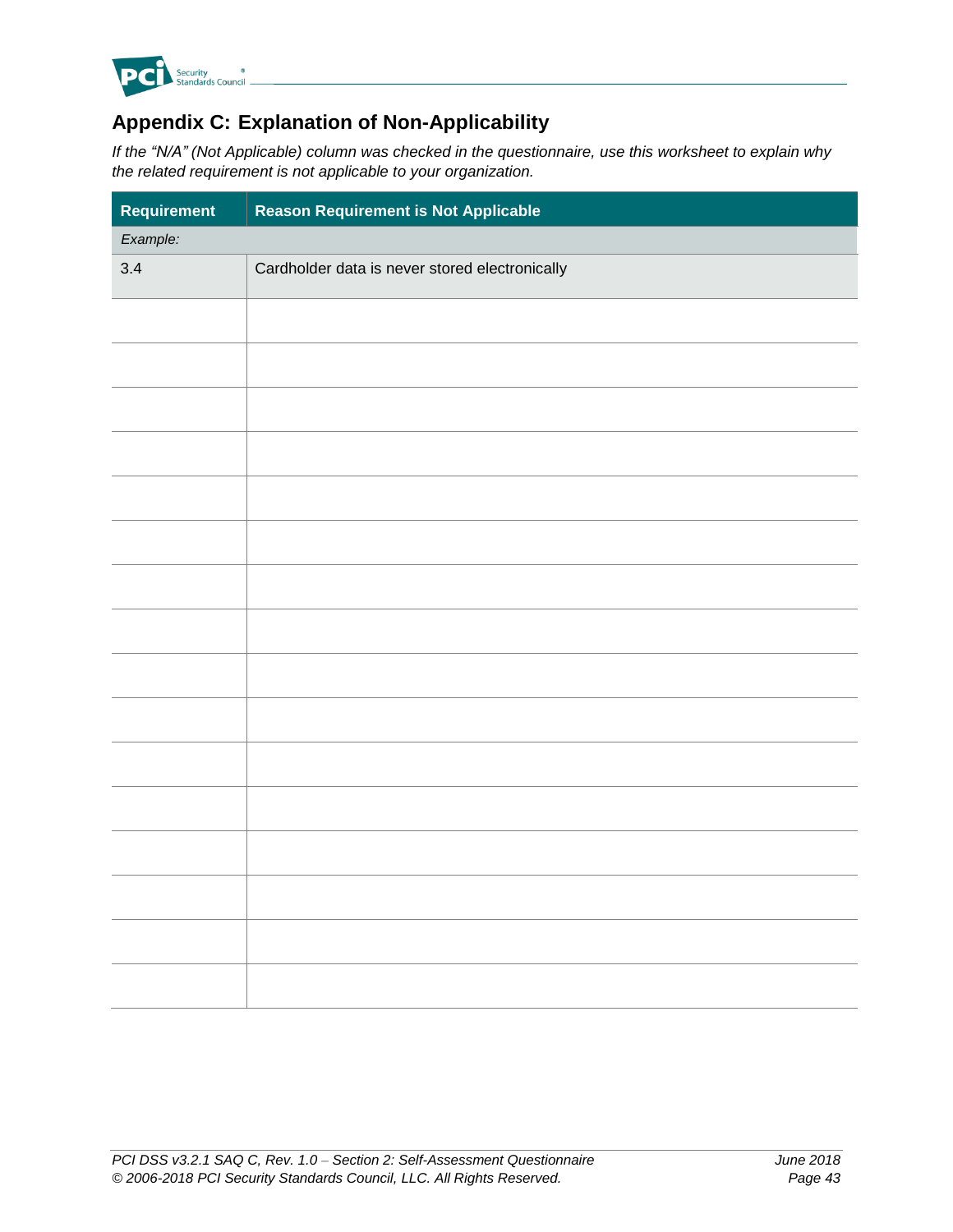

# <span id="page-49-0"></span>**Section 3: Validation and Attestation Details**

### **Part 3. PCI DSS Validation**

#### **This AOC is based on results noted in SAQ C (Section 2), dated** *(SAQ completion date).*

Based on the results documented in the SAQ C noted above, the signatories identified in Parts 3b-3d, as applicable, assert(s) the following compliance status for the entity identified in Part 2 of this document (*check one):*

| $\Box$ <b>Compliant:</b> All sections of the PCI DSS SAQ are complete, all questions answered affirmatively, |
|--------------------------------------------------------------------------------------------------------------|
| resulting in an overall COMPLIANT rating; thereby (Merchant Company Name) has demonstrated full              |
| compliance with the PCI DSS.                                                                                 |

 $\Box$ **Non-Compliant:** Not all sections of the PCI DSS SAQ are complete, or not all questions are answered affirmatively, resulting in an overall **NON-COMPLIANT** rating, thereby *(Merchant Company Name)* has not demonstrated full compliance with the PCI DSS.

**Target Date** for Compliance:

An entity submitting this form with a status of Non-Compliant may be required to complete the Action Plan in Part 4 of this document. *Check with your acquirer or the payment brand(s) before completing Part 4.*

 $\Box$ **Compliant but with Legal exception:** One or more requirements are marked "No" due to a legal restriction that prevents the requirement from being met. This option requires additional review from acquirer or payment brand.

*If checked, complete the following:*

| <b>Affected Requirement</b> | Details of how legal constraint prevents requirement being met |
|-----------------------------|----------------------------------------------------------------|
|                             |                                                                |
|                             |                                                                |
|                             |                                                                |

#### **Part 3a. Acknowledgement of Status**

#### **Signatory(s) confirms:**

#### *(Check all that apply)*

| PCI DSS Self-Assessment Questionnaire C, Version (version of SAQ), was completed according to the<br>instructions therein.                          |
|-----------------------------------------------------------------------------------------------------------------------------------------------------|
| All information within the above-referenced SAQ and in this attestation fairly represents the results of<br>my assessment in all material respects. |
| I have confirmed with my payment application vendor that my payment system does not store sensitive<br>authentication data after authorization.     |
| I have read the PCI DSS and I recognize that I must maintain PCI DSS compliance, as applicable to<br>my environment, at all times.                  |
| If my environment changes, I recognize I must reassess my environment and implement any additional<br>PCI DSS requirements that apply.              |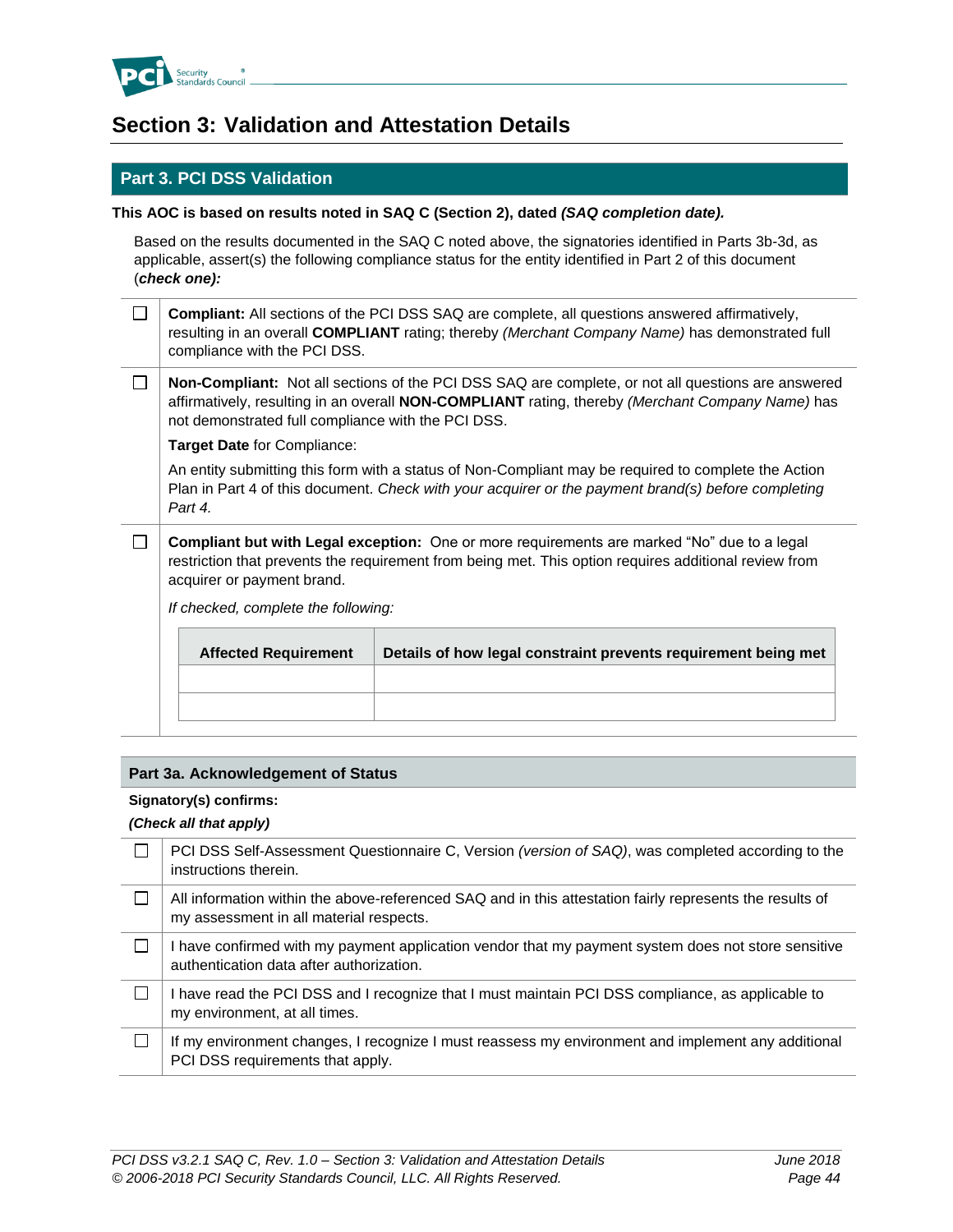

l

| <b>Part 3. PCI DSS Validation (continued)</b>                                                                                                                                                                           |  |  |  |  |
|-------------------------------------------------------------------------------------------------------------------------------------------------------------------------------------------------------------------------|--|--|--|--|
| Part 3a. Acknowledgement of Status (continued)                                                                                                                                                                          |  |  |  |  |
| No evidence of full track data <sup>2</sup> , CAV2, CVC2, CID, or CVV2 data <sup>3</sup> , or PIN data <sup>4</sup> storage after<br>transaction authorization was found on ANY system reviewed during this assessment. |  |  |  |  |
| ASV scans are being completed by the PCI SSC Approved Scanning Vendor (ASV Name).                                                                                                                                       |  |  |  |  |
|                                                                                                                                                                                                                         |  |  |  |  |

#### **Part 3b. Merchant Attestation**

| Signature of Merchant Executive Officer $\uparrow$ | Date.  |
|----------------------------------------------------|--------|
| <b>Merchant Executive Officer Name:</b>            | Title. |

| Part 3c. Qualified Security Assessor (QSA) Acknowledgement (if applicable)              |  |  |  |  |
|-----------------------------------------------------------------------------------------|--|--|--|--|
| If a QSA was involved or assisted with this<br>assessment, describe the role performed: |  |  |  |  |

| Signature of Duly Authorized Officer of QSA Company $\hat{\mathcal{P}}$ | Date:        |
|-------------------------------------------------------------------------|--------------|
| <b>Duly Authorized Officer Name:</b>                                    | QSA Company: |

#### **Part 3d. Internal Security Assessor (ISA) Involvement (if applicable)**

| If an ISA(s) was involved or assisted with this |  |
|-------------------------------------------------|--|
| assessment, identify the ISA personnel and      |  |
| describe the role performed:                    |  |

<sup>&</sup>lt;sup>2</sup> Data encoded in the magnetic stripe or equivalent data on a chip used for authorization during a card-present transaction. Entities may not retain full track data after transaction authorization. The only elements of track data that may be retained are primary account number (PAN), expiration date, and cardholder name.

<sup>&</sup>lt;sup>3</sup> The three- or four-digit value printed by the signature panel or on the face of a payment card used to verify card-not-present transactions.

<sup>4</sup> Personal identification number entered by cardholder during a card-present transaction, and/or encrypted PIN block present within the transaction message.